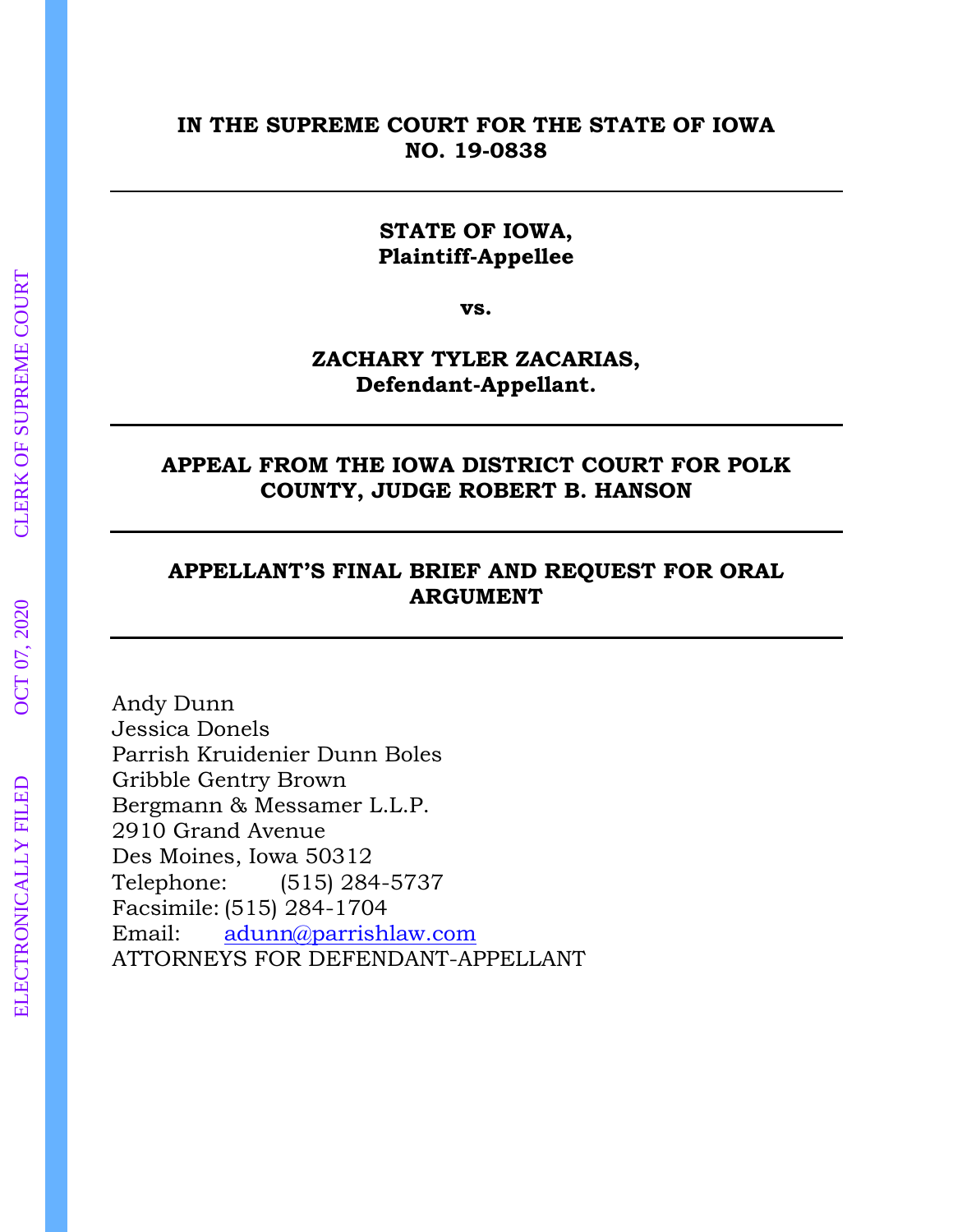# **TABLE OF CONTENTS**

<span id="page-1-0"></span>

| Jury instruction No. 28, which defined an "object" under Iowa<br>L.<br>Code § 708.2(5), was not supported by law, and allowed the jury to<br>convict Zacarias on a theory not permitted by the statute.  19 |
|-------------------------------------------------------------------------------------------------------------------------------------------------------------------------------------------------------------|
| Standard of Review and Error Preservation 19<br>A.                                                                                                                                                          |
| Β.                                                                                                                                                                                                          |
| 1.                                                                                                                                                                                                          |
| 2.                                                                                                                                                                                                          |
| 3.                                                                                                                                                                                                          |
| 4.                                                                                                                                                                                                          |
| Under a proper interpretation of $\S 708.2(5)$ , the evidence is not<br>II.                                                                                                                                 |
|                                                                                                                                                                                                             |
| B.                                                                                                                                                                                                          |
| III. Zacarias was impermissibly restricted in impeaching the<br>credibility of the complaining witness, in violation of his due<br>process right to present a defense and Iowa R. Evid. 5.613.  31          |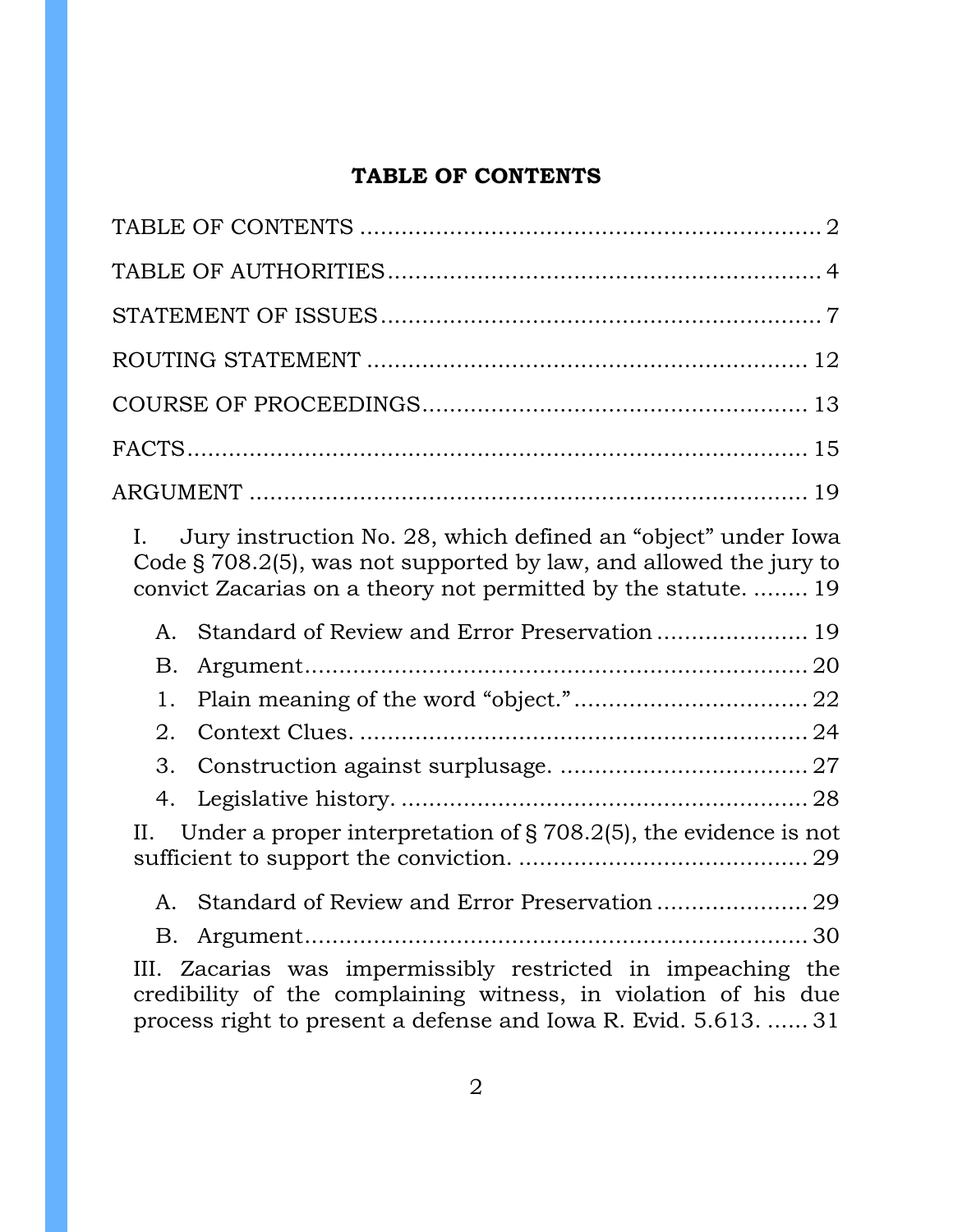| А.                                                                                                                                                                                                                                                                       |
|--------------------------------------------------------------------------------------------------------------------------------------------------------------------------------------------------------------------------------------------------------------------------|
| B.                                                                                                                                                                                                                                                                       |
| 1.                                                                                                                                                                                                                                                                       |
| 2.                                                                                                                                                                                                                                                                       |
|                                                                                                                                                                                                                                                                          |
| 3.                                                                                                                                                                                                                                                                       |
| IV. Zacarias received ineffective assistance of trial counsel when<br>trial counsel failed to impeach C.G. on cross examination39                                                                                                                                        |
| A.                                                                                                                                                                                                                                                                       |
| Β.                                                                                                                                                                                                                                                                       |
| Ineffective assistance of counsel – Sixth Amendment  41<br>1.                                                                                                                                                                                                            |
| An independent Iowa Constitutional standard  42<br>2.                                                                                                                                                                                                                    |
| Under the proposed Iowa Constitutional standard, trial<br>3.                                                                                                                                                                                                             |
| 4. Even under Strickland, Zacarias' conviction should be                                                                                                                                                                                                                 |
| V. Zacarias received ineffective assistance of trial counsel when<br>trial counsel failed to object to instances of prosecutorial<br>misconduct, including commenting on Zacarias' right to remain<br>silent in violation of the Fifth Amendment and disparaging defense |
| A.                                                                                                                                                                                                                                                                       |
| Β.<br>VI. In light of the cumulative effect of the above errors, Zacarias                                                                                                                                                                                                |
| Standard of Review and Error Preservation 59<br>Α.                                                                                                                                                                                                                       |
| Β.                                                                                                                                                                                                                                                                       |
|                                                                                                                                                                                                                                                                          |
|                                                                                                                                                                                                                                                                          |
| CERTIFICATE OF COMPLIANCE AND SERVICE 61                                                                                                                                                                                                                                 |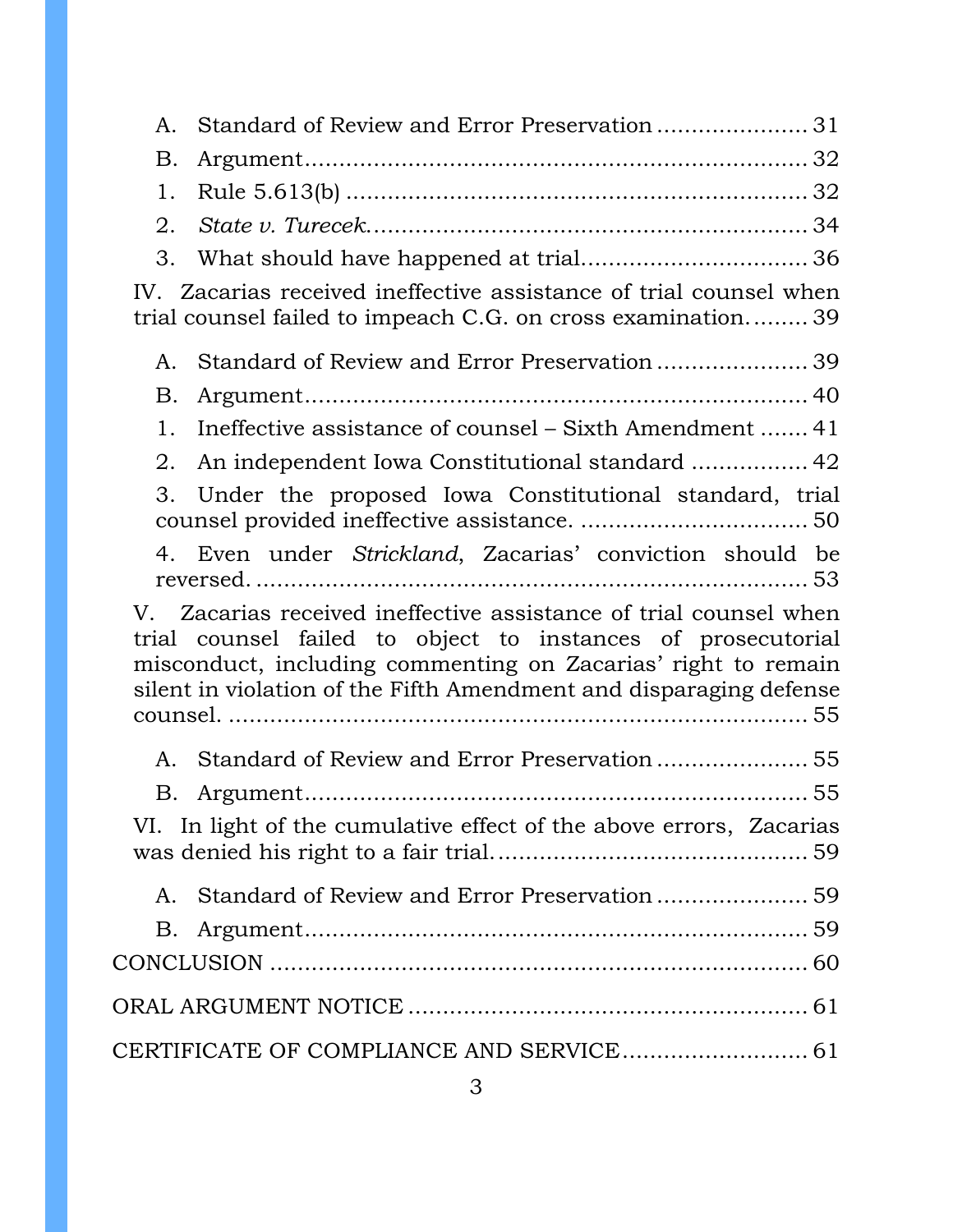#### **TABLE OF AUTHORITIES**

#### <span id="page-3-0"></span>**Cases**

*Alcala v. Marriott Int'l, Inc.*, 880 N.W.2d 699 (Iowa 2016) .......... 7, 20 *Bierkamp v. Rogers*, 293 N.W.2d 577 (Iowa 1980)..................... 9, 43 *Glenn v. Carson*, 3 Greene 529 (Iowa 1852) .............................. 9, 52 *In re Johnson*, 257 N.W.2d 47 (Iowa 1977)................................ 9, 46 *In re Winship*, 397 U.S. 358 (1970). .............................................. 30 *Lichau v. Baldwin*, 39 P.3d 851 (Or. 2002)................................ 9, 49 *Maguire v. Fulton*, 179 N.W.2d 508 (Iowa 1970) ........................ 7, 28 *Millam v. State*, 745 N.W.2d 719 (Iowa 2008)......................... passim *People v. Benevento*, 697 N.E.2d 584 (N.Y. Ct. App. 1998) ...... 10, 48 *People v. Rivera*, 525 N.E.2d 698 (N.Y. Ct. App. 1988) ............ 10, 48 *State v. Baldon*, 829 N.W.2d 785 (Iowa 2013) ................... 10, 43, 44 *State v. Berry*, 549 N.W.2d 316 (Iowa Ct. App. 1996) .......... 9, 33, 34 *State v. Caskey*, 539 N.W.2d 176 (Iowa 1995)........................... 7, 23 *State v. Clay*, 824 N.W.2d 488 (Iowa 2012) ................. 10, 11, 46, 59 *State v. Coleman*, 907 N.W.2d 124 (Iowa 2018)....................... 11, 57 *State v. Graves*, 668 N.W.2d 860 (Iowa 2003) ......................... 11, 57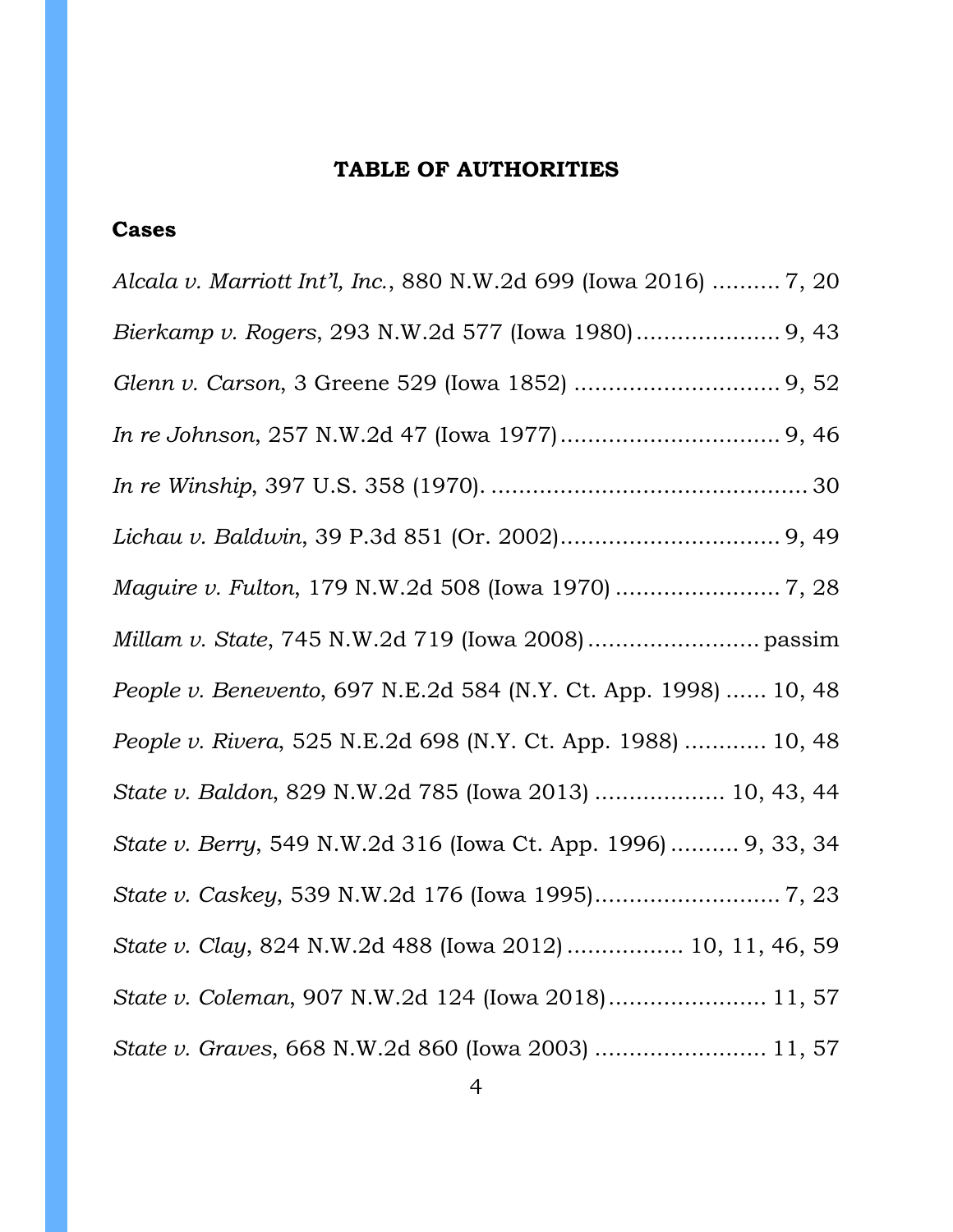*State v. Hanes*, 790 N.W.2d 545 (Iowa 2010) ............................ 7, 20 *State v. Hensley*, 534 N.W.2d 379 (Iowa 1995).............. 9, 10, 31, 49 *State v. Huston*, 825 N.W.2d 531 (Iowa 2013) ........................... 9, 31 *State v. Johnson*, 217 N.W.2d 609 (Iowa 1974) ......................... 7, 21 *State v. Jones*, 759 P.2d 558 (Alaska Ct. App. 1988)............... 10, 49 *State v. King*, No. 16-1615, 2017 WL 6039990 (Iowa Ct. App. Dec. 6, 2017) .............................................................................. 8, 21, 24 *State v. Leedom*, 938 N.W.2d 177 (Iowa 2020) .......................... 8, 57 *State v. Macke*, 933 N.W.2d 226 (Iowa 2019) .................... 10, 40, 55 *State v. Martin*, 704 N.W.2d 665 (Iowa 2005) .......................... 10, 42 *State v. Monk*, 514 N.W.2d 448 (Iowa 1994).................. 8, 25, 26, 28 *State v. Ondayog*, 722 N.W.2d 778 (Iowa 2006) ..................... passim *State v. Pals*, 805 N.W.2d 767 (Iowa 2011).............................. 10, 44 *State v. Parker*, 747 N.W.2d 196 (Iowa 2008) ............................ 9, 31 *State v. Porter*, 283 N.W.2d 351 (Iowa 1979) ........................... 11, 58 *State v. Senn*, 882 N.W.2d 1 (Iowa 2016) ................................ 10, 45 *State v. Short*, 851 N.W.2d 474 (Iowa 2014) ............................ 10, 44 *State v. Simpson*, 587 N.W.2d 770 (Iowa 1998) ...................... passim *State v. Smith*, 712 P.2d 496 (Ha. 1986) ................................. 10, 49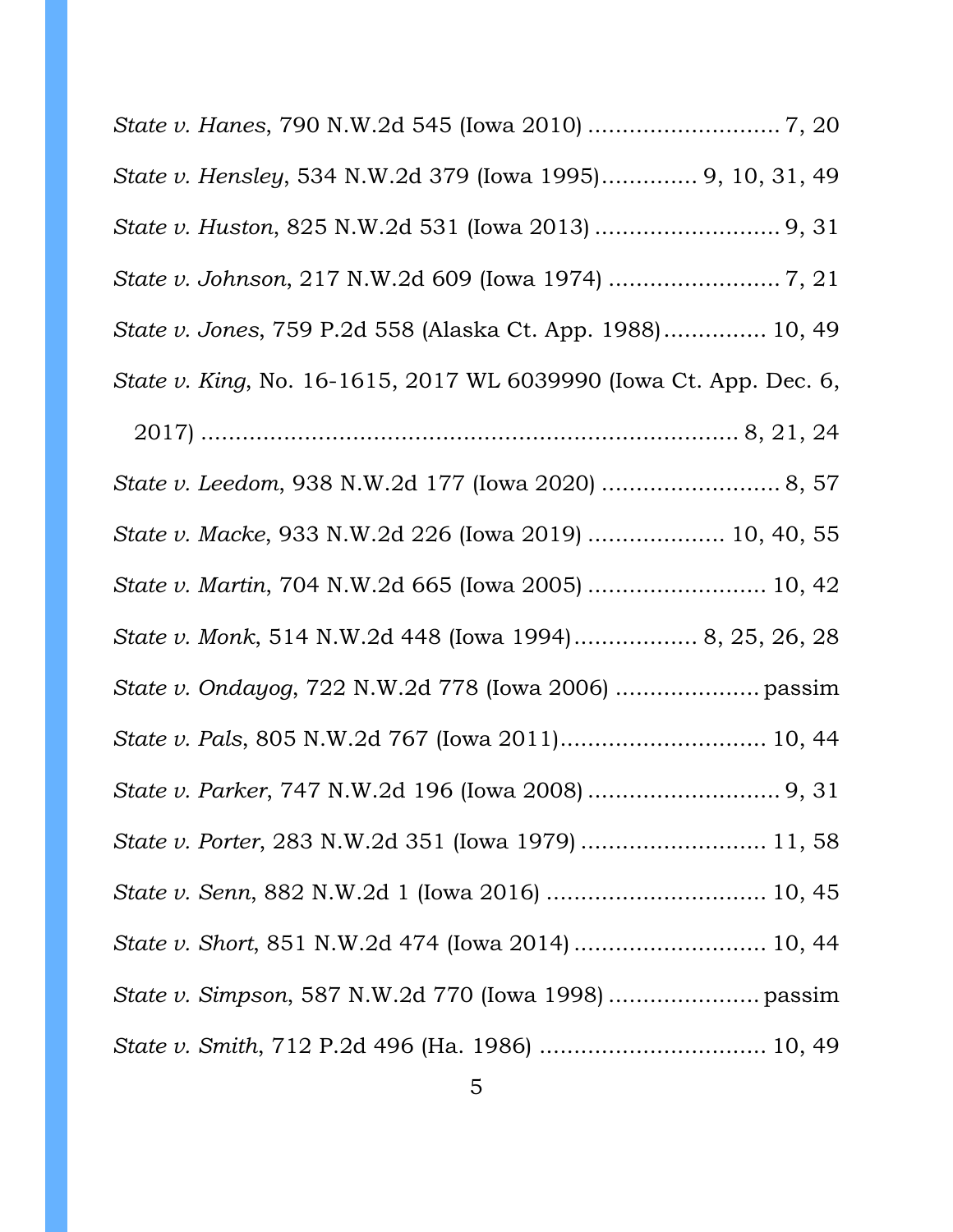| State v. Vulich, No. 15-1851, 2017 WL 363234 (Iowa Ct. App. Jan. |
|------------------------------------------------------------------|
|                                                                  |
| State v. Young, 863 N.W.2d 249 (Iowa 2015) 10, 45, 46            |
| Varnum v. Brien, 763 N.W.2d 862 (Iowa 2009) 10, 43               |
|                                                                  |

# **Statutes**

# **Constitutional Provisions**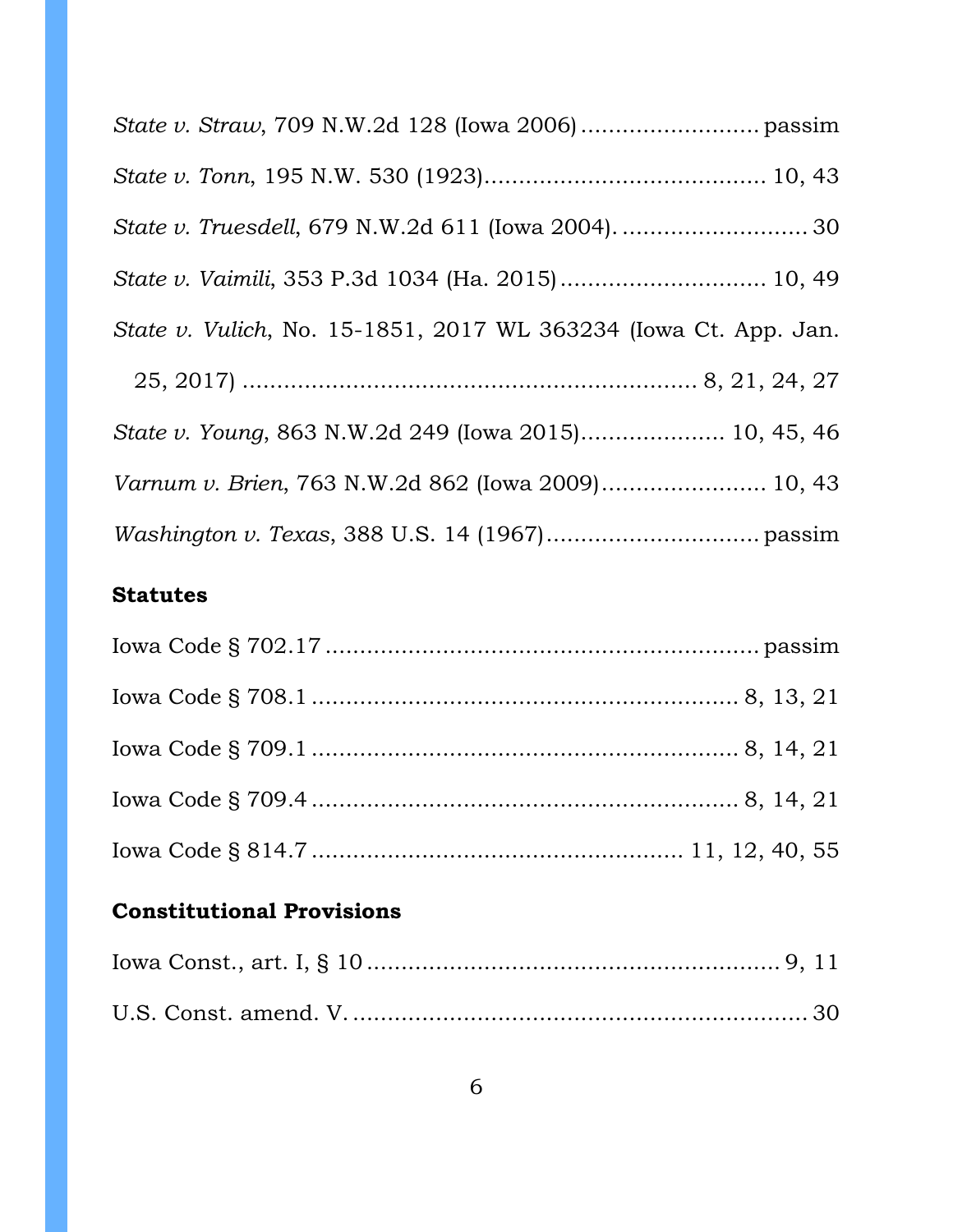## **Rules**

| <b>Other Authorities</b>                                             |
|----------------------------------------------------------------------|
|                                                                      |
|                                                                      |
| Antonin Scalia & Bryan A. Garner, Reading Law: The Interpretation    |
|                                                                      |
| Sex Offenses – Admission of Evidence – Prior Criminal Offenses, 2003 |
|                                                                      |
|                                                                      |

### **STATEMENT OF ISSUES**

<span id="page-6-0"></span>I. Jury instruction No. 28, which defined an "object" under Iowa Code § 708.2(5), was not supported by law, and allowed the jury to convict Zacarias on a theory not permitted by the statute.

*Alcala v. Marriott Int'l, Inc.*, 880 N.W.2d 699 (Iowa 2016) *Maguire v. Fulton*, 179 N.W.2d 508 (Iowa 1970) *State v. Caskey*, 539 N.W.2d 176 (Iowa 1995) *State v. Hanes*, 790 N.W.2d 545 (Iowa 2010) *State v. Johnson*, 217 N.W.2d 609 (Iowa 1974)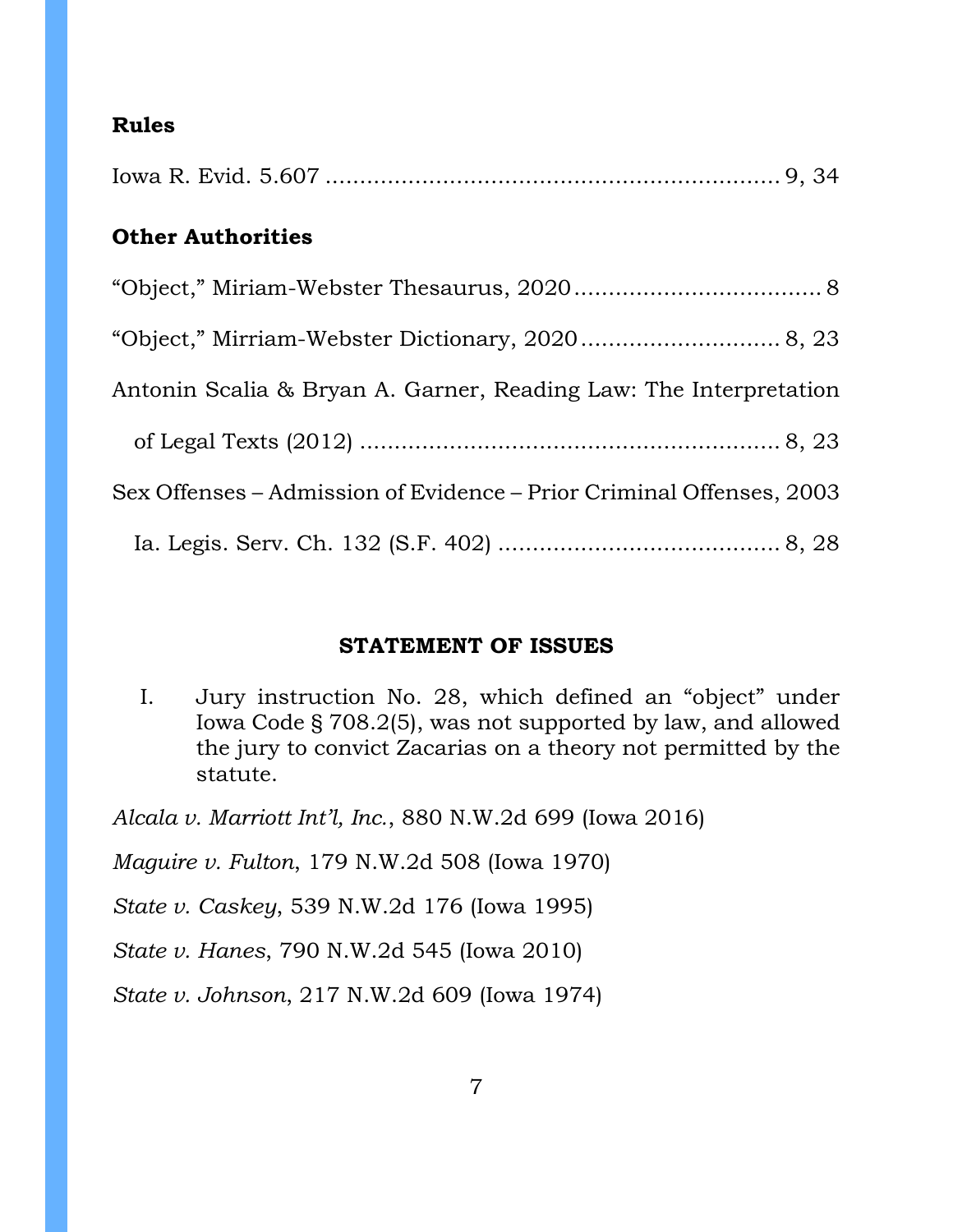*State v. King*, No. 16-1615, 2017 WL 6039990 (Iowa Ct. App. Dec. 6, 2017)

*State v. Leedom*, 938 N.W.2d 177 (Iowa 2020)

*State v. Monk*, 514 N.W.2d 448 (Iowa 1994)

*State v. Vulich*, No. 15-1851, 2017 WL 363234 (Iowa Ct. App. Jan. 25, 2017)

Iowa Code § 702.17

Iowa Code § 708.1

Iowa Code § 708.2

Iowa Code § 709.1

Iowa Code § 709.4

Sex Offenses – Admission of Evidence – Prior Criminal Offenses, 2003 Ia. Legis. Serv. Ch. 132 (S.F. 402)

"Object," Mirriam-Webster Dictionary, 2020

"Object," Miriam-Webster Thesaurus, 2020

Antonin Scalia & Bryan A. Garner, Reading Law: The Interpretation of Legal Texts 33 (2012)

II. Under a proper reading of Iowa Code § 708.2(5), the evidence was insufficient to convict Zacarias of assault by penetration of the genitalia with an object.

*In re Winship*, 397 U.S. 358 (1970)

*State v. Truesdell*, 679 N.W.2d 611 (Iowa 2004)

U.S. Const. amend. V.

Iowa Code § 708.2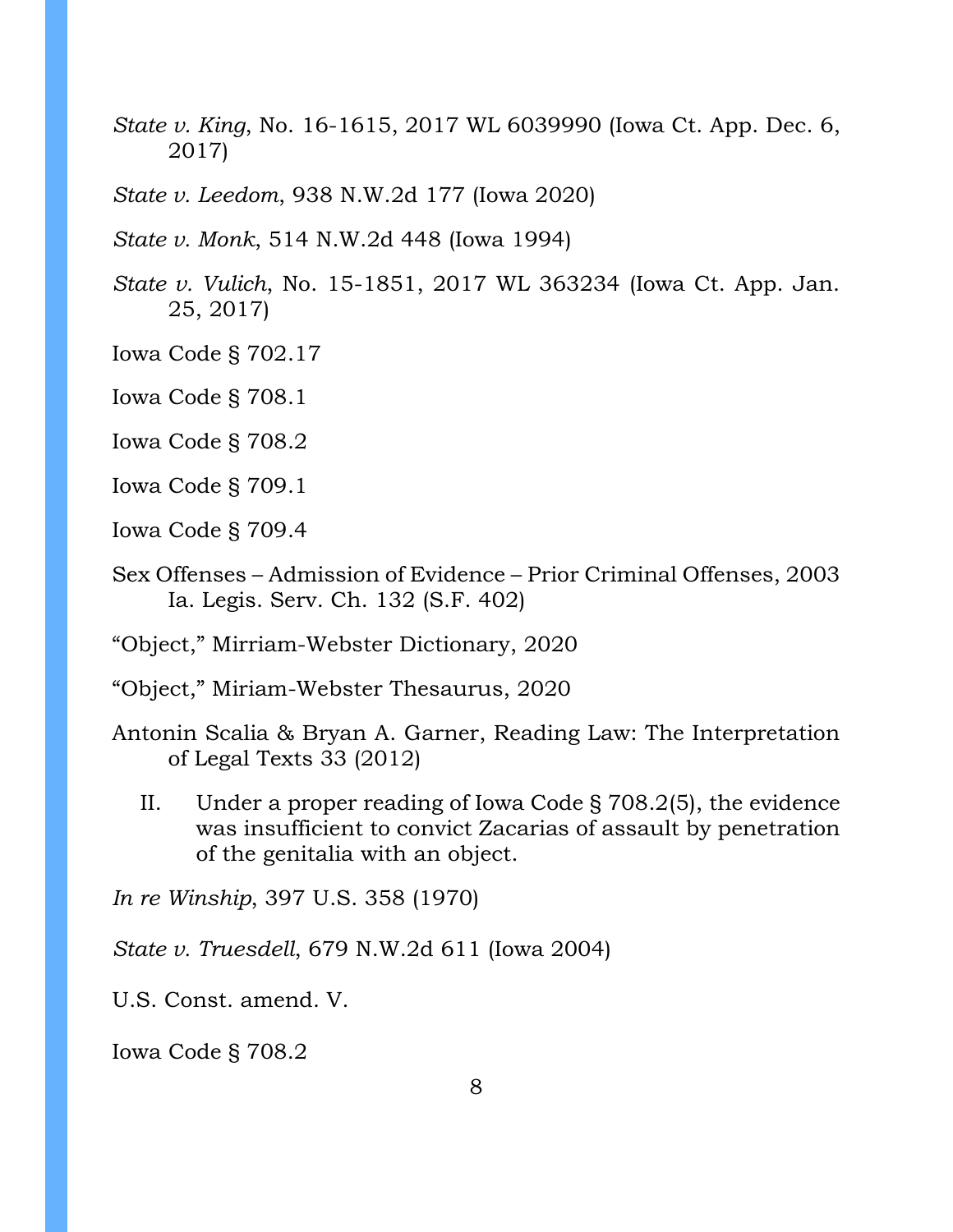III. Zacarias was impermissibly restricted in impeaching the credibility of the complaining witness, in violation of his due process right to present a defense and Iowa R. Evid. 5.613.

*State v. Berry*, 549 N.W.2d 316 (Iowa Ct. App. 1996)

*State v. Hensley*, 534 N.W.2d 379 (Iowa 1995)

*State v. Huston*, 825 N.W.2d 531 (Iowa 2013)

*State v. Parker*, 747 N.W.2d 196 (Iowa 2008)

*State v. Simpson*, 587 N.W.2d 770 (Iowa 1998)

*State v. Turecek*, 456 N.W.2d 219 (1990)

*Washington v. Texas*, 388 U.S. 14 (1967)

U.S. Const. amend. VI

Iowa Const., art. I, § 10

Iowa R. Evid. 5.607

Iowa R. Evid. 5.613

IV. Zacarias received ineffective assistance of trial counsel when trial counsel failed to impeach C.G. on cross examination.

*Bierkamp v. Rogers*, 293 N.W.2d 577 (Iowa 1980)

*Glenn v. Carson*, 3 Greene 529 (Iowa 1852)

*In re Johnson*, 257 N.W.2d 47 (Iowa 1977)

*Lichau v. Baldwin*, 39 P.3d 851 (Or. 2002)

*Millam v. State*, 745 N.W.2d 719 (Iowa 2008)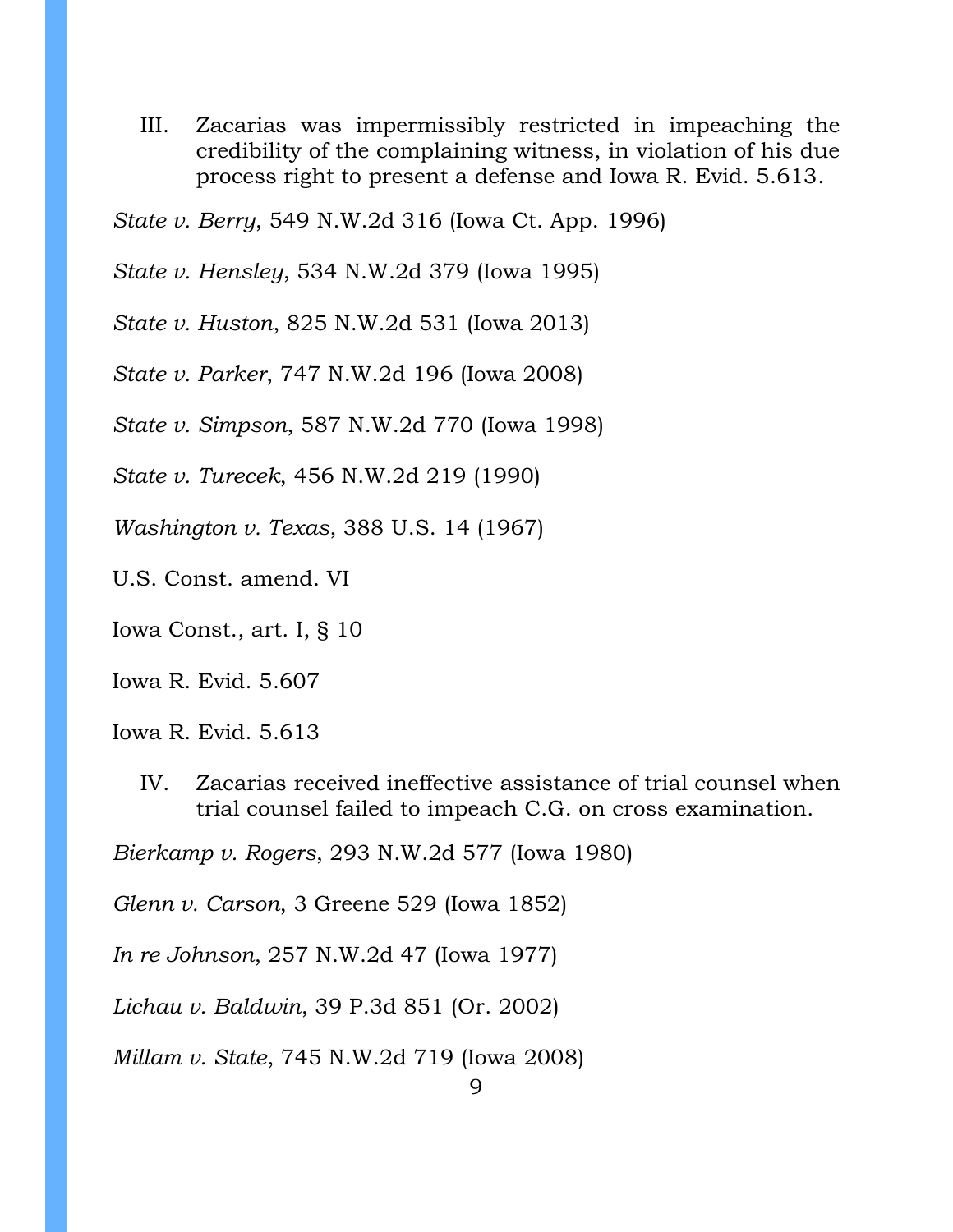10 *People v. Benevento*, 697 N.E.2d 584 (N.Y. Ct. App. 1998) *People v. Rivera*, 525 N.E.2d 698 (N.Y. Ct. App. 1988) *State v. Baldon*, 829 N.W.2d 785 (Iowa 2013) *State v. Clay*, 824 N.W.2d 488 (Iowa 2012) *State v. Hensley*, 534 N.W.2d 379 (Iowa 1995) *State v. Jones*, 759 P.2d 558 (Alaska Ct. App. 1988) *State v. Macke*, 933 N.W.2d 226 (Iowa 2019) *State v. Martin*, 704 N.W.2d 665 (Iowa 2005) *State v. Ondayog*, 722 N.W.2d 778 (Iowa 2006) *State v. Pals*, 805 N.W.2d 767 (Iowa 2011) *State v. Senn*, 882 N.W.2d 1 (Iowa 2016) *State v. Short*, 851 N.W.2d 474 (Iowa 2014) *State v. Smith*, 712 P.2d 496 (Ha. 1986) *State v. Straw*, 709 N.W.2d 128 (Iowa 2006) *State v. Tonn*, 195 N.W. 530 (1923) *State v. Vaimili*, 353 P.3d 1034 (Ha. 2015) *State v. Young*, 863 N.W.2d 249 (Iowa 2015) *Strickland v. Washington*, 466 U.S. 668 (1984) *Varnum v. Brien*, 763 N.W.2d 862 (Iowa 2009)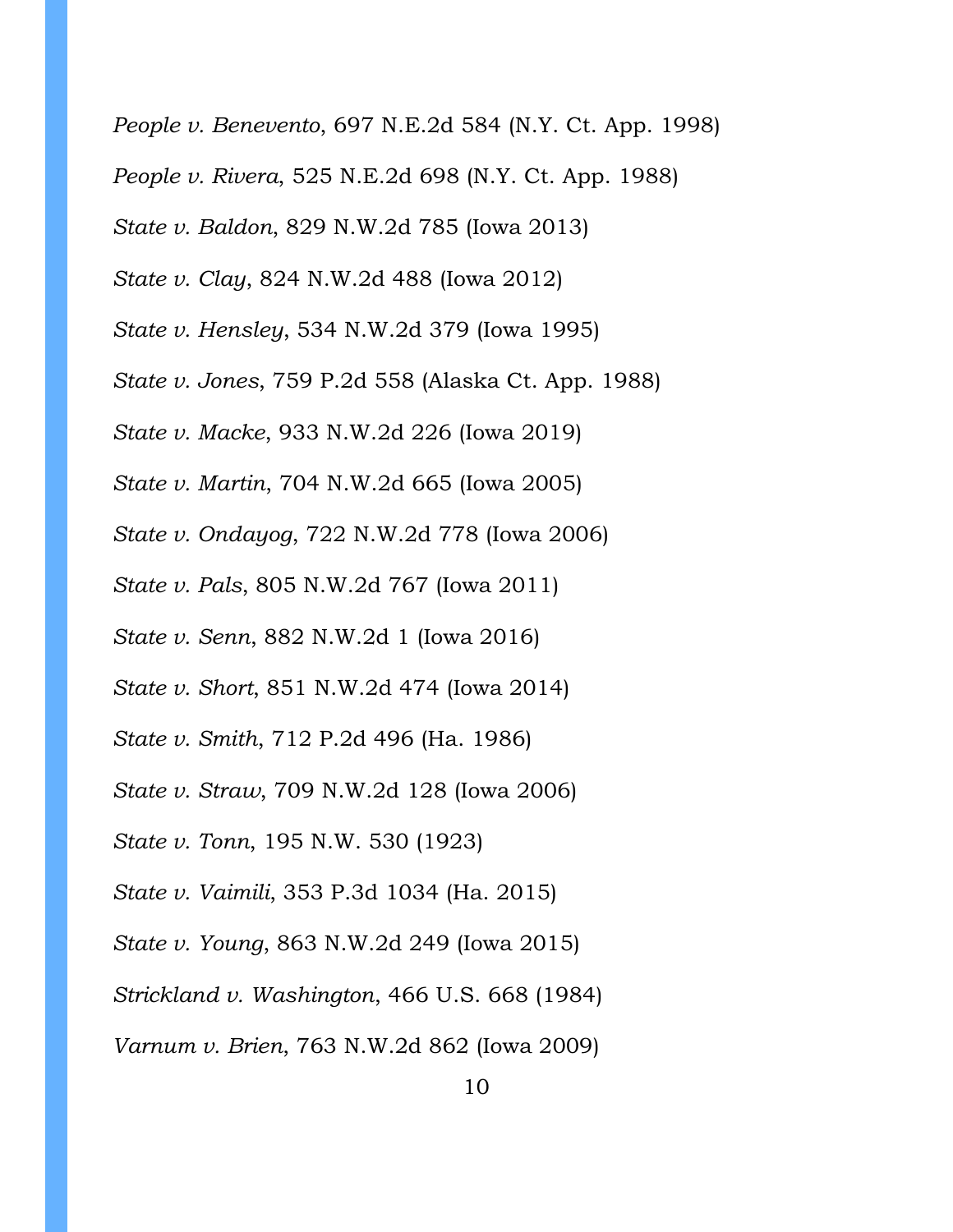U.S. Const. amend. VI

Iowa Const. art. I, § 10

Iowa Code § 814.7

Iowa R. Evid. 5.613

V. Zacarias received ineffective assistance of trial counsel when trial counsel failed to object to instances of prosecutorial misconduct, including commenting on Zacarias' right to remain silent in violation of the Fifth Amendment and disparaging defense counsel.

*State v. Coleman*, 907 N.W.2d 124 (Iowa 2018)

*State v. Graves*, 668 N.W.2d 860 (Iowa 2003)

*State v. Ondayog*, 722 N.W.2d 778 (Iowa 2006)

*State v. Porter*, 283 N.W.2d 351 (Iowa 1979)

*State v. Straw*, 709 N.W.2d 128 (Iowa 2006)

Iowa Code 814.7

VI. In light of the cumulative effect of the above errors, Zacarias was denied his right to a fair trial.

*State v. Clay*, 824 N.W.2d 488 (Iowa 2012)

*State v. Simpson*, 587 N.W.2d 770 (Iowa 1998).

*Washington v. Texas*, 388 U.S. 14 (1967)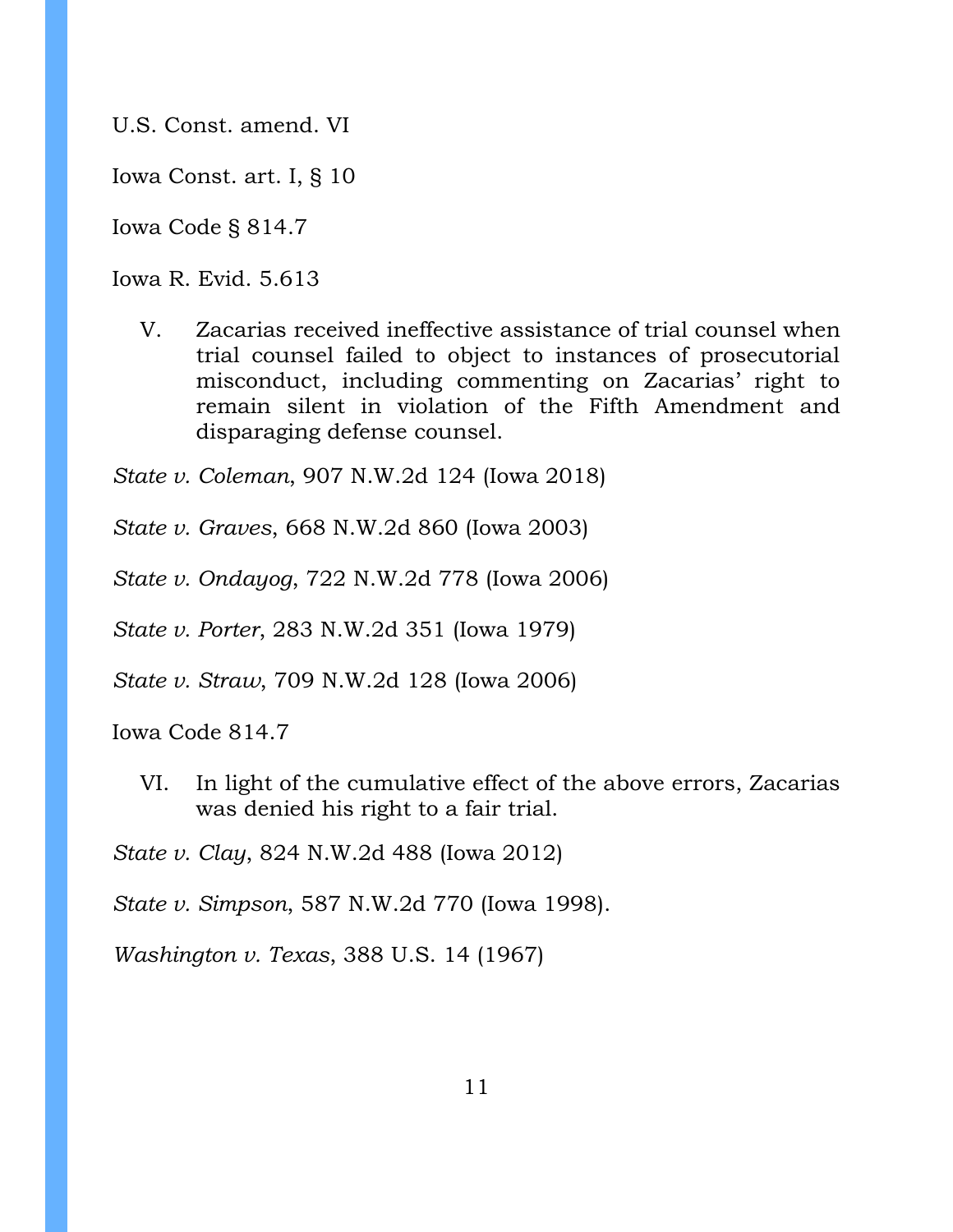#### **ROUTING STATEMENT**

<span id="page-11-0"></span>Regarding Issue I, Zacarias appeals after he was convicted on the basis of an improper jury instructions that misstated the law regarding Iowa Code § 708.2(5). This is a substantial issue of first impression, requiring the enunciation of legal issues (i.e., the meaning and scope of a criminal statute) and involving issues of broad public importance that will require ultimate determination by the Iowa Supreme Court. *See* Iowa Rs. App. P. 6.1101(2)(a), (c)-(d), (f).

Issues IV and V involve the constitutionality and validity of recently amended Iowa Code § 814.7, which provides "[a]n ineffective assistance of counsel claim . . . shall not be decided on direct appeal from the criminal proceedings." These are substantial issues of first impression and fundamental issues of broad public importance that require ultimate determination by the Iowa Supreme Court. *See* Iowa Rs. App. P. 6.1101(2)(a), (c)-(d), (f).

Issues II, III and VI involve the routine application of existing legal principles and are appropriate for transfer to the Iowa Court of Appeals. Iowa R. App. P. 6.1101(3)(a).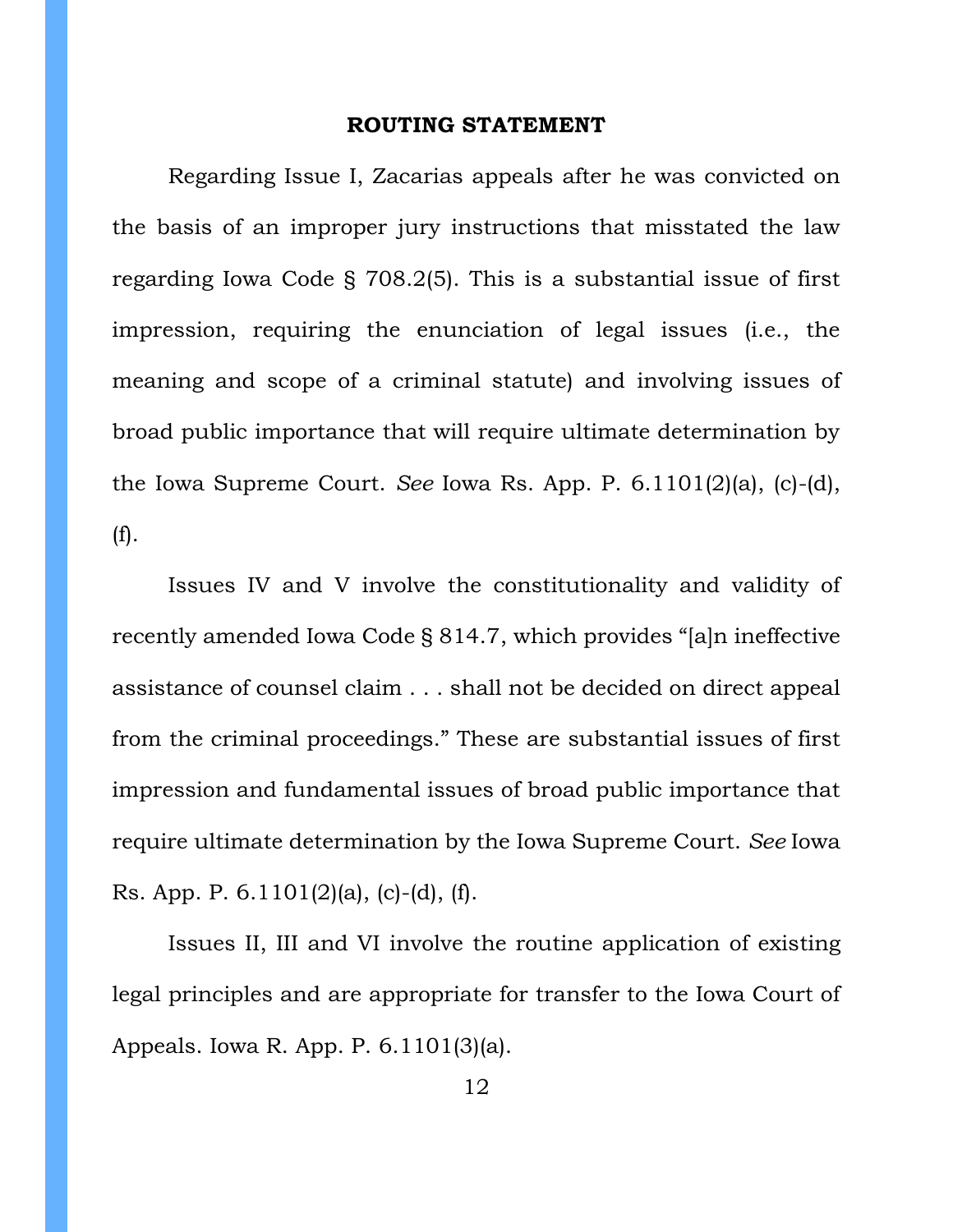#### **CASE STATEMENT**

Zachary Zacarias appeals the guilty verdict and judgment against him because it was based on an improper and illegal jury instruction: it allowed the jury to convict him of assault by penetration of genitalia with an object, based on a definition of object that was not supported by law. Under a correct interpretation of the law, the evidence is not sufficient to sustain a conviction for assault by penetration of genitalia with an object. This basis alone is sufficient to overturn the judgment against Zacarias; however, Zacarias was also prejudiced by erroneous evidentiary rulings which prevented him from fully impeaching the complaining witness's testimony, and by ineffective assistance of counsel for failing to object to prosecutorial misconduct. These cumulative errors deprived Zacarias of his right to a fair trial.

### **COURSE OF PROCEEDINGS**

<span id="page-12-0"></span>Zacarias was charged by trial information with one count of assault – penetration of genitalia or anus with object, in violation of Iowa Code §§ 708.1 and 708.2(5). (App. p. 6). The Minutes of Testimony alleged that Zacarias, then aged 21, was hosting a party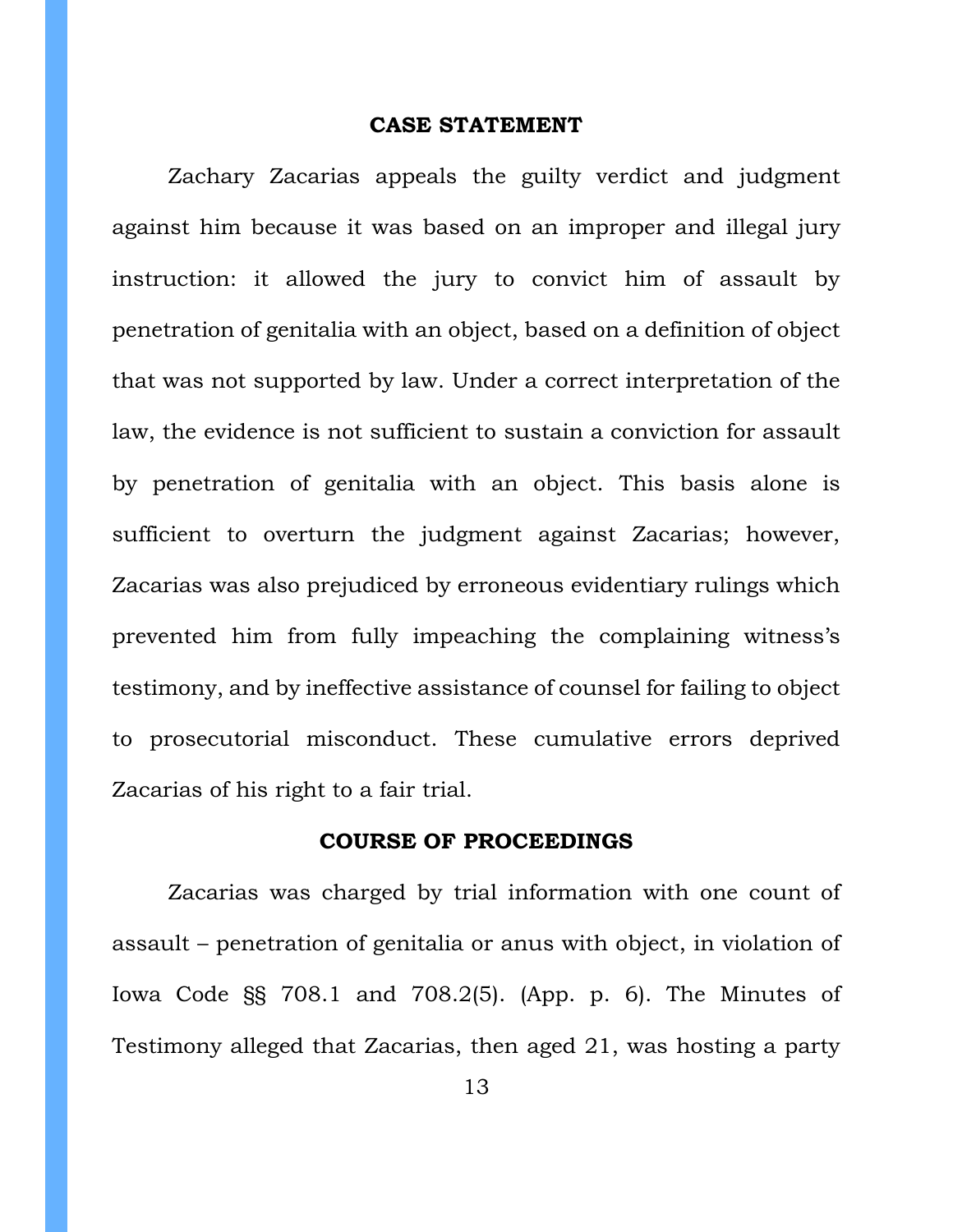at his home in May of 2017 when he had a non-consensual sexual encounter with C.G., who was 17. (Min. of Testimony, Nov. 13, 2018). Zacarias pled not guilty, and a jury trial was eventually scheduled for April 1, 2019. This case represents the second time that Zacarias was charged for the acts occurring in May of 2017. Zacarias was initially charged on August 1, 2017, in Polk County Crim. No. FECR306652, with sex abuse in the third degree in violation of Iowa Code §§ 709.1 and 709.4(1)(a) and/or 709.4(1)(d). (Trial info. FECR306652, Aug. 1, 2017). <sup>1</sup> On August 22, 2018, defense counsel filed a motion to dismiss for a speedy trial violation. (Mot. FECR306652, Aug. 22, 2018). The motion was granted the following day. (Ord. Dismissal FECR306652, Aug. 23, 2018). The present case

<sup>1</sup> Judicial notice may be taken on appeal pursuant to Iowa R. Evid. 5.201(f). "The rule permits a court to take judicial notice of adjudicative facts "capable of accurate and ready determination by resort to sources whose accuracy cannot reasonably be questioned." Iowa R. Evid. 5.201(a)-(b). *State v. Washington*, 832 N.W.2d 650, 655- 56 (Iowa 2013). Although "[t]he general rule is that it is not proper for the court to consider or take judicial notice of the records of the same court in a different proceeding without an agreement of the parties," *see Leuchtenmacher v. farm Bureau Mut. Ins. Co.*, 460 N.W.2d 858, 861 (Iowa 1990), these records are referenced only for context and they are not determinative of the outcome in this case.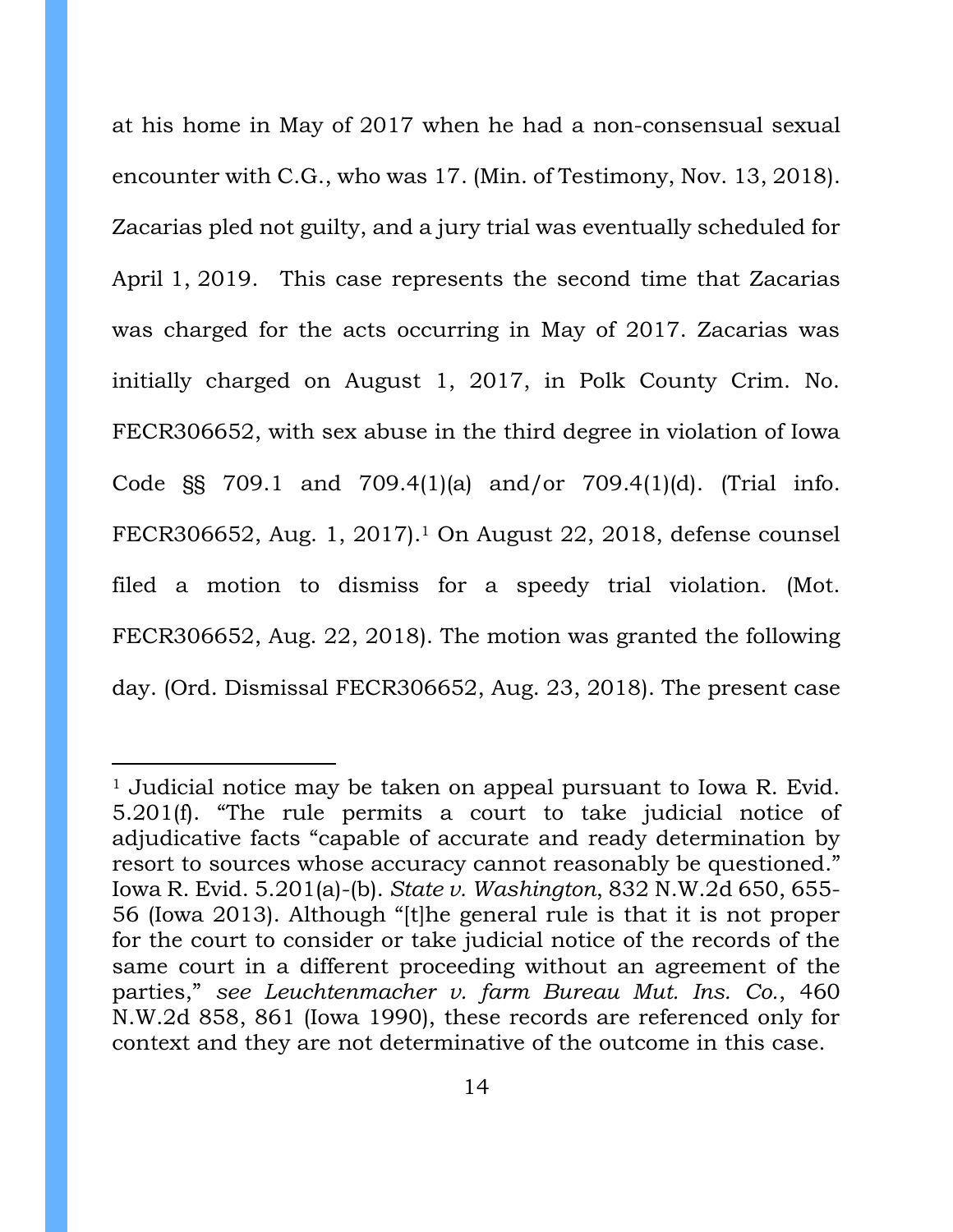was refiled by criminal complaint shortly after the first one was dismissed. (App. p. 3 Complaint, Oct. 1, 2018).

Zacarias was found guilty after trial. (Crim. Verdict April 5, 2019). Judgment entered and he was sentenced to an indeterminate term of 10 years imprisonment. (App. p. 12). As part of his sentence, he was also required to register as a sex offender. *Id.* This notice of appeal followed (App. p.17).

#### **FACTS**

<span id="page-14-0"></span>Zacarias maintained from the moment he was questioned by police officers that the encounter was consensual. As Officer Dyer testified, consent does not have to be vocal. *Id.* at 47:2-11. Zacarias informed police officers that he and C.G. began making out. (TT III 27:8-15). Zacarias stated that C.G. fell asleep, but that after she woke up, they cuddled and began making out again. *Id.* at 28:3-5. He stated that C.G. was an active participant in removing her clothing. Id. at 45:3-15. He stated that C.G. moved her body in a way that was consistent with consent. *Id.* at 47:8-48:1. Zacarias' position has consistently been that this was a consensual encounter.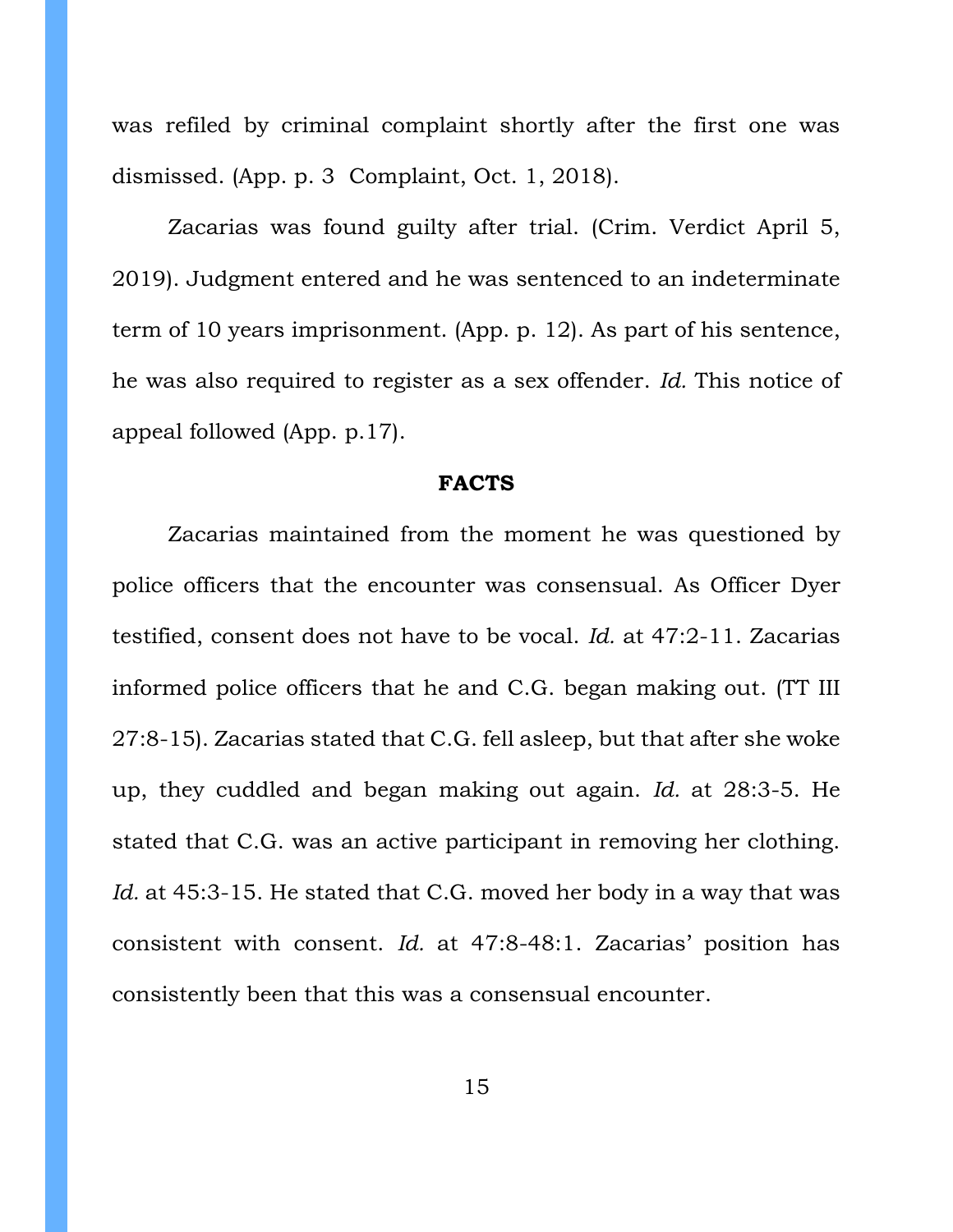The state argued that C.G. was too intoxicated to consent. However, Officer Dyer did not observe her to be intoxicated when he questioned her shortly after she left the party. (TT III 38:23-39:9). At trial, multiple inconsistencies between the various witnesses' accounts of the night were brough to light. Specifically, C.G. testified that she drank vodka and orange juice. (TT IV 22:19-23). But Meghan Storlie testified that the only alcohol present was Natural Ice. (TT III 7:11-23). C.G. testified that there was a variety of drugs at the party – cocaine, marijuana – but Storlie testified that the people at the house were just drinking. (TT II 95:8-12; TT IV 35:17-36:7).

At various times, C.G.'s explanation of which substances she ingested changed. She testified to the jury that she had taken Trazadone before going to Zacarias' house. (TT IV 23:5-16). She testified that she had taken hits of marijuana wax. (TT IV 34:-21- 35:10). She did not tell the sexual assault nurse about using marijuana or drinking alcohol. (TT III 120:21-121:12). She did not tell the investigating officers that she had taken any drugs that night. (TT IV 91:5-7). Later, she told the detective that she had not taken her Trazadone that night at all. (TT IV 75:8-11). The jury did not get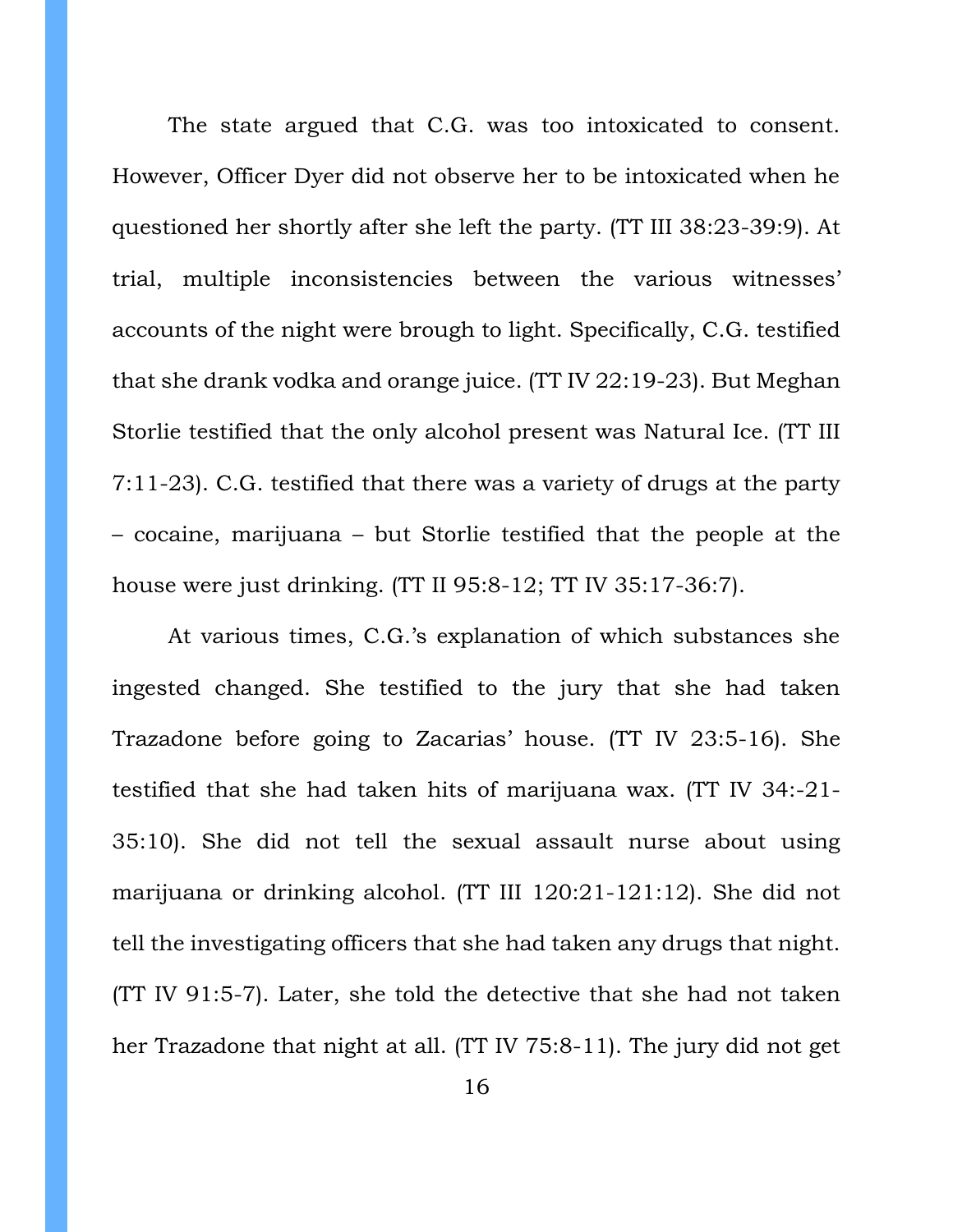to hear the full scope of these inconsistencies as a result of the trial court's evidentiary rulings that the defense could not admit inconsistent hearsay statements without confronting C.G. with those statements. (TT IV 64:10-72:9).

C.G.'s testimony regarding why she went to Zacarias' house and how she left the house was also inconsistent. C.G. testified that she went to Zacarias' house because he had offered to give her a ride home. (TT IV 18:3-9). However, Zacarias' house was only a block or two away from her boyfriend's house. (TT IV 48:17-21). C.G. testified that she woke up in Zacarias' room, pushed him off of her by hitting his jaw so hard he fell to the floor, and then escaped his room by pushing aside a dresser that had blocked the door. (TT IV 28:19-30- 13). However, the police officer who questioned Zacarias that night did not see any indication that his face had been injured by a blow. (TT III 98:19-99:3). Storlie, who saw C.G. run out of Zacarias' bedroom, did not hear any sounds consistent with Zacarias being knocked to the floor or furniture being moved. (TT III 5:14-21).

At trial, C.G. testified that she grabbed her bag and her shorts and swimsuit bottoms and ran out of Zacarias' room with her bottom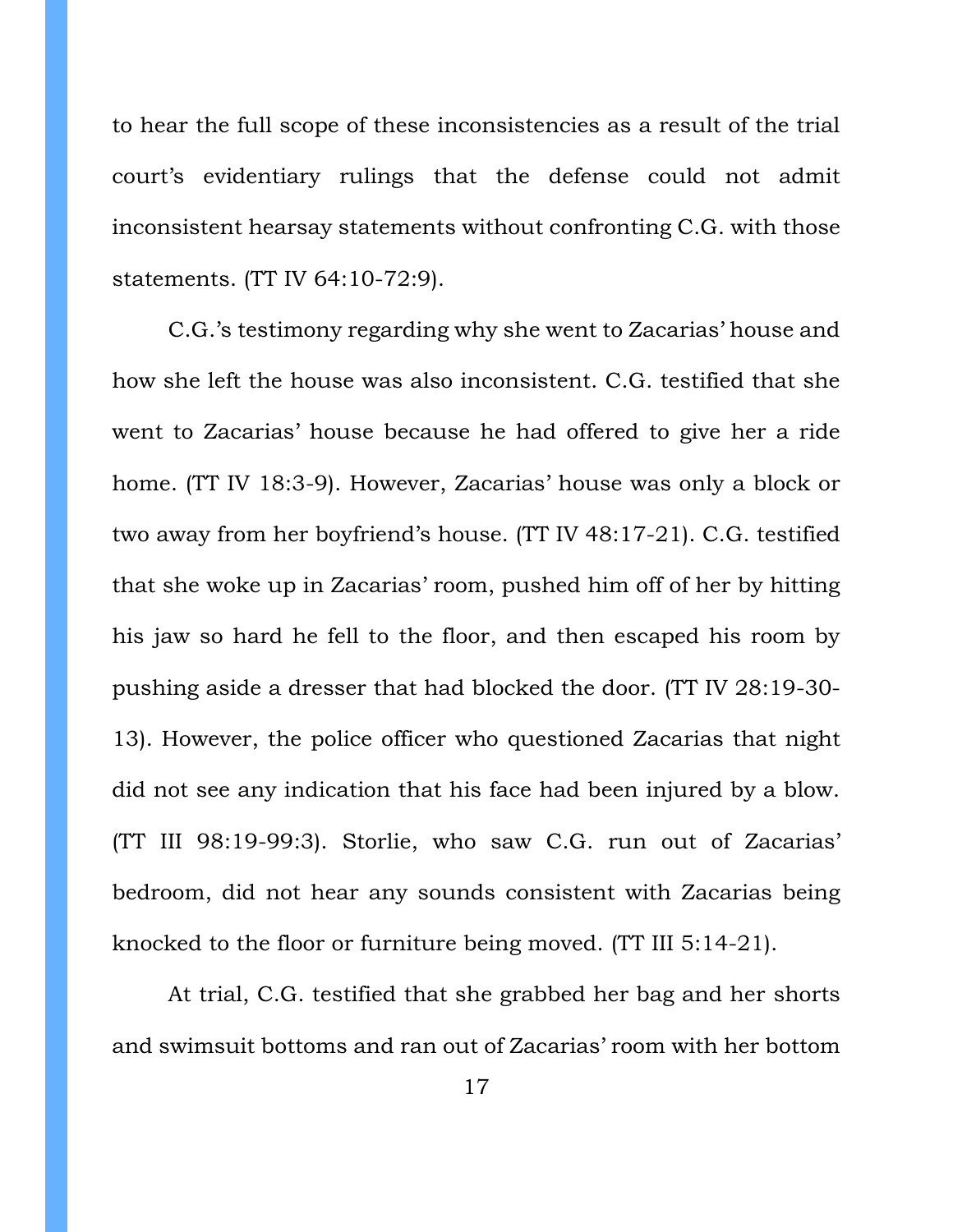half naked (TT IV 4:14-16), leaving her flip flops behind (TT IV 32:4- 12), and only stopping to put on clothes when she was at the top of the basement stairs or outside of the house. (TT IV 46:15-25). During deposition, she testified that she woke up fully naked (TT IV 46:11- 14), and did not get dressed until she reached the mailbox or her boyfriend's house. (TT IV 44:17-45:24). Storlie testified that C.G. was clothed when she ran from the basement. (TT III 5:10-13).

The police did not investigate many aspects of C.G.'s story. They never got a warrant (or asked for consent) to search Zacarias' home to investigate whether there were alcohol or drugs consistent with C.G.'s report, or whether her flip flops were in Zacarias' bedroom, or there was evidence of furniture being moved. (TT 101:25-102:2). Although C.G.'s underwear was tested for DNA, the test was unable to positively confirm that the DNA was from Zacarias. (TT IV 63:1- 64:5). Nevertheless, the state proceeded on the theory that C.G. was intoxicated such that she was incapable of consent during the encounter with Zacarias. (TT V 5:20-25 ). Ultimately, the consent issue came down to credibility: whether the jury believed Zacarias,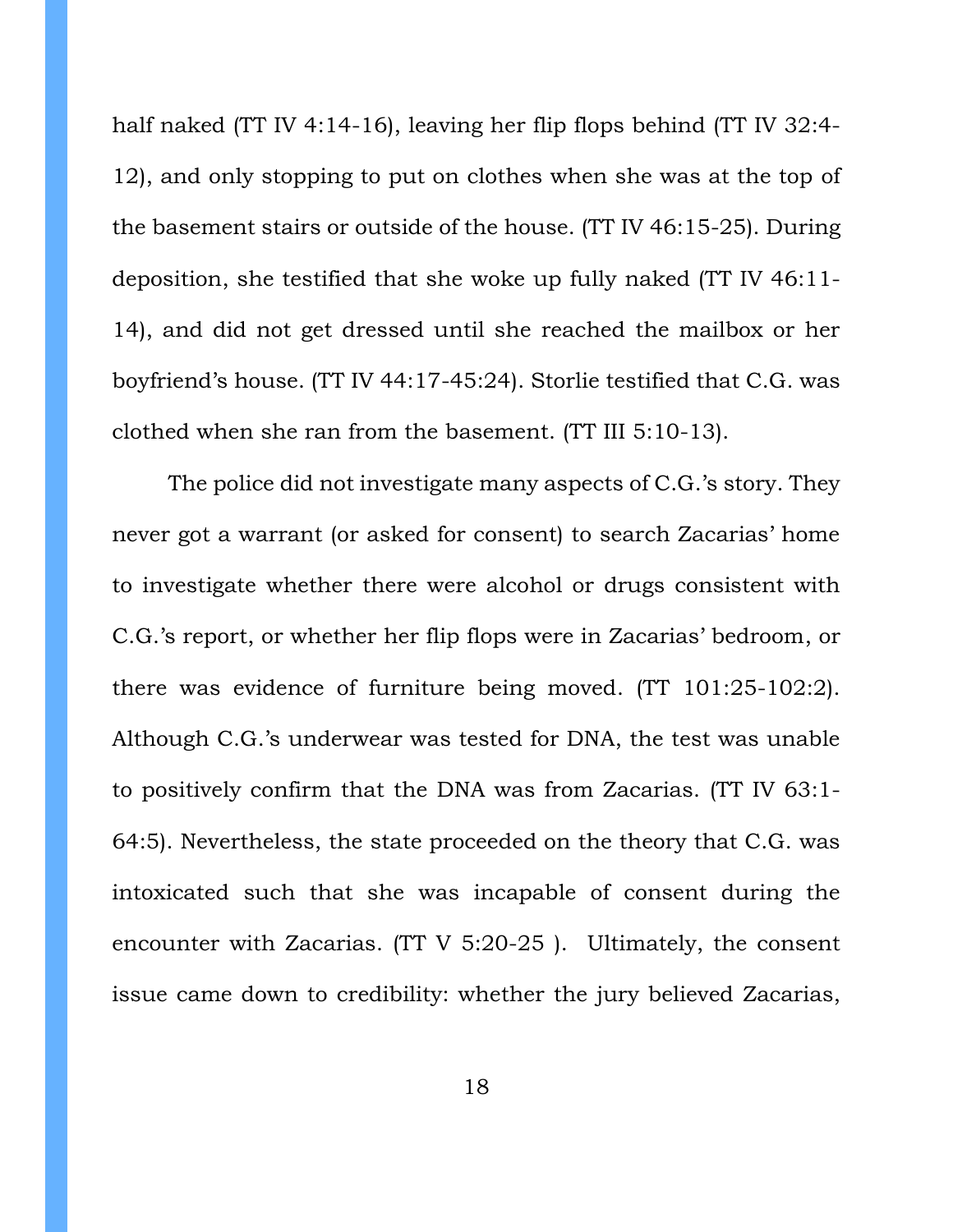that C.G. had consented to the encounter, or they believed C.G.'s version, which lacked consent.

Prior to trial, Zacarias' counsel filed proposed jury instructions defining an "object" under Iowa Code § 708.2(5) as follows: "The term 'object' means a material thing other than any portion of the defendant's body or organs." (App. p. 9). The State opposed this instruction and argued for the dictionary instruction that was ultimately provided to the jury: "An 'object' means anything that is visible or tangible and is relatively stable in form." (TT IV 84:1-10 (state's argument in response to motion for judgment of acquittal based on definition of an object); TT IV 99:9-15 (state's argument regarding the final jury instruction); (App.p. 11). Throughout the trial, there was no evidence that Zacarias used an "object" – other than his finger – to penetrate or attempt to penetrate the genitalia.

#### **ARGUMENT**

<span id="page-18-1"></span><span id="page-18-0"></span>**I. Jury instruction No. 28, which defined an "object" under Iowa Code § 708.2(5), was not supported by law, and allowed the jury to convict Zacarias on a theory not permitted by the statute.** 

<span id="page-18-2"></span>**A. Standard of Review and Error Preservation**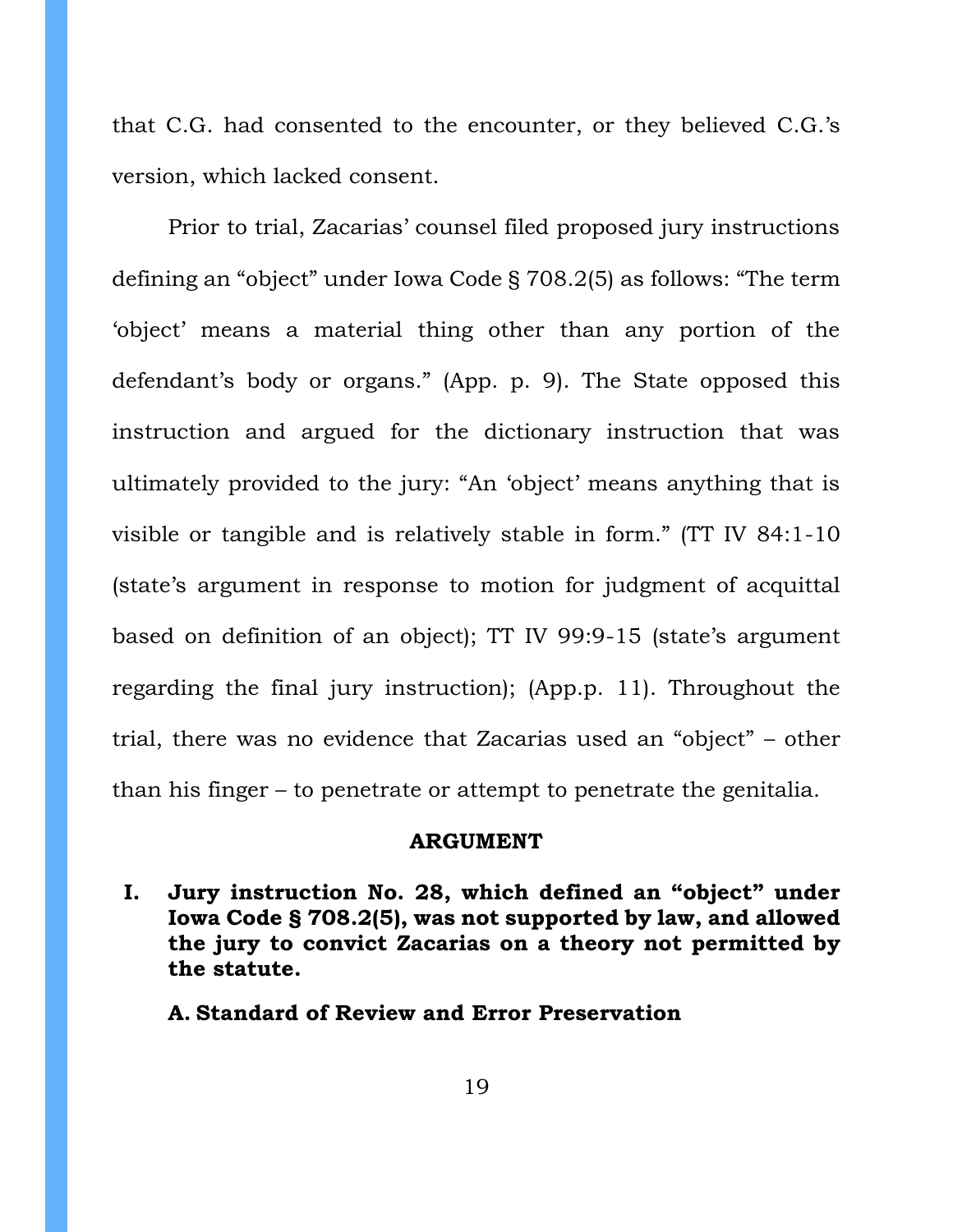Error was preserved where trial counsel requested a correct jury instruction defining object (App. p. 9), objecting to the state's proposed jury instruction, and receiving a ruling adopting the state's proposed definition of object. (TT IV 98:11-100:2). Zacarias also relied on his proposed definition of "object" in arguing the motion for judgment of acquittal, which was denied. (TT IV 80:4-10).

The standard of review for challenges to jury instructions is for correction of errors at law. *Alcala v. Marriott Int'l, Inc.*, 880 N.W.2d 699, 707 (Iowa 2016). The court must "Determine whether the challenged instruction accurately states the law and is supported by substantial evidence." *State v. Hanes*, 790 N.W.2d 545, 548 (Iowa 2010). Where the erroneous jury instruction affects a defendant's constitutional rights, prejudice is presumed unless the state shows "beyond a reasonable doubt that the error did not result in prejudice." *Id.* at 550 (citation omitted).

### <span id="page-19-0"></span>**B. Argument**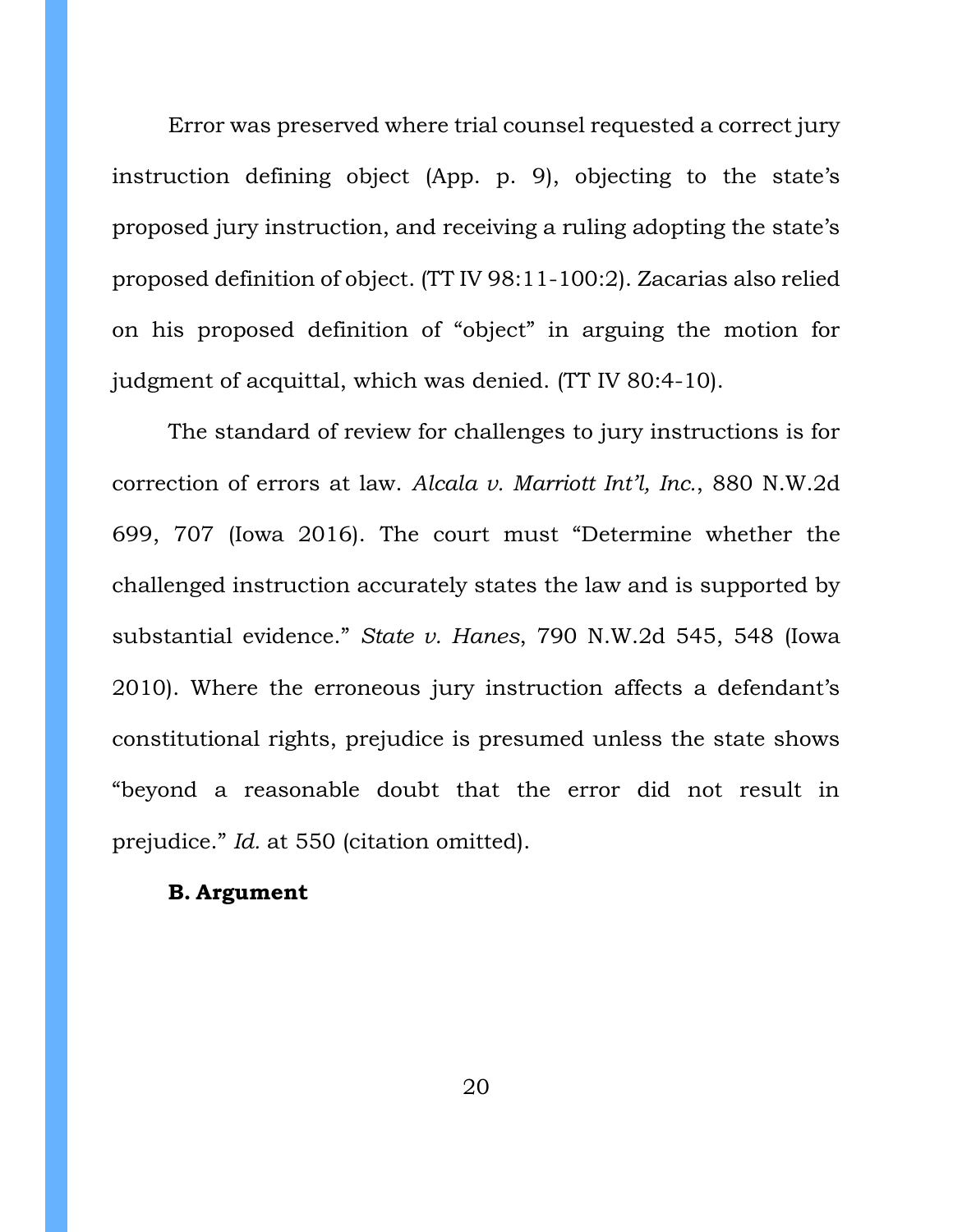Zacarias was charged with assault – penetration of genitalia or anus with object, in violation of Iowa Code §§ 708.1 and 708.2(5).<sup>2</sup> "Object" has not been defined by Iowa law, by the drafters of the Iowa Criminal Model Jury Instructions, or by any appellate court in Iowa.<sup>3</sup> The state requested an instruction defining object as "anything that is visible or tangible and is relatively stable in form." (Jury Inst. No. 28). During closing argument, the state argued that "object" included

<sup>2</sup> This charging decision was significant – the state had previously charged Zacarias with sex abuse in the third degree in violation of Iowa Code §§ 709.1 and 709.4(1)(a) and/or 709.4(1)(d). (Trial info. FECR306652, Aug. 1, 2017). That case was dismissed due to a speedy trial violation, and the state was not permitted to re-file the same charges under existing precedent. *State v. Johnson*, 217 N.W.2d 609, 612 (Iowa 1974). The state was required to file this case under the "object" statute to avoid speedy trial issues, but ultimately its definition of "object" allowed it to proceed as if it had actually charged Zacarias under the sex abuse statute.

<sup>3</sup> Counsel was only able to find two cases where a conviction for assault by penetration of genitalia or anus with an object were appealed. In *State v. King*, No. 16-1615, 2017 WL 6039990 (Iowa Ct. App. Dec. 6, 2017), the allegation involved penetration of genitalia with a vibrator. In *State v. Vulich*, No. 15-1851, 2017 WL 363234 (Iowa Ct. App. Jan. 25, 2017), the allegation involved penetration of genitalia with ice cubes. In both cases, the defendants challenged the sufficiency of the evidence to support a finding that they intended to assault the victim, and not whether "object" was properly defined.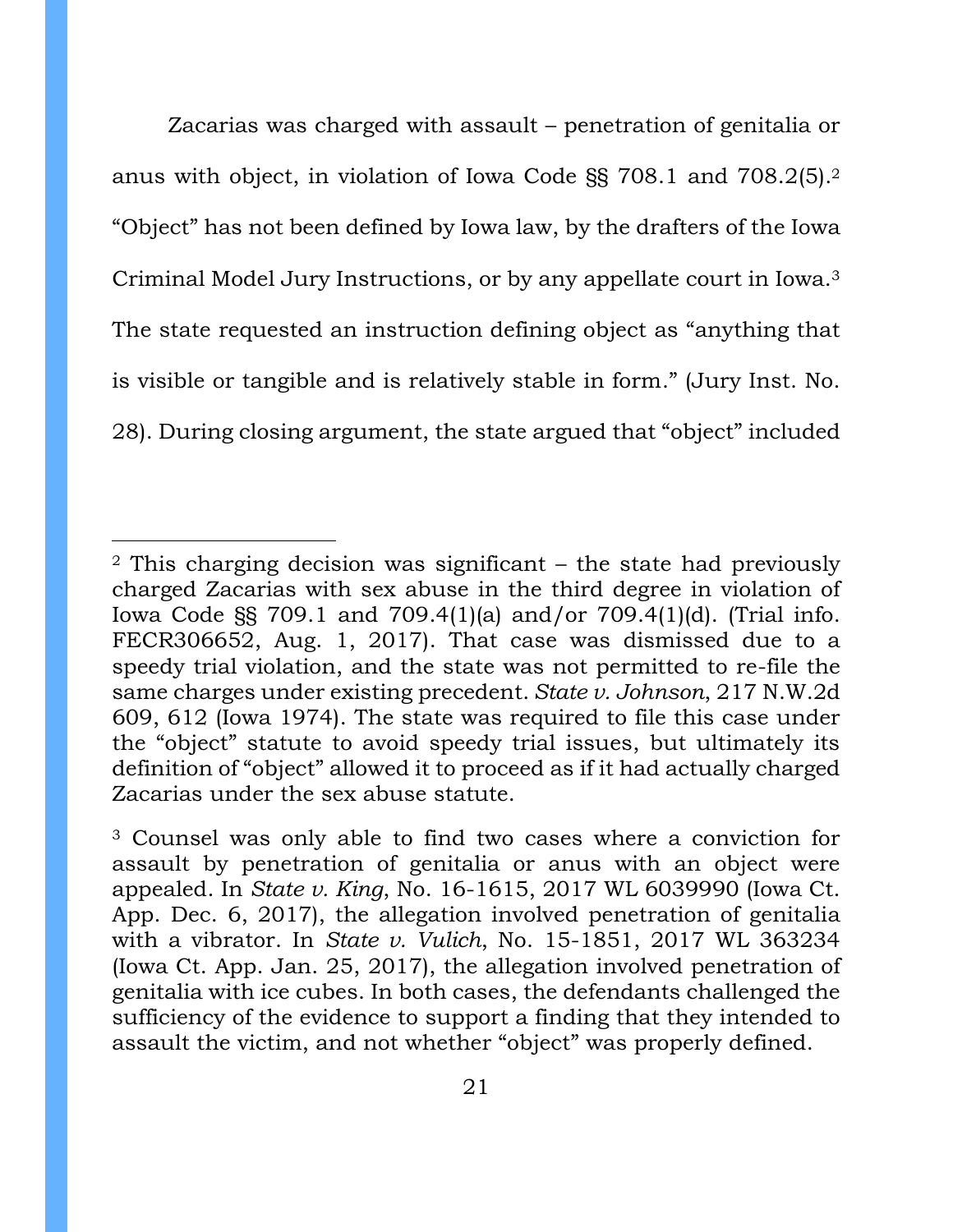body: "So a finger is an object. A tongue is an object."<sup>4</sup> (TT V 8 7:8). The defense requested an instruction defining object as "a material thing other than any portion of the defendant's body or organs," (Statement of the Case and Jury Instructions at 19) or else that no instruction be given at all. (TT IV 98:16-21).

Zacarias' proposed instruction was the correct instruction. It is supported by canons of statutory construction, and consistent with the history of the statute in other jurisdictions. Instructing the jury that a part of Zacarias' body or organs was an "object" under Iowa law allowed the jury to convict him of a crime that, under any view of the evidence, did not occur.

### <span id="page-21-0"></span>**1. Plain meaning of the word "object."**

<sup>4</sup> The mention of a tongue and related argument was independently problematic because there was no allegation or evidence that Zacarias committed assault using his tongue at all. The version of the story presented to the jury was that Zacarias first committed penetration using his fingers, and then attempted to commit penetration using his penis, but was unable to do so. (TT III 29:15- 30:19). No one testified that Zacarias performed an oral sex act. The officer who interviewed Zacarias denied that Zacarias claimed he performed oral sex. (TT III 31-32.)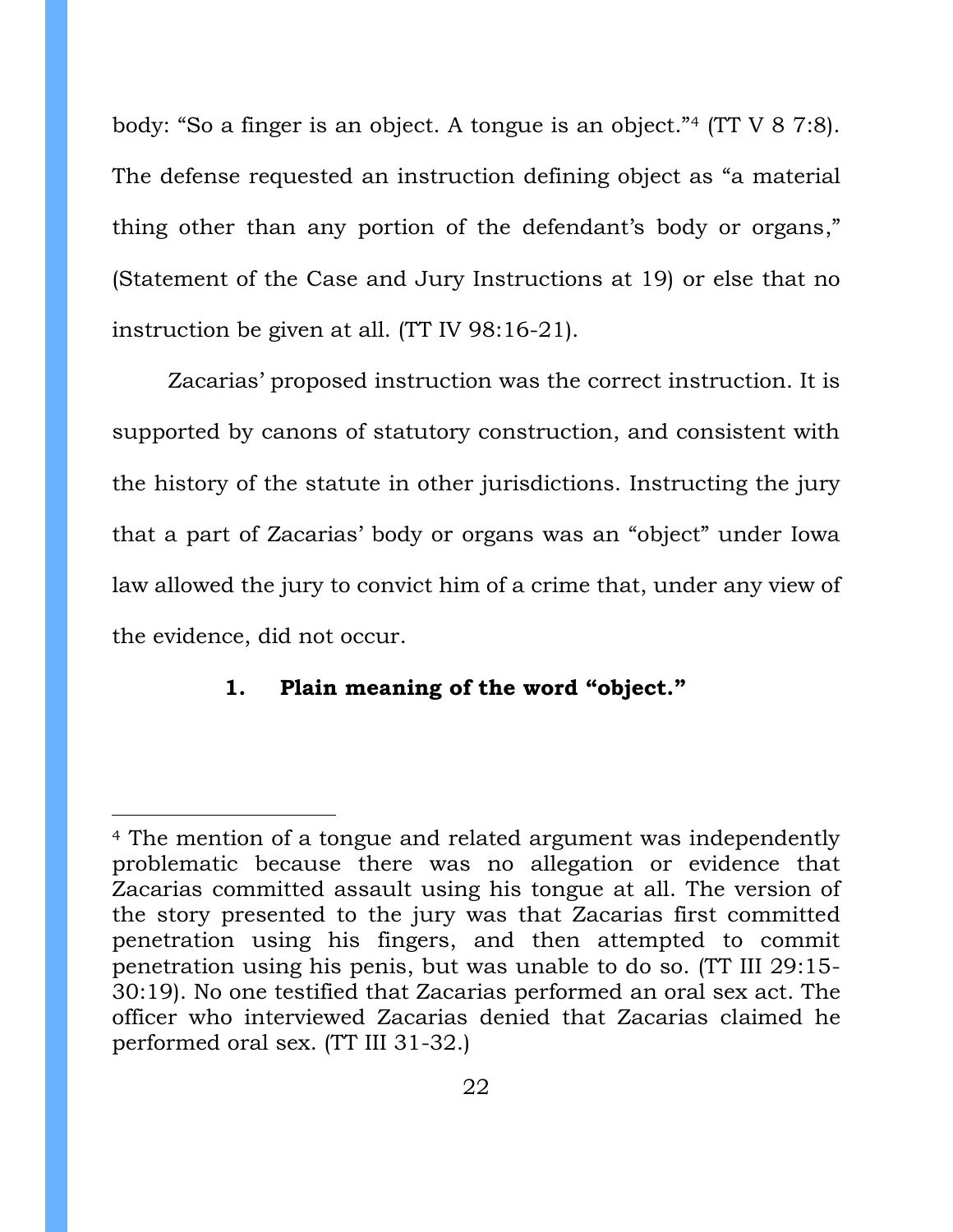The word "object" in § 708.2(5) should be defined by its plain and rational meaning. *State v. Caskey*, 539 N.W.2d 176, 177 (Iowa 1995) ("When a statute's terms are unambiguous and its meaning plain, there is no need to apply principles of statutory construction."). Mirriam-Webster defines an object as "something material that may be perceived by the senses." Mirriam-Webster Dictionary, 2020. <sup>5</sup> The thesaurus lists "thing", "article," and "item," as the first three synonyms for object. Mirriam-Webster Thesaurus, 2020.<sup>6</sup>

The state argued that an object should be defined as "any tangible thing" and that a tangible thing includes body parts. However, the state's inclusion of body parts in this definition of object is not supported by common sense usage of the word "object" and is not a "fair reading" of the statute. *See* Antonin Scalia & Bryan A. Garner, Reading Law: The Interpretation of Legal Texts 33 (2012) (defining "Fair Reading method" as "determining the application of a governing text to given facts on the basis of how a reasonable reader,

<sup>5</sup> [https://www.merriam-webster.com/dictionary/object.](https://www.merriam-webster.com/dictionary/object)

<sup>6</sup> [https://www.merriam-webster.com/thesaurus/object.](https://www.merriam-webster.com/thesaurus/object)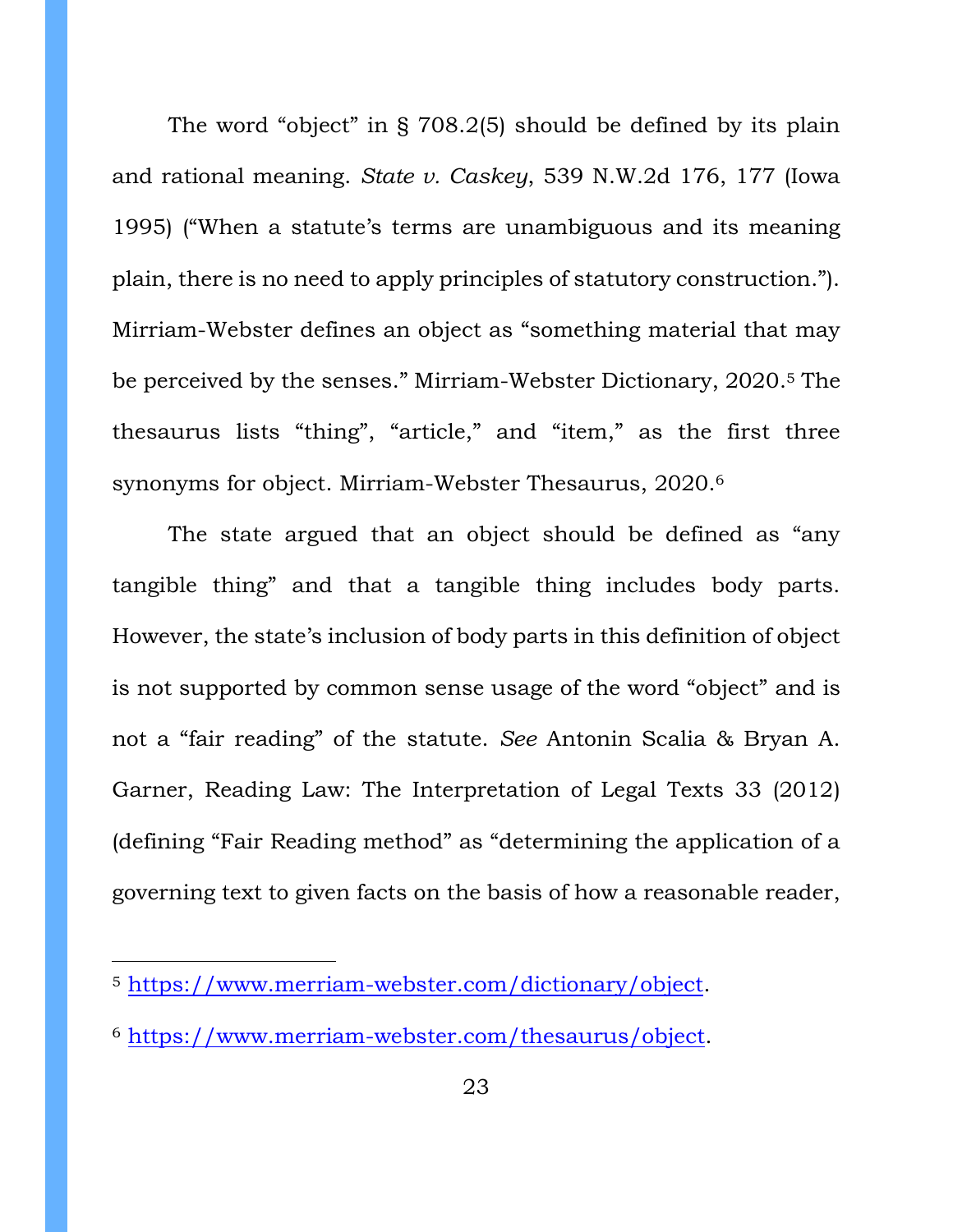fully competent in the language, would have understood the text."). A person would not refer to themselves or their body parts as "objects" in ordinary speech. The word "object" does not imply the kind of agency that a person has over their own body.

The state's closing argument reveals that there was no "object" used in the ordinary sense in this case – Zacarias was alleged to have used his finger to penetrate C.G.'s genitalia. (TT V 8:7-8). The prosecutor explicitly argued that the finger, or any body part, was an object. But, no other appellate case considering this statute has involved a body part. In *King*, the "object" at issue was a vibrator. 2017 WL 6039990 at \*2. In *Vulich*, the object at issue was ice cubes. 2017 WL 363234 at \*1-2. Both defendants were also alleged to have committed sex abuse using their bodies. But those separate acts were not charged as assault by penetration of the genitalia with an object under § 708.2(5), because a common-sense, ordinary definition of the word "object" does not include bodies.

### **2. Context Clues.**

<span id="page-23-0"></span>Other Iowa Statutes criminalizing sexual assault provide further clues to the meaning of the word "object" in § 708.2(5). Iowa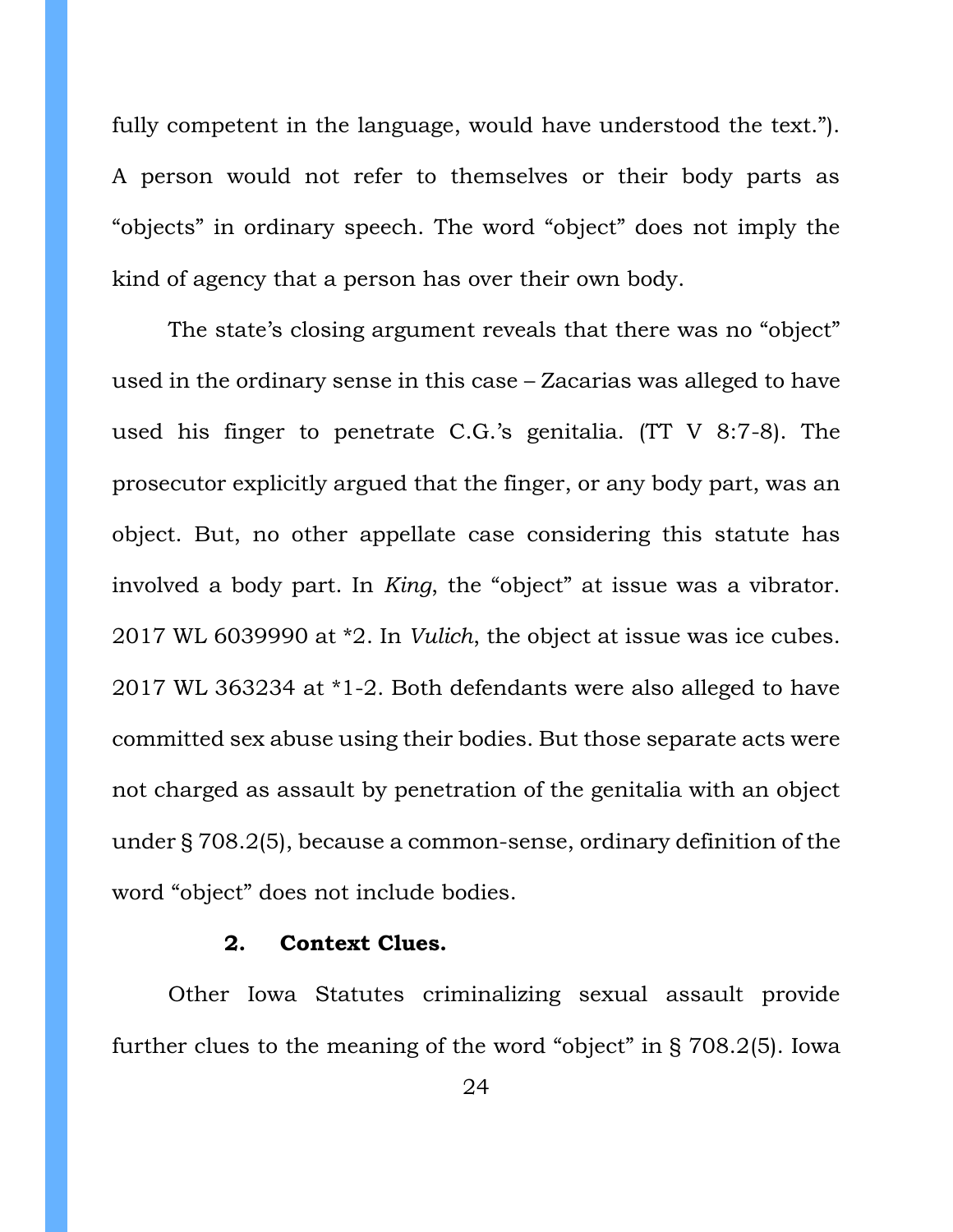law defines a "sex act" or "sexual activity" as "sexual contact between

two or more persons" by:

1. Penetration of the penis into the vagina or anus.

2. Contact between the mouth and genitalia or by contact between the genitalia of one person and the genitalia or anus of another person.

3. Contact between the finger or hand of one person and the genitalia or anus of another person, except in the course of examination or treatment by a person licensed pursuant to chapter 148, 148C, 151, or 152.

4. Ejaculation onto the person of another.

5. By use of artificial sexual organs or substitutes therefor in contact with the genitalia.

Iowa Code § 702.17. Unlike sex abuse under Iowa Code Chapter 709, which requires proof of a sex act, assault by penetration of the genitalia with an object does not require proof that the defendant's actions were sexual in nature.

The requirement that an act be sexual in nature to prove sex abuse under Chapter 709 creates an unfortunate gap in coverage for Iowa victims. This gap was revealed in *State v. Monk*, 514 N.W.2d 448 (Iowa 1994). In *Monk*, the male victim was stripped from the waistdown while two men held him down, and a third penetrated his anus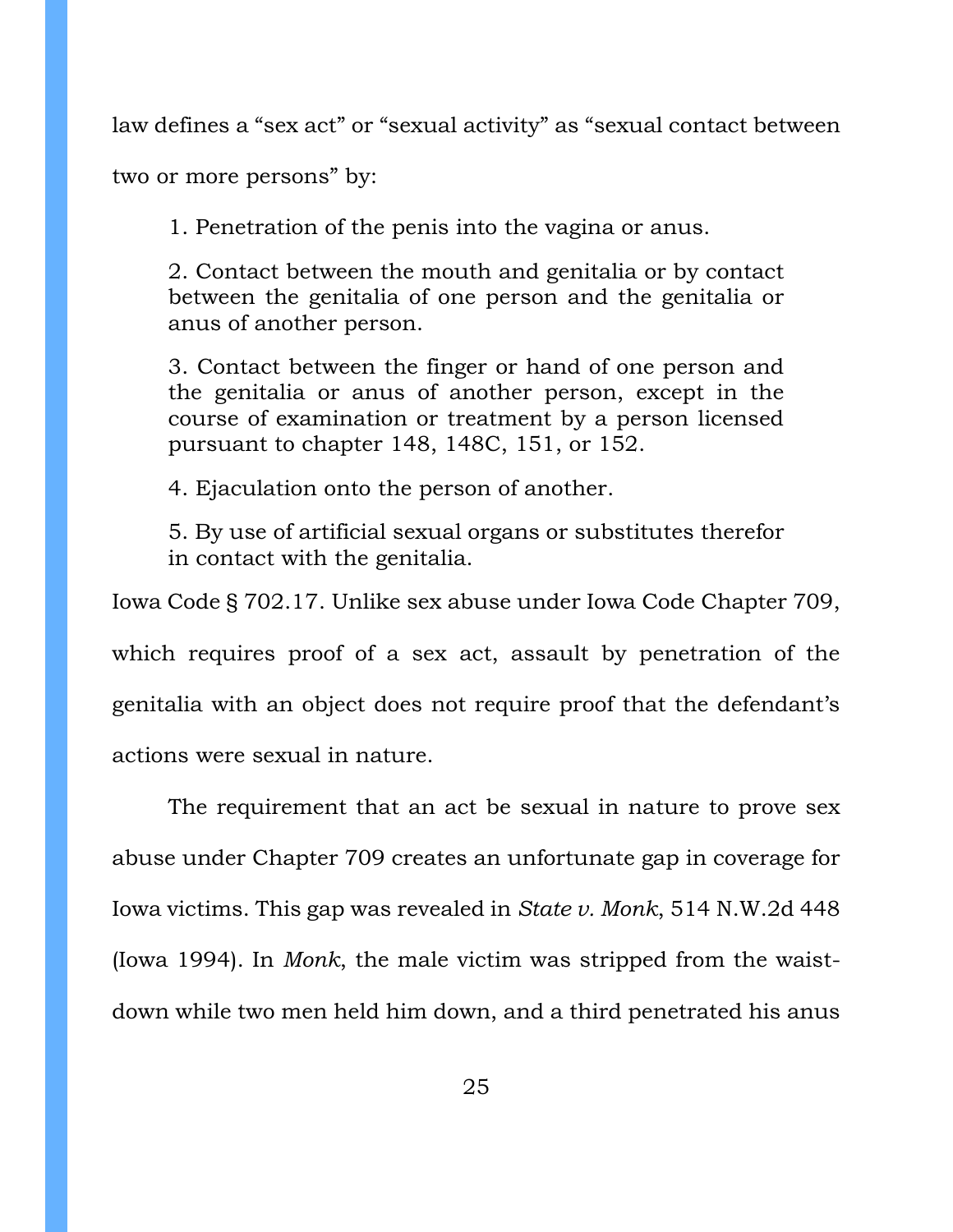with a lubricated broom handle. 514 N.W.2d at 449. The defendants and the victim testified that there was nothing "sexual going on" that night. *Id.* Ultimately, the guilty verdict was overturned because the jury had not been required to find that the defendant's actions were sexual in nature.<sup>7</sup> *Id.* at 451. Justice Snell dissented, highlighting the difference between legislation criminalizing sex abuse and legislation criminalizing standard assault:

The holdings in *State v. Pearson* and *State v. Monk* have transformed our sex abuse statutes into general assault statutes where the assault has some effect on the reproductive or excretory organs of the victim or defendant. I believe these constructions of our statutes are unwise and go well beyond any recognizable legislative intent to protect victims against sex abuse.

*Id.* at 452 (Snell, J., dissenting).

Contact between a defendant's body and the complaining witness's genitalia may constitute a sex act under § 702.17(5). Defining a defendant's hand as an object under Iowa Code § 708.2(5) would create substantial and unnecessary overlap between the two

<sup>7</sup> As noted by Justice Ternus in a concurring opinion, the jury certainly could have found that what the defendant did was indeed sexual in nature. *Id*. at 451-52. The case undoubtedly seems clearer 26 years after it was decided.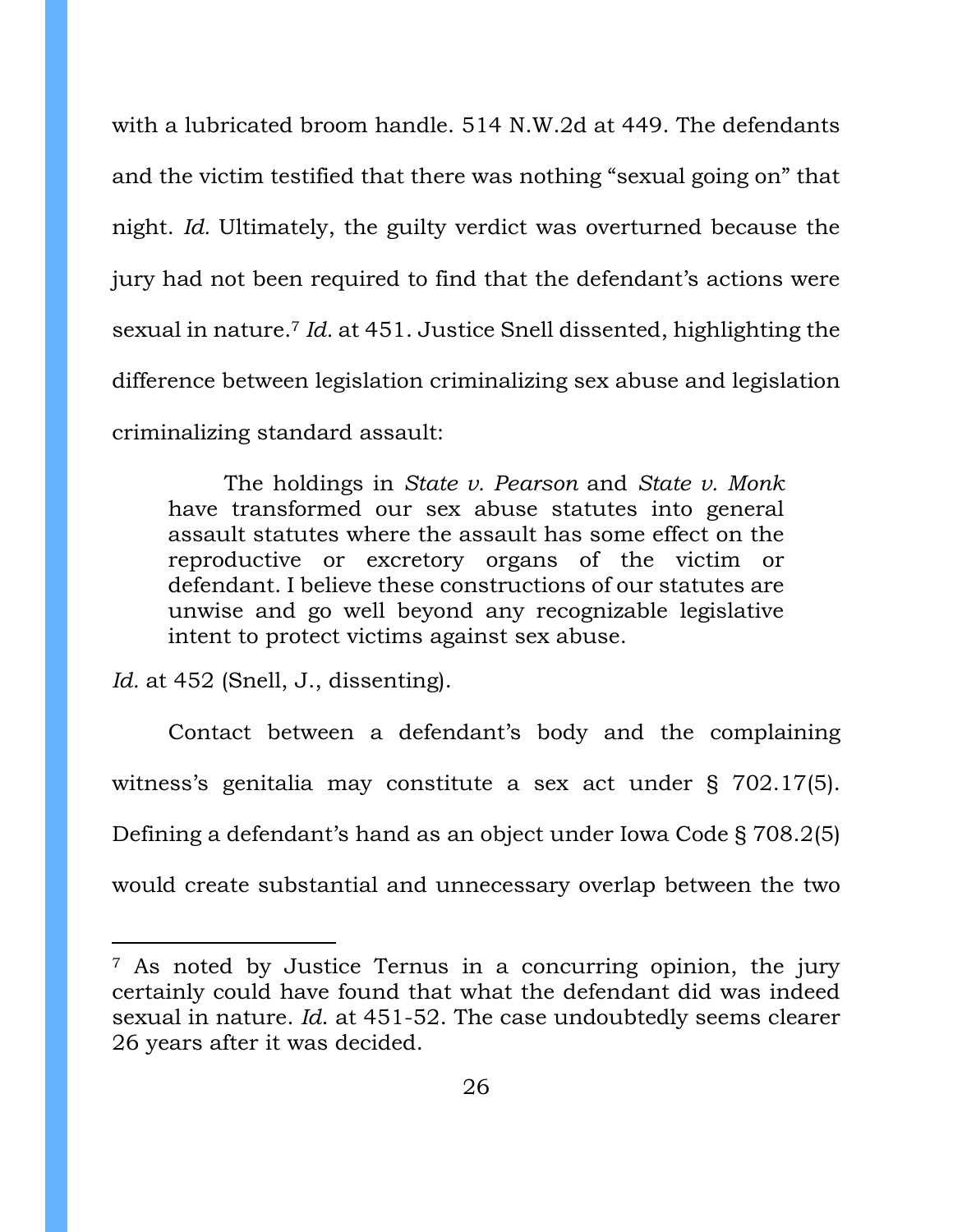statues, and further blur the line between sex abuse and assault that merely involves genitalia.

The course of proceedings in *Vulich* demonstrates the need for the two statutes to remain separate so as not to blur the line between assault involving genitalia and sex abuse. In *Vulich*, the defendant was even initially charged with two counts of sex abuse (one count for contact between his hand and the victim's vagina, and one count for contact between the ice cubes and the victim's genitalia), but the second count was later amended, 2017 WL 363234 at \*2, presumably because the use of ice cubes would not be a sex act as defined by § 702.17. Had the count involving the ice cubes remained as a sex abuse count, the state would have had to deal with interpretive issues as to whether the use of ice cubes was a sex act under § 702.17. The context for the two separate crimes reveals that the legislature intended to create a separate crime for assault, and not to duplicate crimes for sex abuse.

### **3. Construction against surplusage.**

<span id="page-26-0"></span>Interpreting "object" to include a portion of the body would also violate the construction against surplusage. "Effect must be given, if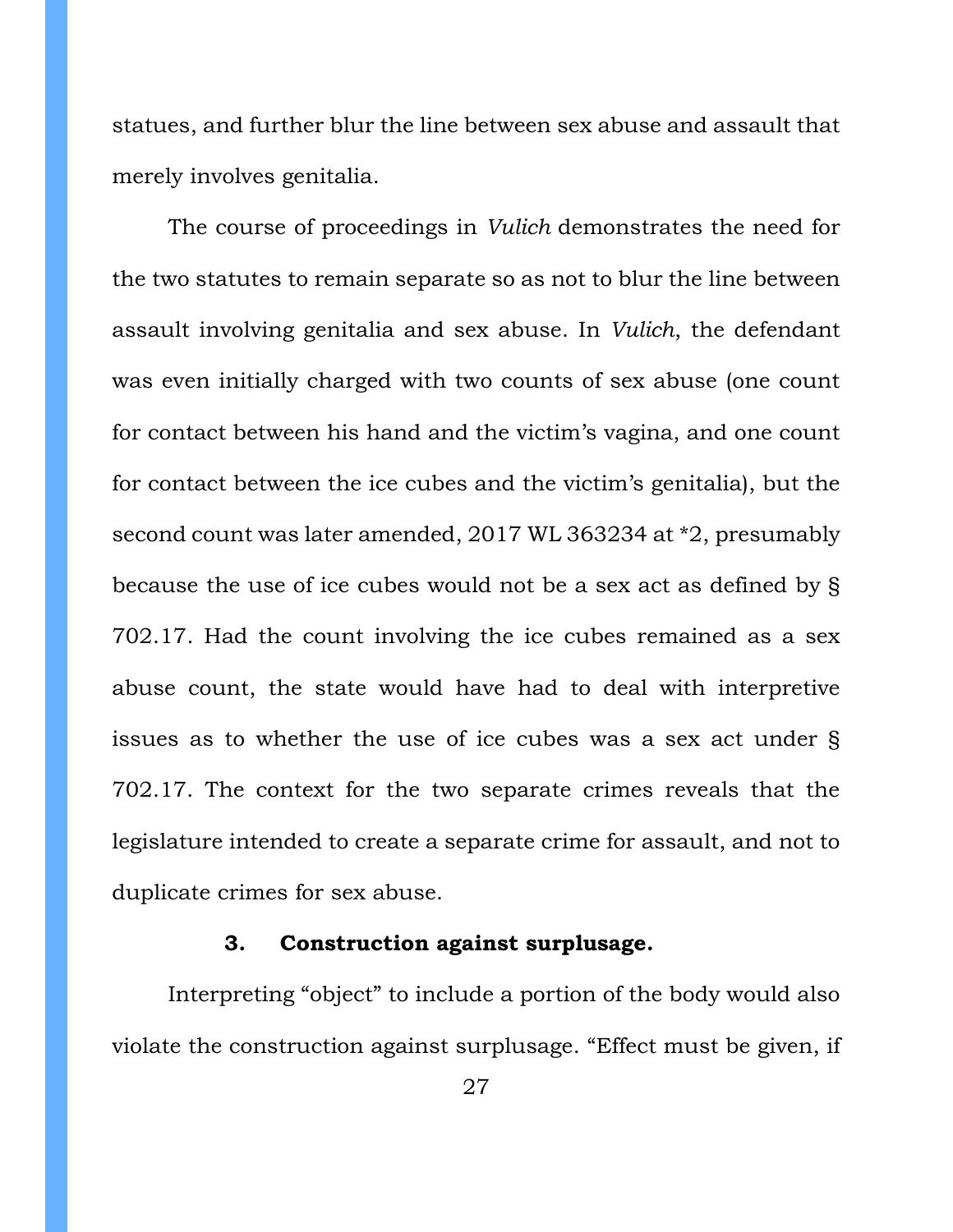possible, to every word, clause and sentence of a statute. It should be construed so that effect is given to all its provisions and no part will be inoperative or superfluous, void or insignificant." *Maguire v. Fulton*, 179 N.W.2d 508, 510 (Iowa 1970) (citations omitted).

If "object" in § 708.2(5) includes the body, then the word object becomes meaningless surplus. The statute may as well read "a person who commits an assault . . . and who penetrates the genitalia or anus of another person, is guilty of a class 'C' felony." It would not be necessary to use the word "object" if the body was also an object. It would not be necessary to add § 708.2(5) to the assault statute if a defendant's body was also an object under the statute, because then § 708.2(5) itself would just be surplusage of the sex abuse statutes, it would cover no additional ground.

### **4. Legislative history.**

<span id="page-27-0"></span>Assault by penetration of the genitalia with an object was added to § 708.2(5) in 2003. Sex Offenses – Admission of Evidence – Prior Criminal Offenses, 2003 Ia. Legis. Serv. Ch. 132 (S.F. 402). The purpose of the act was to expand liability (filling the gap created by cases such as *Monk*) by adding penalties for certain types of assaults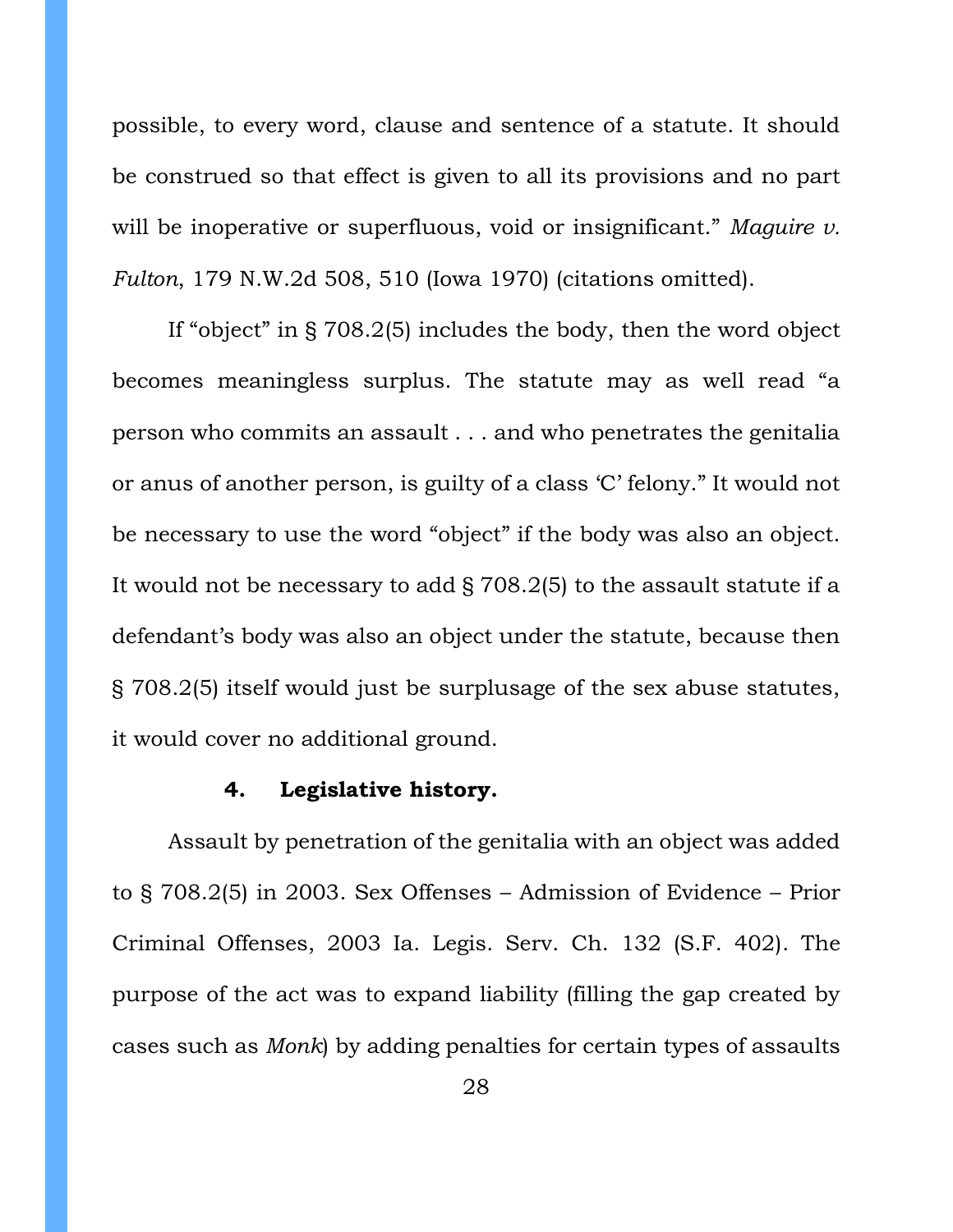not previously covered by the sex abuse statutes: S.F. 402 was described as "An act relating to sexual assault offenses by affecting the admissibility of prior criminal offenses into evidence in the prosecution of certain sexual offenses and by modifying the penalties for certain assaults." Defining "object" to include body would not expand liability for various types of assaults, because contact between a defendant's body and the victim's genitalia is already criminalized as a sex act under § 702.17.

Because the jury was given an improper instruction, Zacarias is entitled to a new trial. *Alcala*, 880 N.W.2d at 710. However, as discussed in the following section, under a proper interpretation of § 708.2(5), the evidence against Zacarias is not sufficient to support a conviction.

## <span id="page-28-0"></span>**II. Under a proper interpretation of § 708.2(5), the evidence is not sufficient to support the conviction.**

### <span id="page-28-1"></span>**A. Standard of Review and Error Preservation**

Error was preserved when counsel made a motion for judgment of acquittal arguing for the proper definition of Iowa Code § 708.2(5) and arguing that there was no evidence that Zacarias penetrated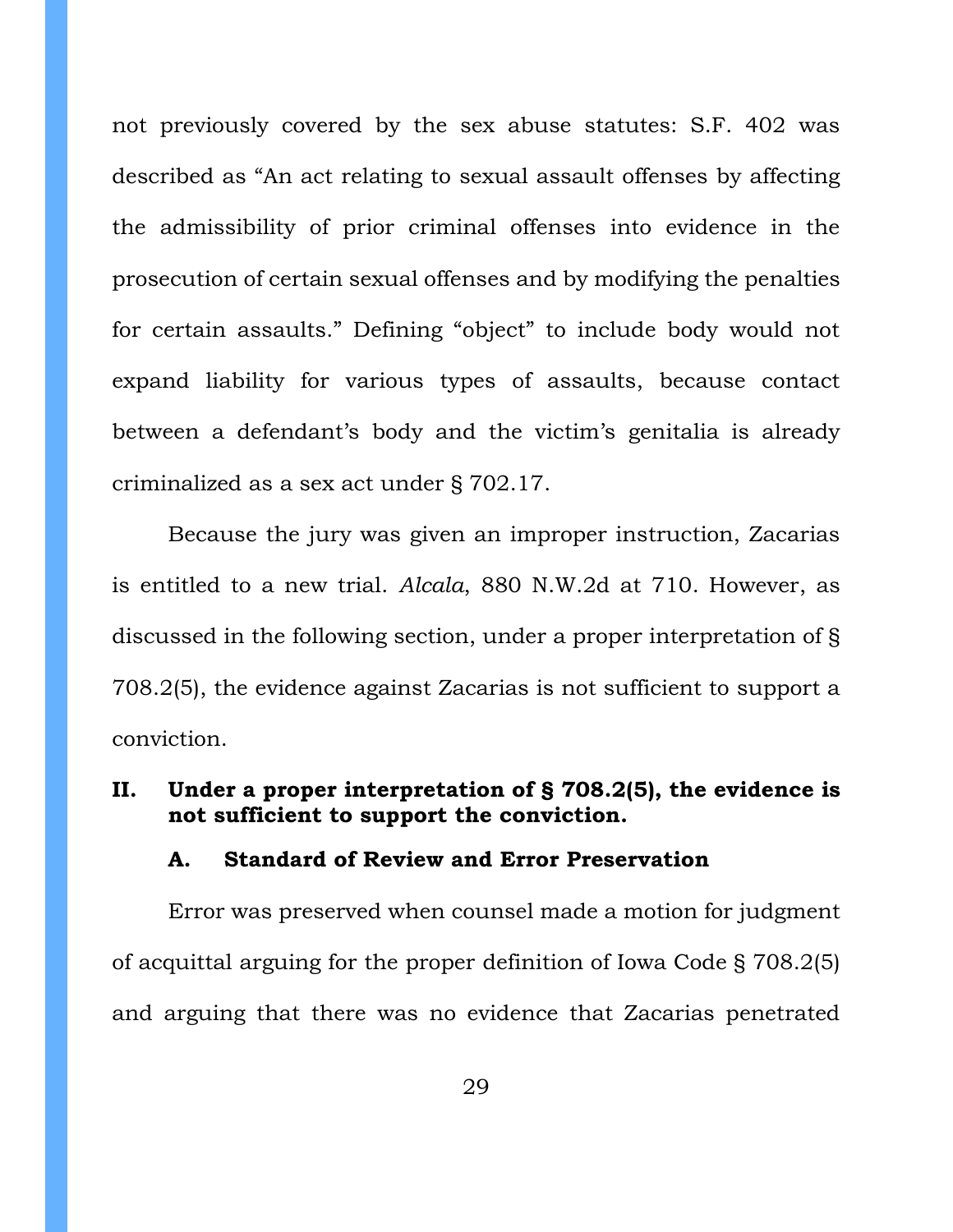genitalia using an object other than a part of his body. (TT IV 79:18- 83:12). *See State v. Truesdell*, 679 N.W.2d 611, 615 (Iowa 2004).

The appeals courts review claims of insufficient evidence for correction of errors at law. *Id.* "Substantial evidence exists to support a verdict when the record reveals evidence that a rational trier of fact could find the defendant guilty beyond a reasonable doubt." *Id.*  (citation omitted). The appeals court must "view the evidence in the light most favorable to the verdict, including all reasonable inferences that may be deduced from the record." *Id.* (citation omitted). Proof beyond a reasonable doubt is required to establish guilt of a criminal charge. *In re Winship*, 397 U.S. 358, 361-62 (1970) (relying on the Due Process Clause); U.S. Const. amend. V.

### <span id="page-29-0"></span>**B. Argument**

The proper definition of "object" under § 708.2(5) is a thing, article, or item, excluding the body. Under a proper interpretation of the statute, Zacarias' conviction must be overturned because there was not a shred of evidence that Zacarias committed penetration with anything other than his body. The state admitted as much in its closing argument, when it repeated that a body part such as a finger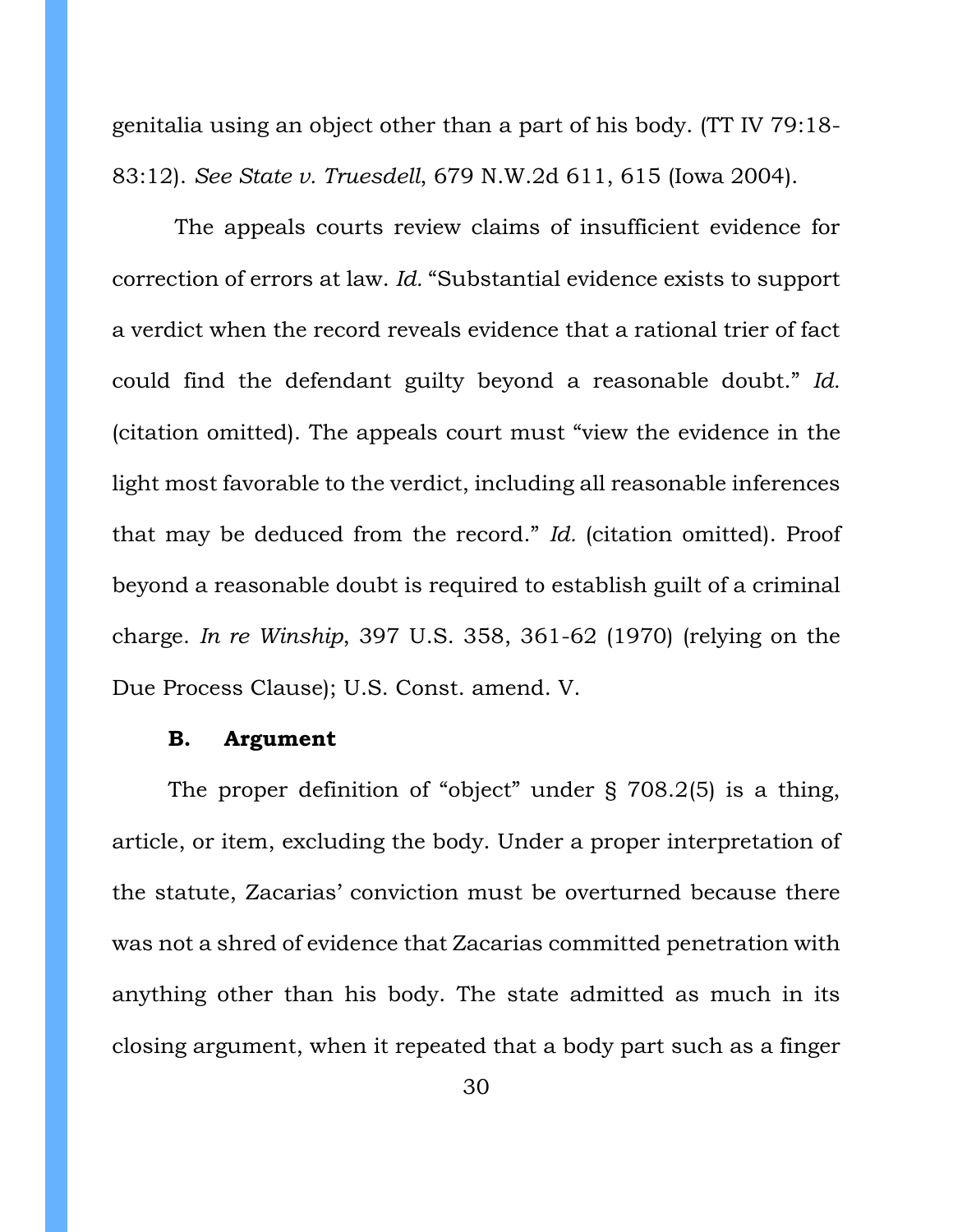or a tongue could be an object and did not make an argument that C.G. was penetrated by anything other than Zacarias' body. Even viewing all the evidence in the light most favorable to the verdict, and resolving reasonable inferences in the state's favor, the judgment against Zacarias should be reversed, and the case must be remanded for dismissal.

# <span id="page-30-0"></span>**III. Zacarias was impermissibly restricted in impeaching the credibility of the complaining witness, in violation of his due process right to present a defense and Iowa R. Evid. 5.613.**

#### **A. Standard of Review and Error Preservation**

<span id="page-30-1"></span>A district court's evidentiary rulings are reviewed for abuse of discretion. *State v. Huston*, 825 N.W.2d 531, 536 (Iowa 2013). Prejudice is presumed, unless it is affirmatively established that the error is harmless. *State v. Parker*, 747 N.W.2d 196, 209 (Iowa 2008). Where the evidentiary error is constitutional in nature – as it was here, because it affected his due process right to present a defensethe state must establish that the error was harmless beyond a reasonable doubt. *State v. Hensley*, 534 N.W.2d 379, 383 (Iowa 1995).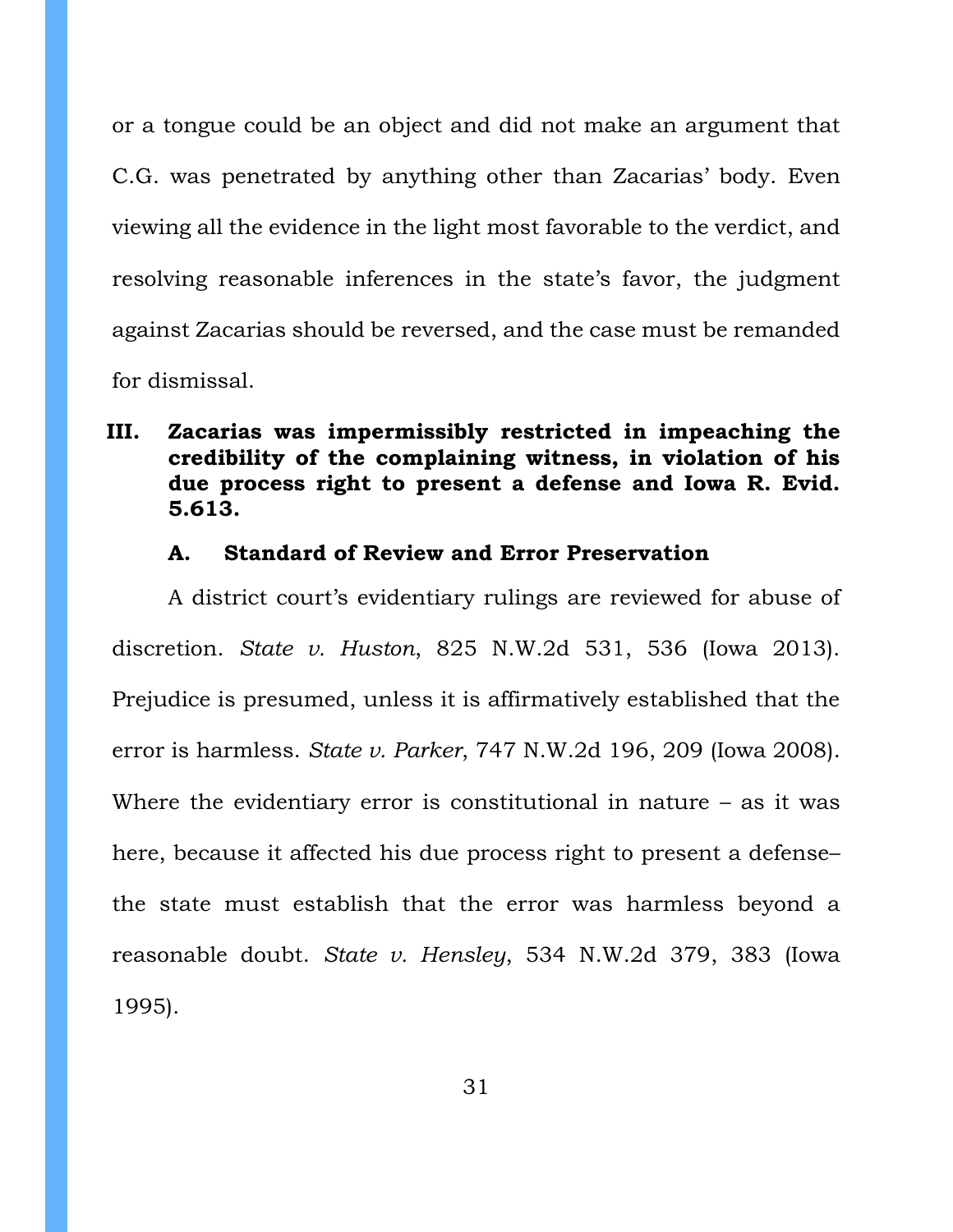Error on this issue was preserved when trial counsel asked Detective Anderson and Officer Gallaher about C.G.'s inconsistent statements, the state's objection to the method of impeachment was sustained, (TT IV 65:1-72:3) and trial counsel made an offer of proof as to what the inconsistent statements were outside of the presence of the jury. (TT IV 74:23-75:19 (Detective Anderson) and TT IV 90:17- 91:14 (Officer Gallaher)).

#### **B. Argument**

<span id="page-31-0"></span>The trial court erred when it would not let Zacarias impeach C.G. by inconsistent statements made to the investigating officers. At the behest of the prosecution, the court excluded the impeaching statements under Iowa R. Evid. 5.613(b) and *State v. Turecek*, 456 N.W.2d 219 (1990). This was error.

### **1. Rule 5.613(b)**

<span id="page-31-1"></span>Rule 5.613(b) provides:

*Extrinsic evidence of a prior inconsistent statement*. Extrinsic evidence of a witness's prior inconsistent statement is admissible only if the witness is given an opportunity to explain or deny the statement and an adverse party is given an opportunity to examine the witness about it, or if justice so requires.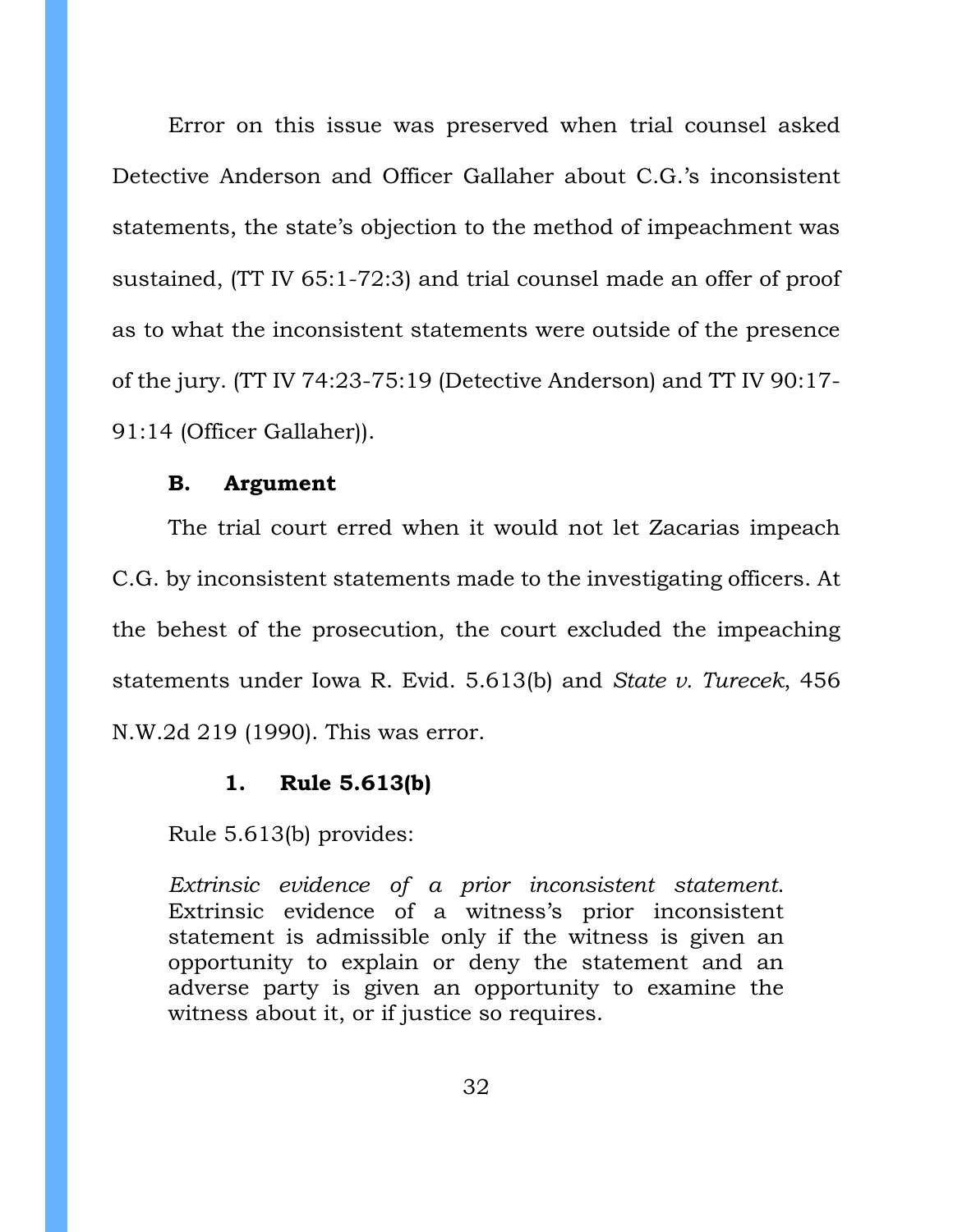Rule 5.613(b) is essentially a rule of foundation. It was enacted to further the rule that when a witness's prior inconsistent statements are admitted, the proper foundation to demonstrate that the statement is actually inconsistent has already been laid:

The acceptable procedure for impeachment by use of a prior inconsistent statement generally is to ask the witness if the prior statement was made, give its substance, identify the time and place of the statement, and identify the person to whom it was made. *See* John W. Strong, McCormick on Evidence § 37 (4th ed. 1992). If the witness admits to making the prior statement, no further testimony is necessary and the impeachment is successful. *State v. Wolfe*, 316 N.W.2d 420, 422 (Iowa App. 1981). If the statement is not admitted or specifically denied, however, extrinsic evidence of the statement is necessary to impeach. In this situation, the witness must also be given an opportunity to explain or deny the statement. Iowa R. Evid. 613(b); *State v. Oshinbanjo*, 361 N.W.2d 318, 321-22 (Iowa App. 1984).

*State v. Berry*, 549 N.W.2d 316, 318-19 (Iowa Ct. App. 1996).

There does not appear to be an authoritative Iowa case interpreting what is meant by Rule 5.613(b)'s "interests of justice" exception. However, the "interests of justice" are met when the purposes of the rule are not frustrated by admitting extrinsic evidence of impeachment despite non-compliance with the rule, and when a defendant's constitutional rights are at stake. The purpose of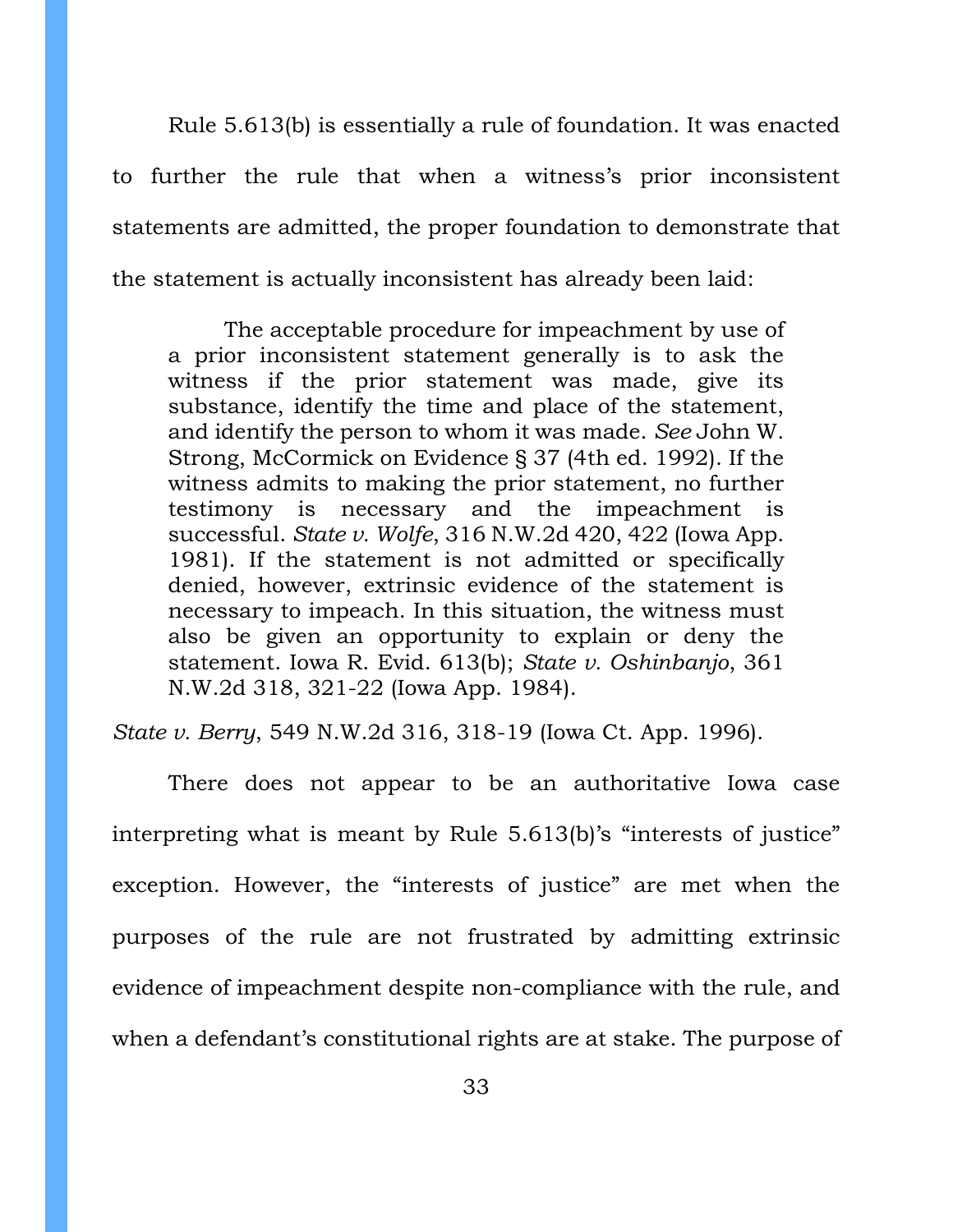Rule 5.613(b) is to "avoid unfair surprise by giving the opposing counsel an opportunity to draw out an explanation from the witness on further examination, give the witness an opportunity to explain the apparent discrepancy, and save time." *Berry*, 549 N.W.2d at 319 (citing *United States v. Bibbs*, 564 F.2d 1165, 1169 (5th Cir. 1977)). The defendant's constitutional rights involved in impeaching a witness include the right of confrontation under the Sixth Amendment and Article I, § 10, and the due process right to present a defense as recognized in *Washington v. Texas*, 388 U.S. 14 (1967), and *State v. Simpson*, 587 N.W.2d 770 (Iowa 1998).

#### **2.** *State v. Turecek***.**

<span id="page-33-0"></span>*State v. Turecek* was a case about when the prosecution is permitted to impeach its own witnesses. As a starting point, Iowa R. Evid. 5.607 generally provides that any party, including the party that called the witness, may attack the witness's credibility. In *Turecek*, a case involving a sensational story of sexual assault, the prosecution sought to call the defendant's young child to impeach him about his knowledge of sexually explicit material in the defendant's home. 465 N.W.2d at 224. The sexually explicit material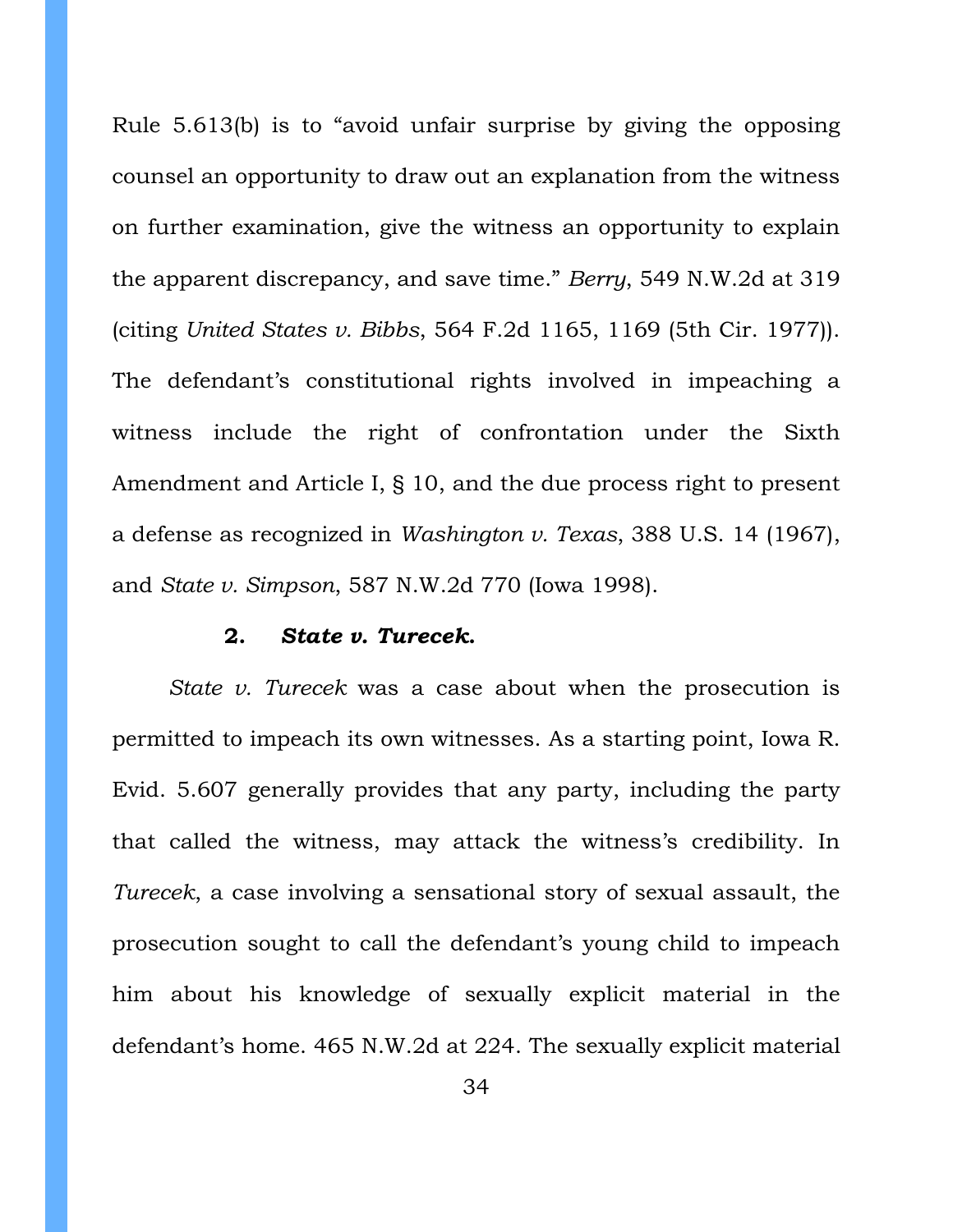in the home and the child's knowledge of it were not relevant to the case. *Id.* The court held that the state could not call the son for the sole purpose of impeaching him to put on evidence of the defendant's sexually permissive characters:

[T]he record clearly reveals that the State knew, and made affirmation on the record prior to the child was going to testify exactly as he did with respect to (1) denying conversations he allegedly had with peace officers in which he used sexually explicit language to describe the occurrences on July 24, 29187; (2) the child's professed lack of understanding of sexual terms; and (3) the child's denial of using *The Joy of Sex* as a coloring book and having access to other sexually explicit materials. The right given to the State to impeach its own witnesses under Iowa Rule of Evidence 607 and our decision in *State v. Trost*, 244 N.W.2d 556, 559-60 (Iowa 1976), is to be used as a shield and not as a sword. The State is not entitled under rule 607 to place a witness on the stand who is expected to give unfavorable testimony and then, in the guise of impeachment, offer evidence which is otherwise inadmissible. To permit such bootstrapping frustrates the intended application of the exclusionary rules which rendered such evidence inadmissible on the State's case in chief.

*Id.* at 224-25. *Turecek* was a case about the state claiming it was impeaching its own witness when it was really putting on otherwise collateral and inadmissible evidence. *See id.* at 225 (citing *United States v. Miller*, 664 F.2d 94, 97 (5th Cir. 1981), *cert. denied*, 459 U.S.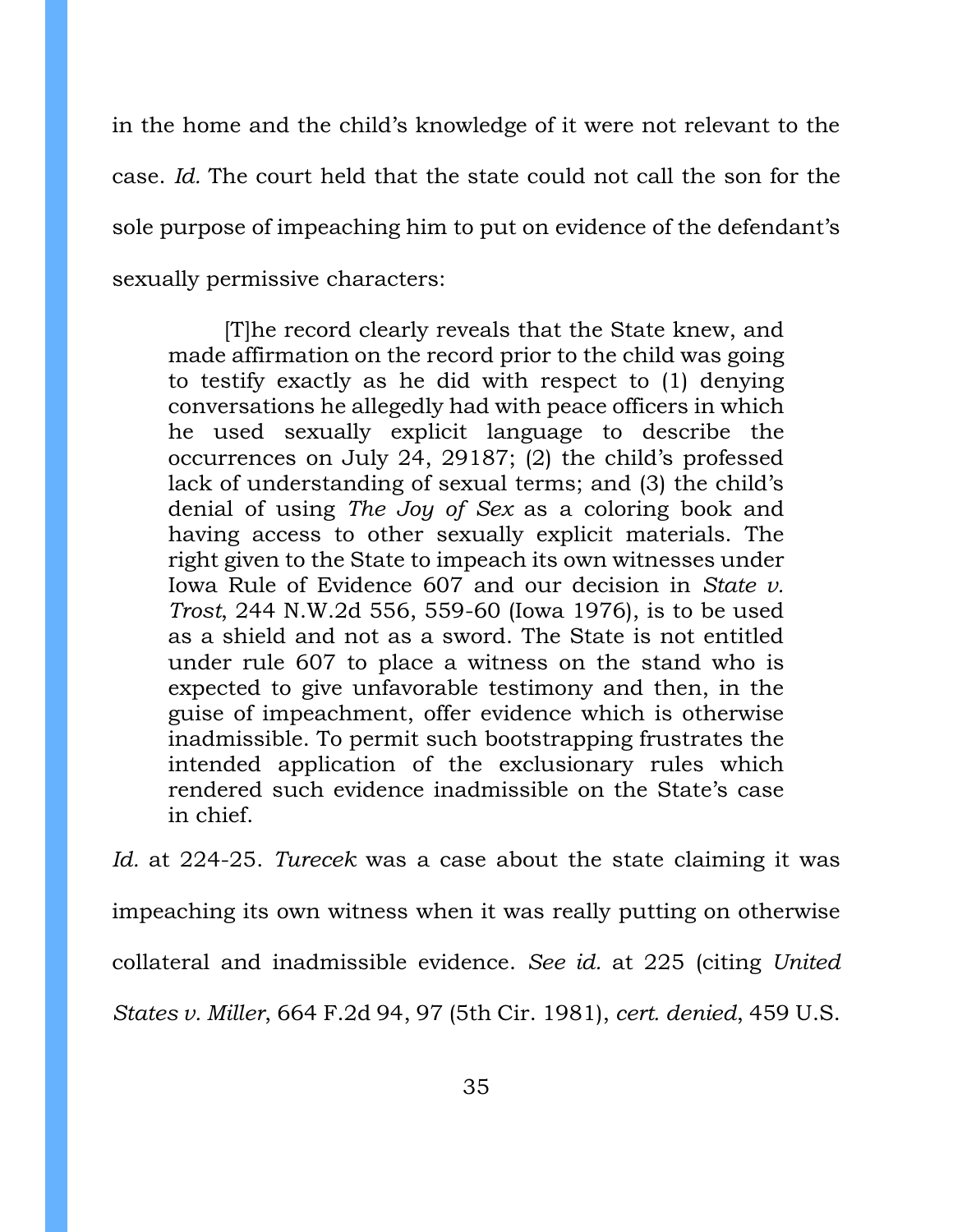854 (1982) ("[T]he prosecutor may not use such a statement under the guise of impeachment for the *primary* purpose of placing before the jury substantive evidence which is not otherwise admissible.")).

Here, before the district court, Zacarias argued that the *Turecek* rule only applied to the state, and the prosecutor argued that the *Turecek* rule meant that the defense could not call C.G. for the sole purpose of impeaching her. (TT IV 66:19-23 (state's argument); 67:4- 11 (defense counsel's argument)). Both arguments were wrong. The focus of *Turecek* was the *reasoning* behind the impeachment of the six-year-old child. The state wanted to show that there was sexually explicit material in the home – the fact that the child lied to the police about that material was not relevant to the prosecution of the child's parents. The rule in *Turecek* is that a party cannot call a witness and use its ability to impeach that witness to backdoor in otherwise inadmissible evidence, not that a party cannot call a witness for the sole purpose of impeaching them. Calling a witness and impeaching them is permissible when the evidence is material to the trial.

## <span id="page-35-0"></span>**3. What should have happened at trial.**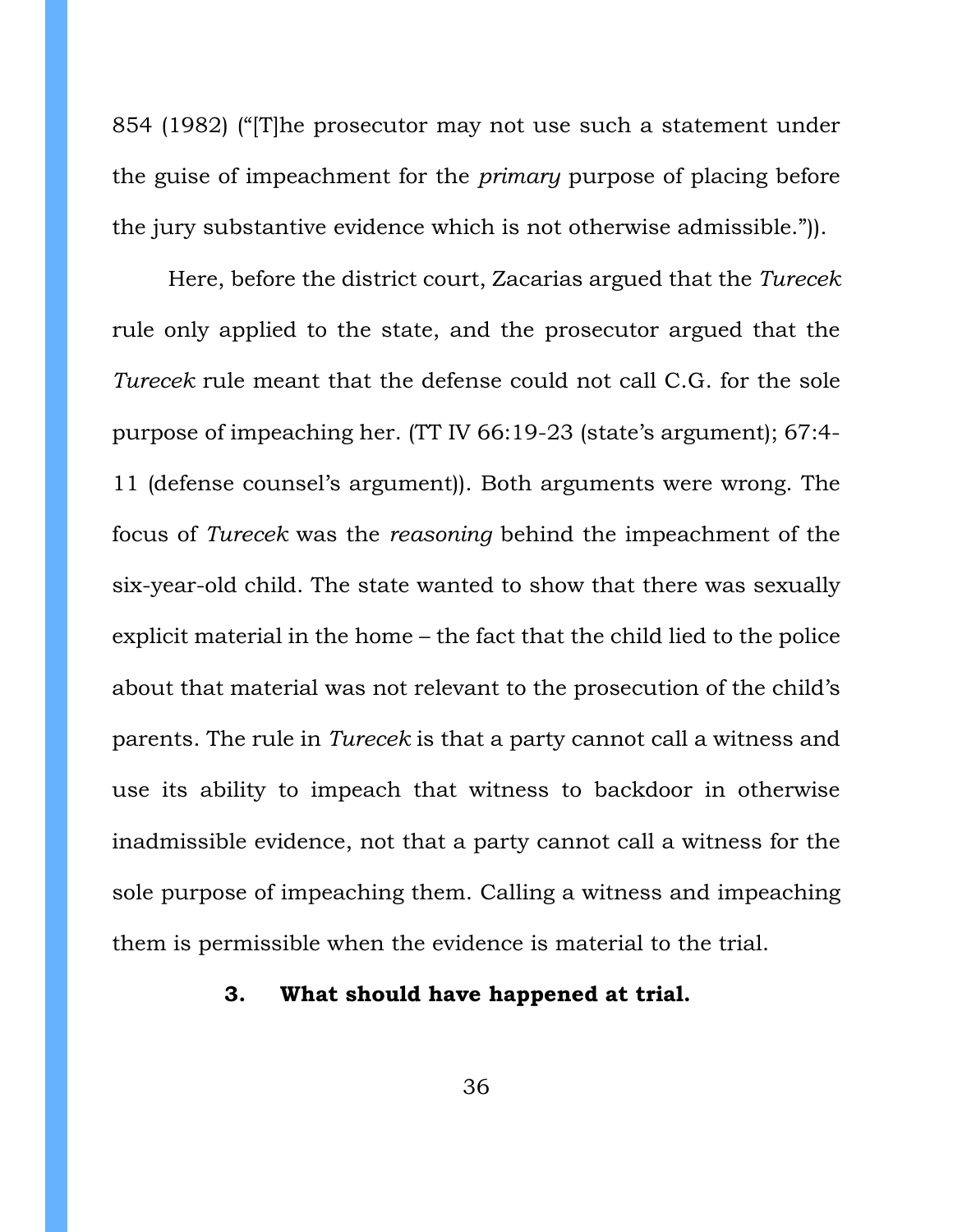At trial, Zacarias should have been permitted to impeach C.G.'s testimony through the statements that she made to the police because it was in the interests of justice to permit him to do so, and because his due process right to put on a defense depended on it. *Holmes*, 547 U.S. at 324-25, . In the alternative, Zacarias should have been permitted to recall C.G. for impeachment under a correct reading of the *Turecek* rule.

This was a case that depended on C.G.'s credibility. However, law enforcement conducted virtually no investigation to confirm the parts of C.G.'s story that were certainly verifiable. They did not seek to search Zacarias' room to determine whether furniture had been moved or her flip flops were present. They did not search the basement of the home to determine whether there was orange juice and vodka present, or any illegal drugs. There was no toxicology screen done to determine whether C.G. was drunk, or had consumed Trazadone, or marijuana, or any other controlled substances. Zacarias had a right to present a defense by challenging C.G.'s credibility, and the jury should have heard about these inconsistencies.

37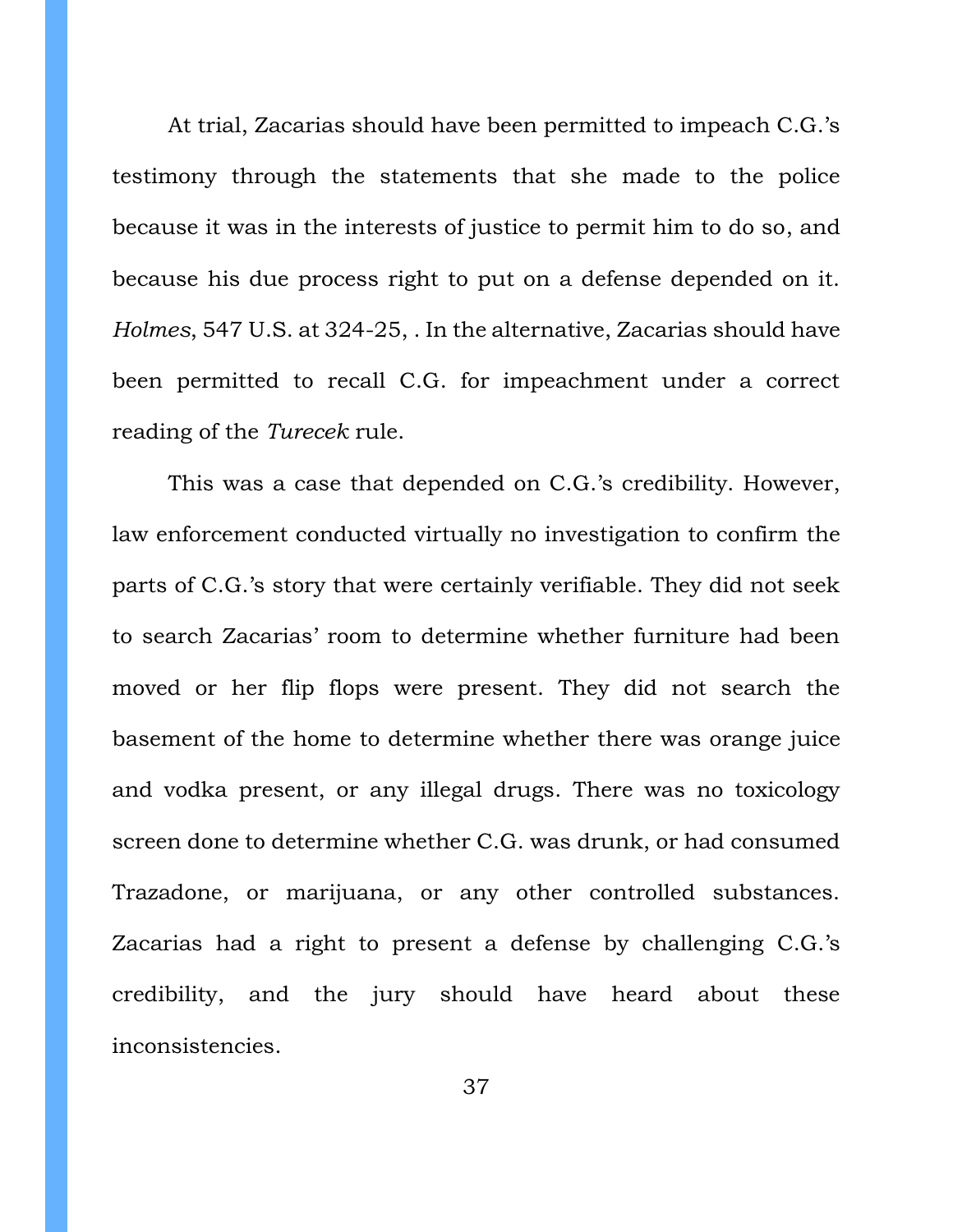The purposes of Rule 5.613(b) would have been satisfied without allowing C.G. further opportunity to explain her inconsistent statements. C.G. had already been impeached regarding inconsistencies between her trial testimony and her deposition testimony. The state was aware of the inconsistent statements made to the police officer and would not have been surprised by them. Further, the prosecutor could have recalled C.G. on rebuttal to offer an explanation of the inconsistencies.

Finally, Zacarias was wrongfully prevented from calling C.G. himself by the court's misinterpretation of the rule in *Turecek*. Unlike in the *Turecek* case, the impeachment evidence that Zacarias wished to rely on was imminently material to the case at hand. If C.G. was not asleep as a result of ingesting Trazadone, as she reported, this would affect the validity of Zacarias' conviction. It would be evidence from which the jury could infer that the encounter was consensual, rather than assaultive. By preventing the jury from hearing this evidence, the court denied Zacarias his due process right to put on a defense. *See Washington*, 388 U.S. 14; *Simpson*, 587 N.W.2d 770.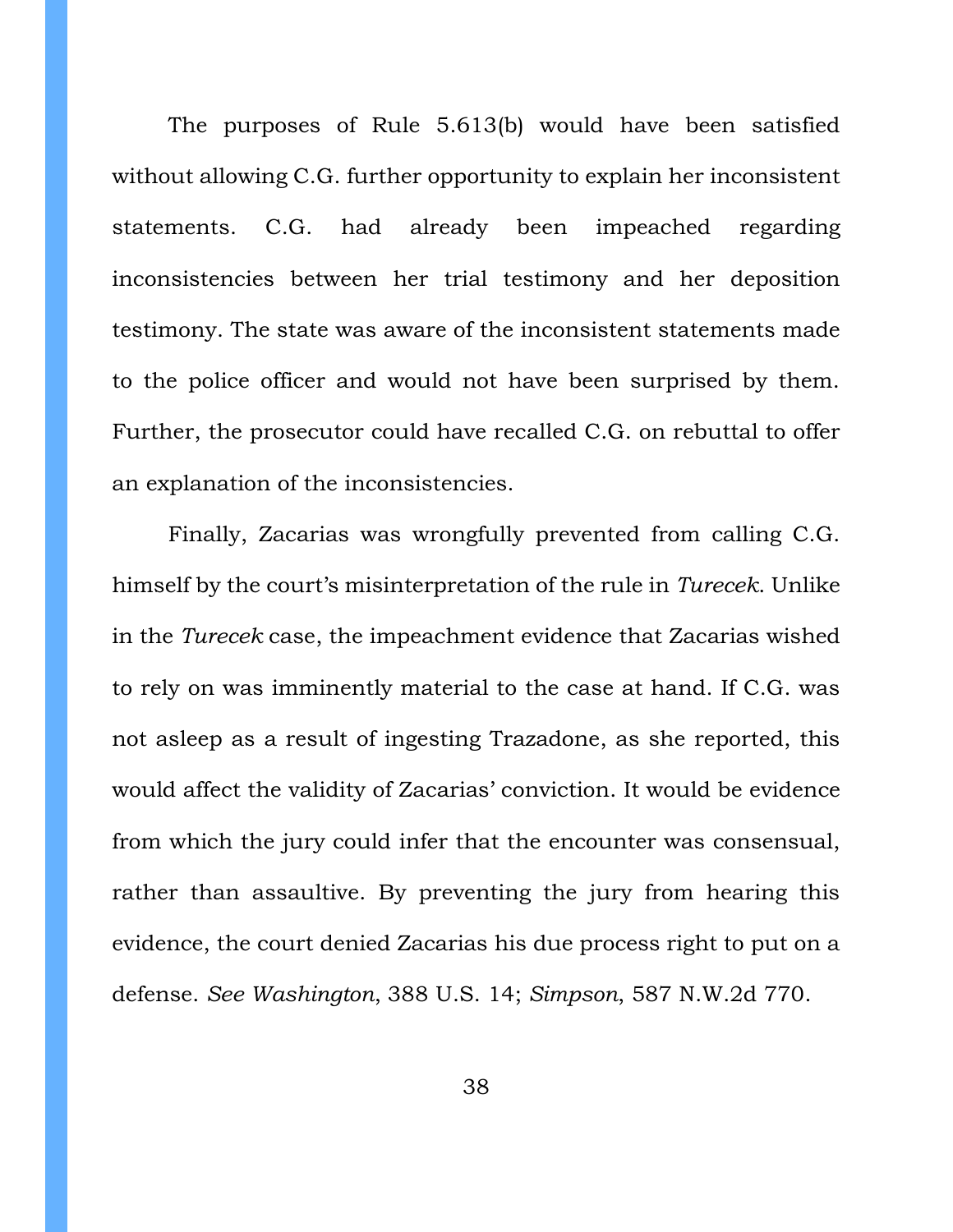Because the trial court's erroneous interpretations of *Turecek* prevented Zacarias from putting on critical impeachment evidence in his defense, resulting in a due process violation, prejudice is presumed and reversal is required unless the state proves that the error was not harmless beyond a reasonable doubt. Zacarias put on an offer of proof demonstrating that C.G.'s statements to the police following the alleged assault were very different from her testimony at trial. She had ingested marijuana, not a prescription medication. Had the jury heard this information, it could have concluded that she had not blacked out. The state cannot prove that the error did not contribute to Zacarias' conviction.

# <span id="page-38-0"></span>**IV. Zacarias received ineffective assistance of trial counsel when trial counsel failed to impeach C.G. on cross examination.**

### **A. Standard of Review and Error Preservation**

<span id="page-38-1"></span>Ineffective assistance of counsel claims are reviewed de novo. *State v. Straw*, 709 N.W.2d 128, 133 (Iowa 2006). Such claims are not subject to normal error preservation rules. *State v. Ondayog*, 722 N.W.2d 778, 784 (Iowa 2006). "The defendant may raise the ineffective assistance claim on direct appeal if he or she has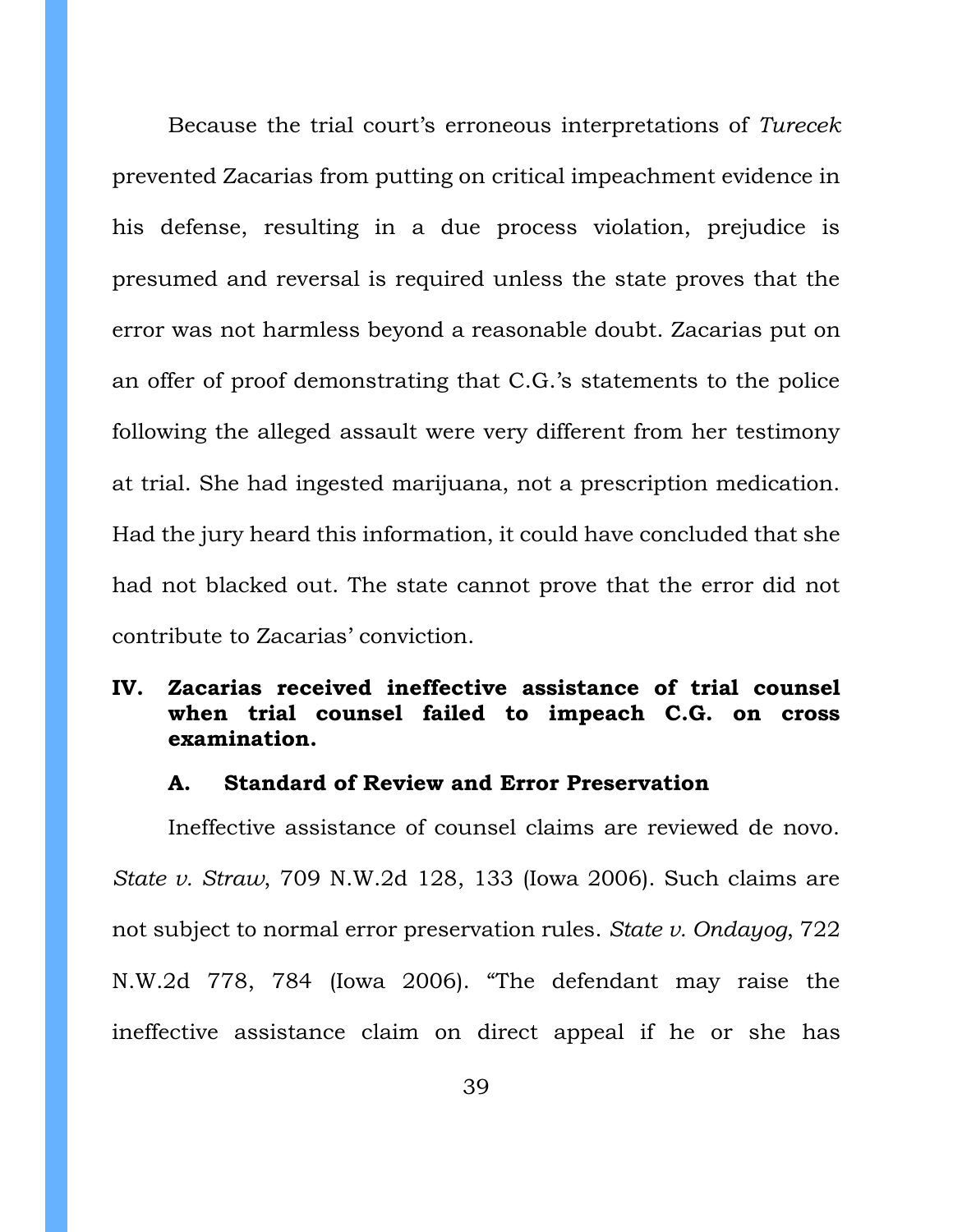reasonable grounds to believe the record is adequate to address the appeal." *Straw*, 709 N.W.2d at 133 (citing Iowa Code § 814.7(2)  $(2005)$ ).<sup>8</sup>

### **B. Argument**

<span id="page-39-0"></span>During C.G.'s testimony she testified that she drank vodka and orange juice, had taken Trazadone, and had also taken hits of marijuana wax. However, as discussed above, she told Officer Anderson that she had not taken her medication prior to drinking that night. (TT IV 75:8-11). She told Officer Gallaher that she had not used any drugs that night. *Id.* at 91:5-7. If the Trazadone and hits of marijuana wax are omitted, the evidence indicates that C.G. had one drink.

Under Rule 5.613, counsel should have first asked C.G. whether she made these statements to the Officers – e.g., counsel should have asked C.G. whether she told Officer Anderson that she

<sup>8</sup> Zacarias' conviction became final when the judgment and sentence were entered on May 19, 2019. As a result, the 2019 amendments to Iowa Code § 814.7, providing that a defendant may no longer bring an ineffective assistance of counsel claim on direct appeal, do not apply to his case. *State v. Macke*, 933 N.W.2d 226, 235 (Iowa 2019).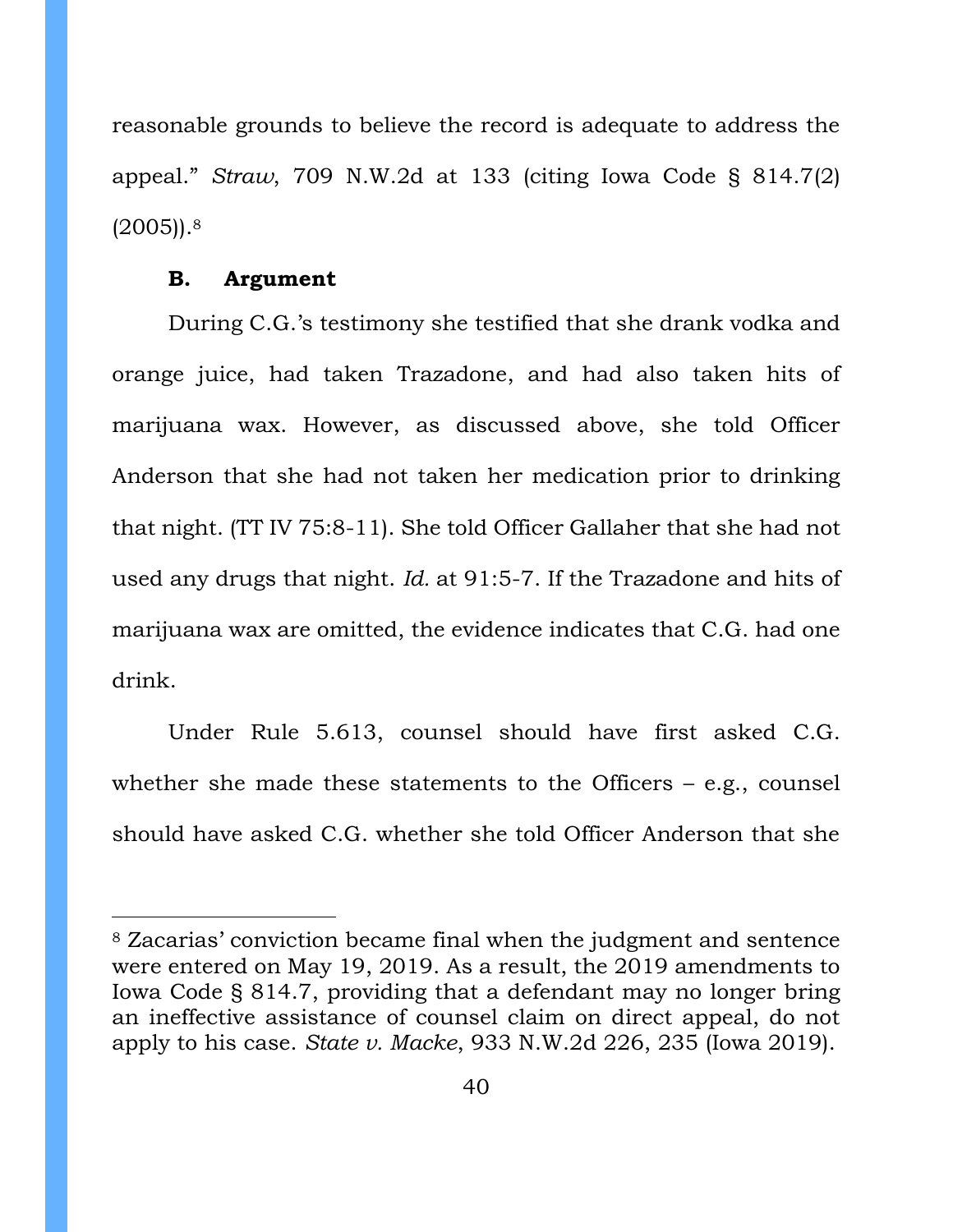had not taken her medication prior to drinking that night, and whether she told Officer Gallaher that she had not used any drugs that night. These were prior inconsistent statements by C.G. that were inconsistent with her trial testimony. If C.G. said "yes," the impeachment would have been complete and there would have been no reason to recall any of the witnesses. If C.G. had said "no," counsel could have proceeded to introduce the evidence through the officers.

The failure to impeach C.G. violated Zacarias' right to effective assistance of counsel under the Sixth Amendment to the United States Constitution and article I, § 10 of the Iowa Constitution. Trial counsel was also ineffective for failing to ask that the proffer evidence as to C.G.'s inconsistent statements to the police be provided to the jury (TT IV 74:23-75:19, 90:17-91:14), because after the proffer it was clear that justice required the admission of the impeaching evidence under Rule 5.613(b).

## **1. Ineffective assistance of counsel – Sixth Amendment**

<span id="page-40-0"></span>To prove a claim of ineffective assistance of counsel under the Sixth Amendment, Zacarias must show by a preponderance of the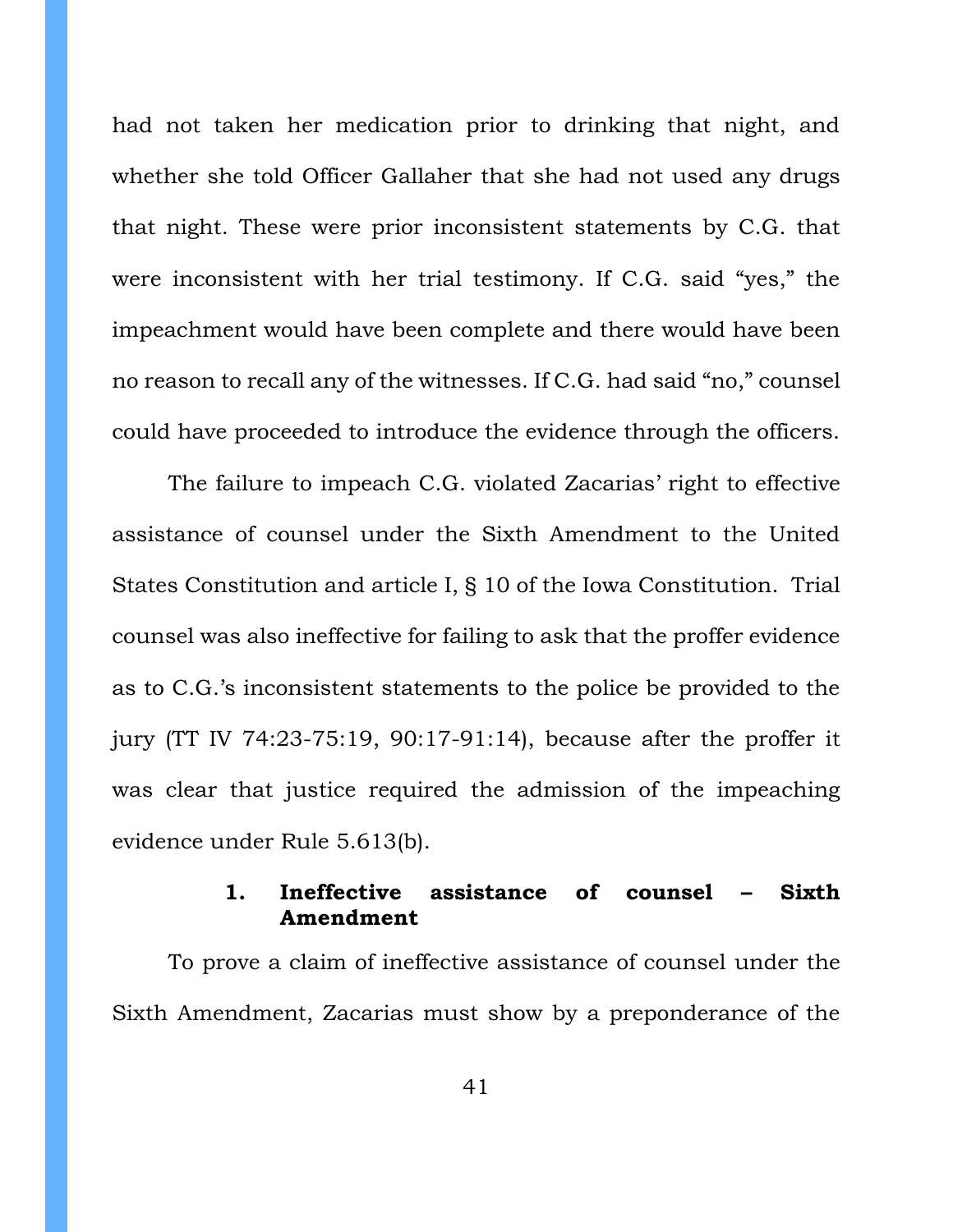evidence that his trial counsel failed to perform an essential duty, and that prejudice resulted. *State v. Martin*, 704 N.W.2d 665, 669 (Iowa 2005).

To show that counsel failed to perform an essential duty, Zacarias must present "evidence his trial counsel's representation fell below an objective standard of reasonableness." *Ondayog*, 722 N.W.2d at 785. The issue is whether a "reasonably competent attorney" would have made the same decision under the circumstances. *Id.* (citing *Strickland v. Washington*, 466 U.S. 668, 688 (1984) for the proposition that "[t]he proper measure of attorney performance remains simply reasonableness under prevailing professional norms.").

The prejudice prong is met if a reasonable probability exists that, "but for counsel's unprofessional errors, the result of the proceeding would have been different." *Id.* (quoting *Strickland v. Washington*, 466 U.S. 668, 694 (1984). "A reasonable probability is a probability sufficient to undermine confidence in the outcome." *Strickland*, 466 U.S. at 694.

# <span id="page-41-0"></span>**2. An independent Iowa Constitutional standard**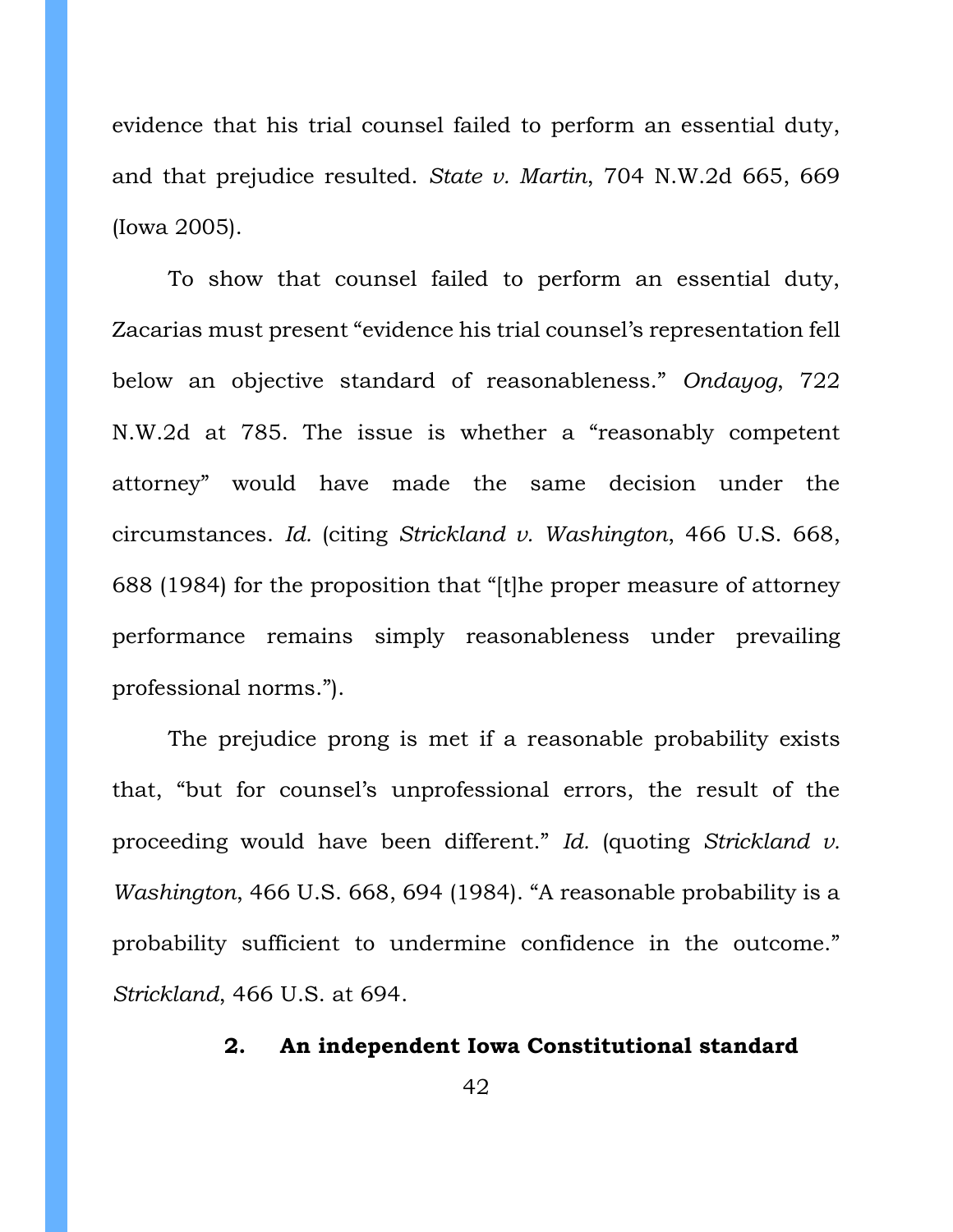So far, Iowa has followed the course laid out by the federal courts in resolving claims of ineffective assistance of counsel under *Strickland*. However, Iowa should interpret its constitution to provide greater protections in this field.

"The Iowa Constitution is the cornerstone of governing in Iowa." *Varnum v. Brien*, 763 N.W.2d 862, 875 (Iowa 2009). The Iowa Supreme Court has recognized that its "right under principles of federalism to stand as the final word on the Iowa Constitution is settled, long-standing, and good law." *State v. Baldon*, 829 N.W.2d 785, 790 (Iowa 2013) (citing *State v. Ochoa*, 792 N.W.2d 260 (2010); *Bierkamp v. Rogers*, 293 N.W.2d 577 (Iowa 1980); *State v. Tonn*, 195 N.W. 530 (1923)). Because "state constitutions have been a crucial font of equality, civil rights, and civil liberties from the incipience of our republic," and particularly in Iowa, the Iowa Supreme Court has recognized that "the Supreme Court's jurisprudence regarding . . . any . . . fundamental, civil, or human right . . . makes for an admirable floor, but it is certainly not a ceiling." *Id.* at 791 (citation omitted).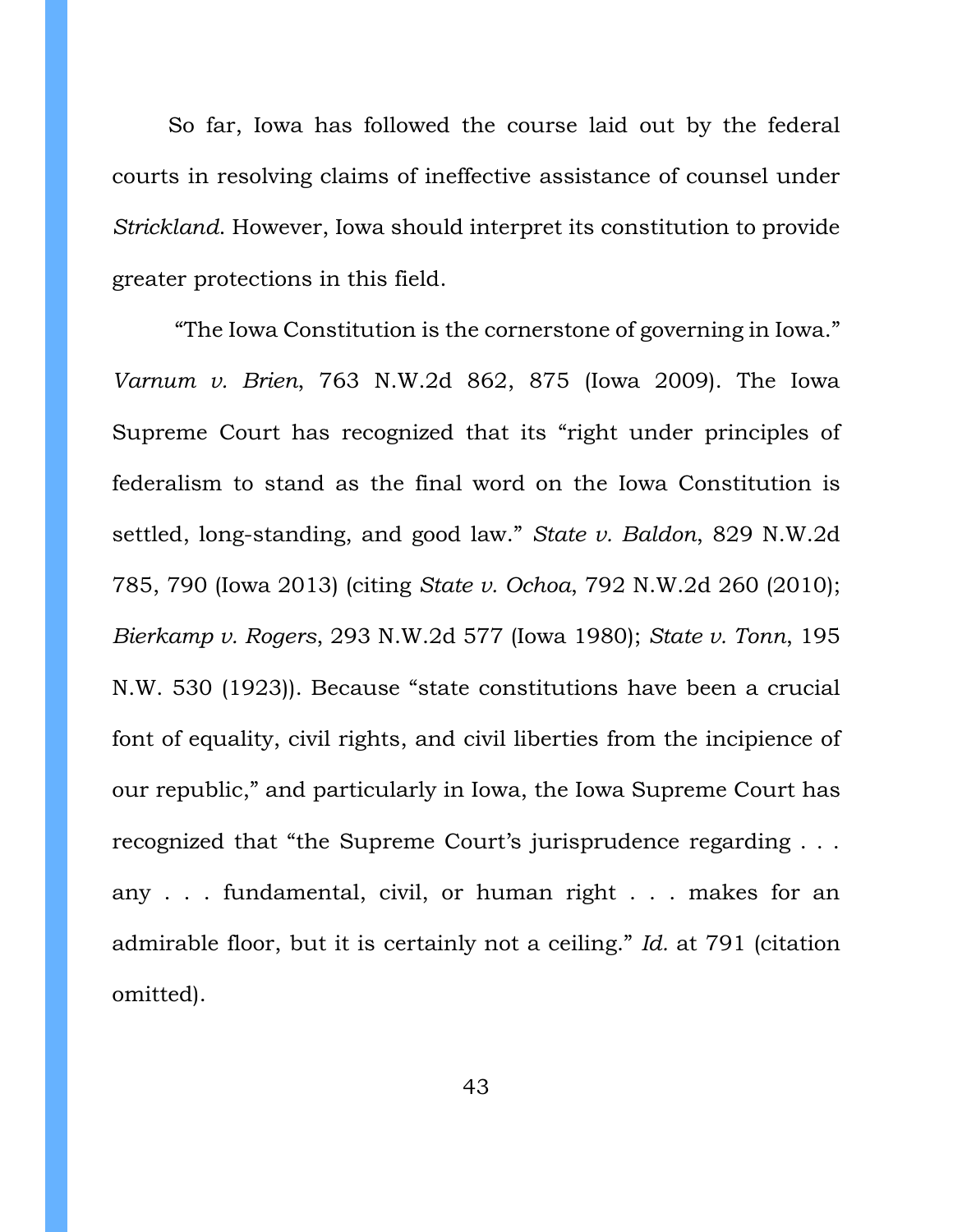Iowa Courts have departed from federal jurisprudence in interpreting the Iowa Constitution where (a) there are textual differences, although textual differences are not strictly required;<sup>9</sup> (b) the opinions of other courts or commentary within secondary materials are more persuasive than federal jurisprudence;<sup>10</sup> (c) Iowa's strong history of protecting individual liberties, including its "Bill of Rights" in article I of the Iowa constitution, suggest greater protections are appropriate; <sup>11</sup> and (d) there is a need to compensate for diminishing or eroding federal rights.<sup>12</sup> In the context of ineffective

<sup>9</sup> *See, e.g. State v. Pals*, 805 N.W.2d 767, 771 (Iowa 2011) ("While these provisions use nearly identical language and were generally designed with the same scope, import, and purpose, we jealously protect this court's authority to follow an independent approach under our state constitution.").

<sup>10</sup> *See, e.g. State v. Short*, 851 N.W.2d 474, 481 (Iowa 2014) ("We may, of course, consider the persuasiveness of federal precedent, but we are no means bound by it. We may look to the caselaw of other states, to dissenting opinions of state and federal courts, and to secondary materials for their persuasive power." (collecting cases)).

<sup>11</sup> *See, e.g. Short*, 851 N.W.2d at 482-83 (analyzing historical sources).

<sup>12</sup> *See, e.g. Baldon*, 829 N.W.2d at 813 ("In the period following the incorporation revolution ending with *Mapp*, there is no doubt the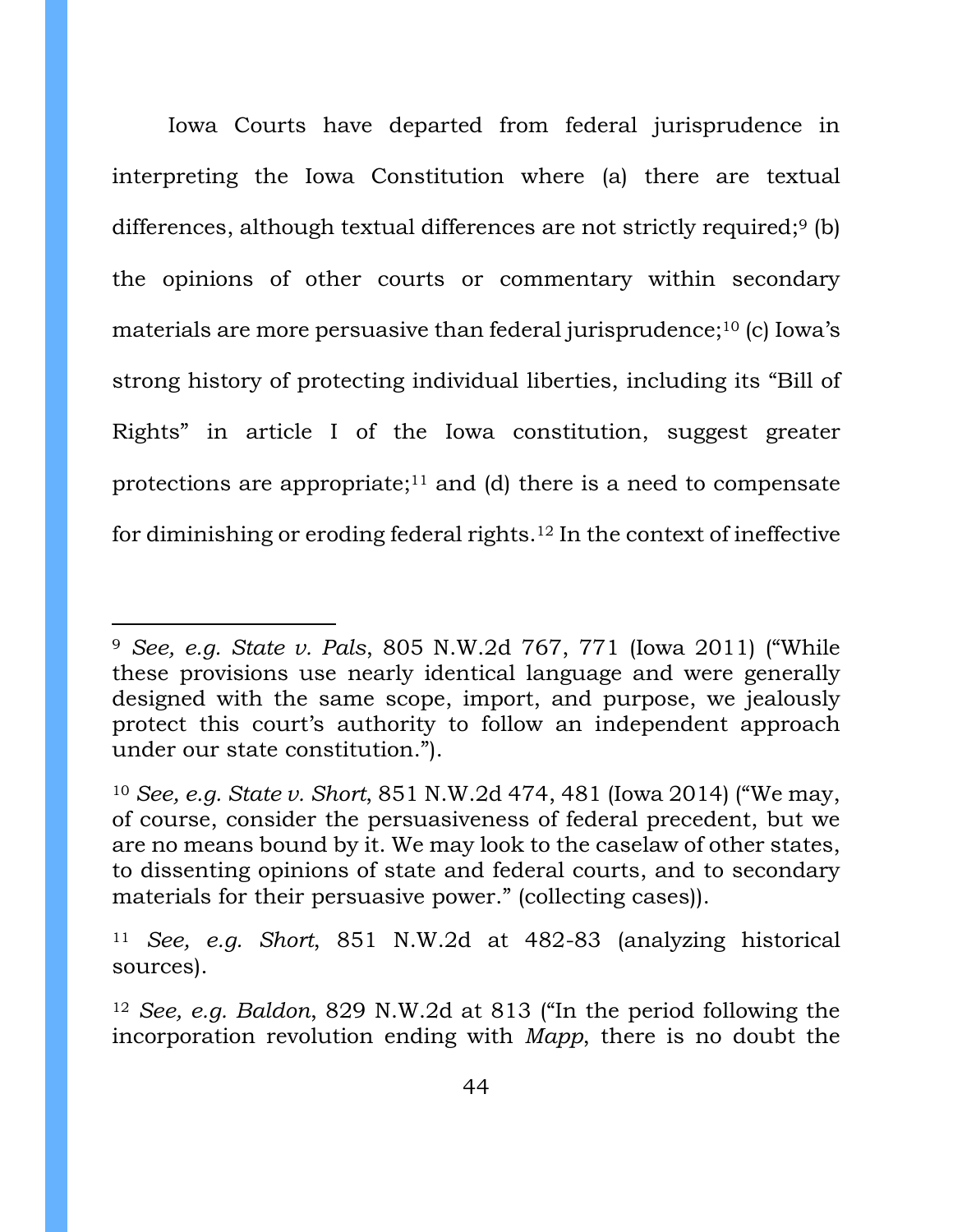assistance of counsel claims, the bar to relief set by *Strickland's*  interpretation of the "prejudice" prong requires a closer look under the Iowa Constitution. Each of the above factors support interpreting Iowa's Constitution to provide greater rights to defendants.

The guarantee of "assistance of counsel" under article I, section 10 is stronger than the Sixth Amendment's guarantee for at least two reasons: First, Iowa's tradition of the right to counsel is broader than that represented by the Sixth Amendment. *State v. Young*, 863 N.W.2d 249, 280 (Iowa 2015). The text of article I, § 10 contains two clauses that do not appear in the Sixth Amendment. *State v. Senn*, 882 N.W.2d 1, 7 (Iowa 2016). Unlike the Sixth Amendment, article I, § 10 is double-breasted: it contains an "all criminal prosecutions" clause and a "cases" clause involving the life or liberty of an individual. *Young*, 863 N.W.2d 256-57.

Second, the Iowa Supreme Court has already interpreted the guarantees under article I, § 10 independently from federal precedent

strength and scope of the Fourth Amendment's protection has been dramatically reduced by the United States Supreme Court.").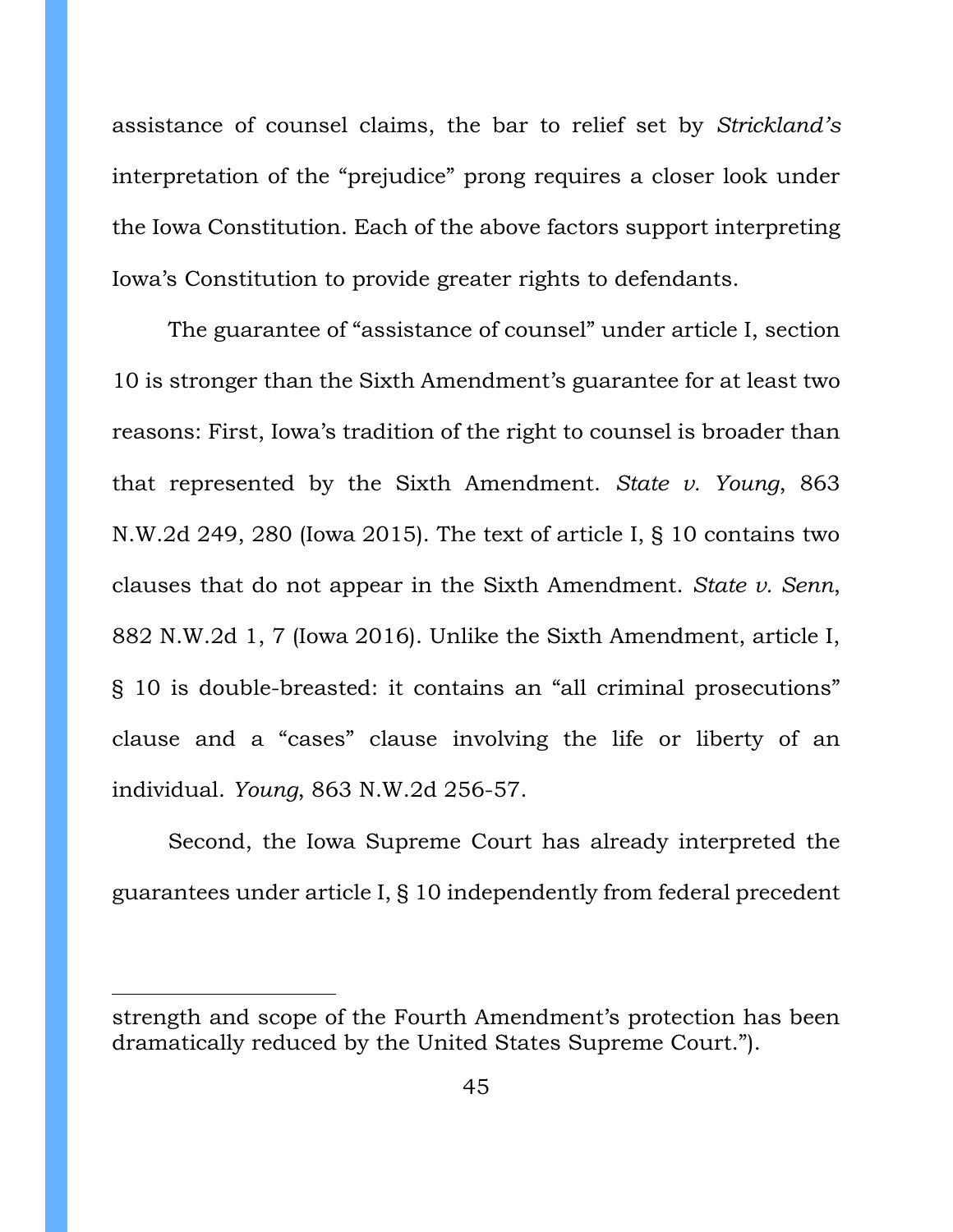interpreting the Sixth Amendment in other contexts. *See Young*, 863 N.W.2d at 258 (article I, § 10 should not be interpreted in a fashion similar to federal precedent that requires a poor person suffer "actual imprisonment" before being entitled to the appointment of counsel in misdemeanor cases). Iowa courts have also developed their own practice when addressing the cumulative effect of counsel's errors to determine whether the defendant satisfied the prejudice prong of the *Strickland* test. *State v. Clay*, 824 N.W.2d 488, 500-02 (Iowa 2012) (setting out the proper practice when dealing with multiple ineffective assistance claims).

As this case involves state and federal constitutional claims regarding ineffective "assistance of counsel," this Court should first examine whether Zacarias received ineffective assistance of counsel as guaranteed under article I, § 10 of the Iowa Constitution. The Iowa Constitution "is a living and vital instrument. Its very purpose is to endure for a long time and to meet conditions neither contemplated nor foreseeable at the time of its adoption." *In re Johnson*, 257 N.W.2d 47, 50 (Iowa 1977). Considering Zacarias' claim first under the Iowa Constitution and then, only if necessary, under the Federal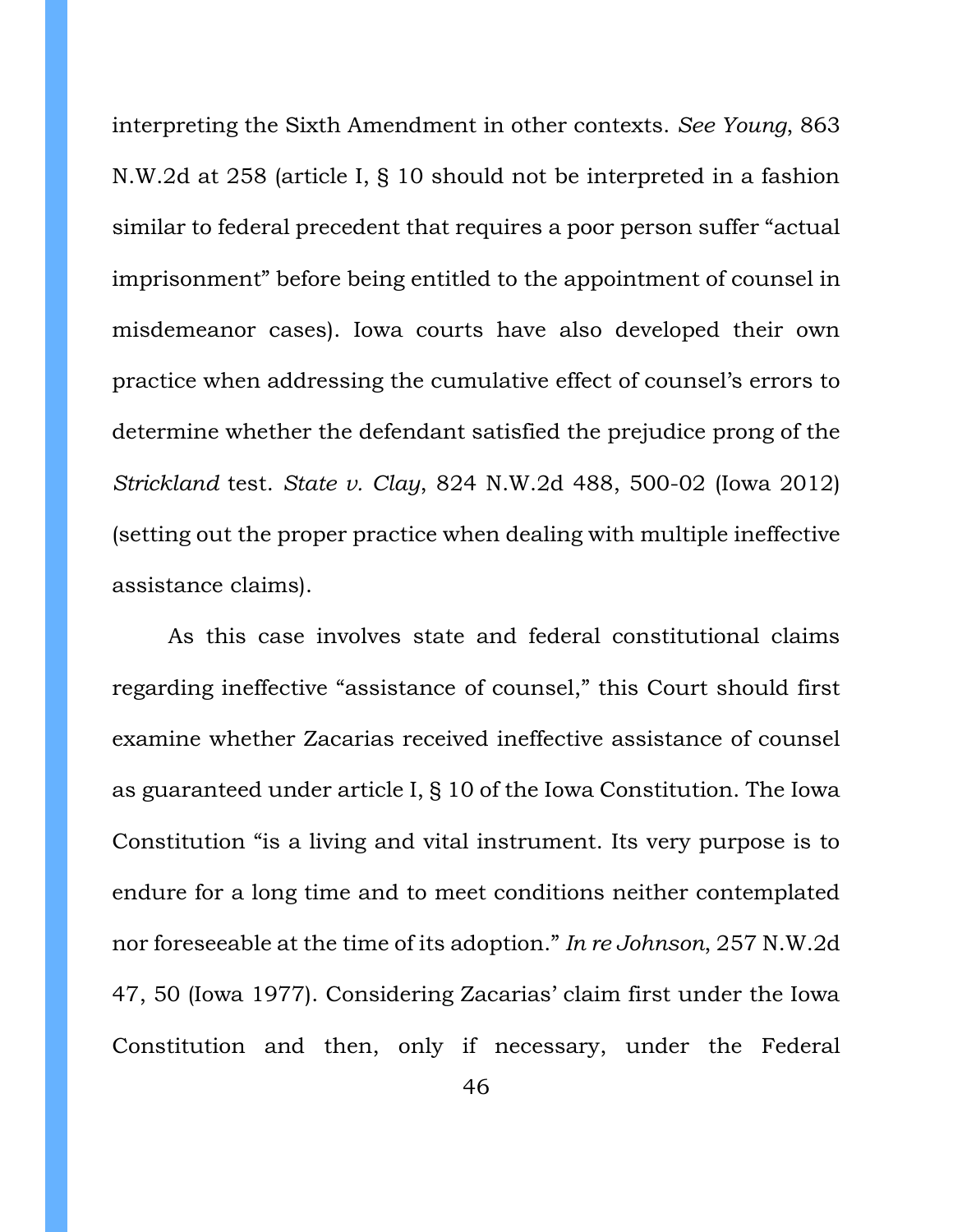Constitution, will ensure that the Iowa Constitution does not merely sit on a shelf collecting dust.

Under the Iowa Constitution, the *Strickland* prejudice prong is simply insufficient to protect an Iowan's right to effective assistance of counsel. This insufficiency was recognized from the day that *Strickland* was decided. Justice Marshall wrote, in dissent:

I object to the prejudice standard adopted by the Court for two independent reasons. First, it is often very difficult to tell whether a defendant convicted after a trial in which he was ineffectively represented would have fared better if his lawyer had been competent. Seemingly impregnable cases can sometimes be dismantled by good defense counsel. On the basis of a cold record, it may be impossible for a reviewing court confidently to ascertain how the government's evidence and arguments would have stood up against rebuttal and cross-examination by a shrewd, well-prepared lawyer. The difficulties of estimating prejudice after the fact are exacerbated by the possibility that evidence of injury to the defendant may be missing from the record precisely because of the incompetence of defense counsel. In view of all these impediments to a fair evaluation of the probability that the outcome of a trial was affected by ineffectiveness of counsel, it seems to me senseless to impose on a defendant whose lawyer has been shown to have been incompetent the burden of demonstrating prejudice.

Second and more fundamentally, the assumption on which the court's holding rests is that the only purpose of the constitutional guarantee of effective assistance of counsel is to reduce the chance that innocent persons will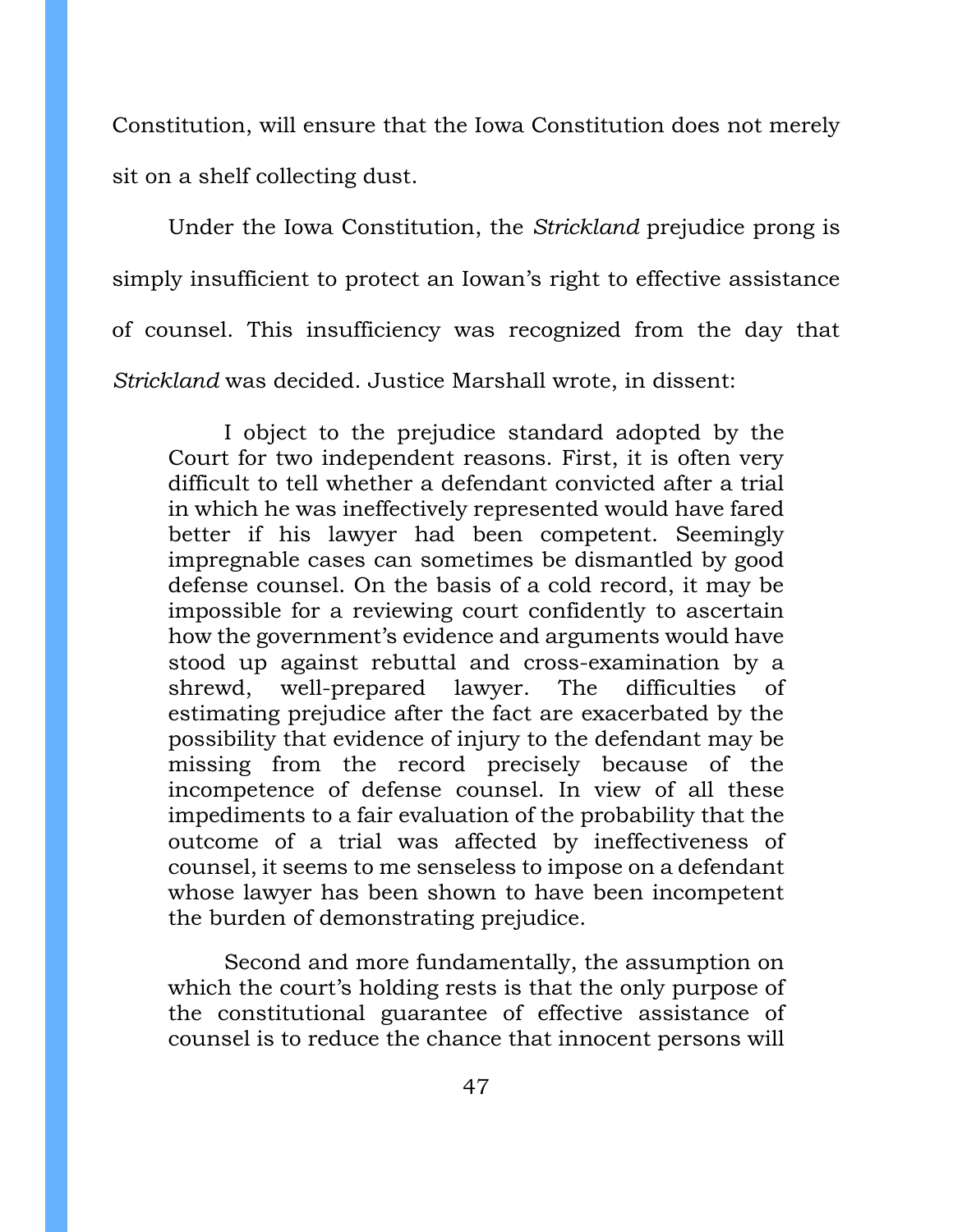be convicted. In my view, the guarantee also functions to ensure that convictions are obtained only through fundamentally fair procedures. The majority contends that the Sixth Amendment is not violated when a manifestly guilty defendant is convicted after a trial in which he was represented by a manifestly ineffective attorney. I cannot agree. Every defendant is entitled to a trial in which his interests are vigorously and conscientiously advocated by an able lawyer. A proceeding in which the defendant does not receive meaningful assistance in meeting the forces of the State does not, in my opinion, constitute due process.

*Strickland*, 466 U.S. at 710-11 (Marshall, J., dissenting).

Other states have rejected the prejudice prong under *Strickland* for similar reasons as proposed here. As a result, in New York a showing of prejudice is not always necessary to establish ineffectiveness. Instead, "To prevail on a claim of ineffective assistance of counsel, it is incumbent on defendant [merely] to demonstrate the absence of strategic or other legitimate explanations for counsel's failure." *People v. Rivera*, 525 N.E.2d 698, 700 (N.Y. Ct. App. 1988). This standard focuses on "the fairness of the process as a whole rather than its particular impact on the outcome of the case." *People v. Benevento*, 697 N.E.2d 584, 588 (N.Y. Ct. App. 1998).

In Alaska, the courts nominally follow the two-part *Strickland* test, but the prejudice prong is "significantly less demanding" for a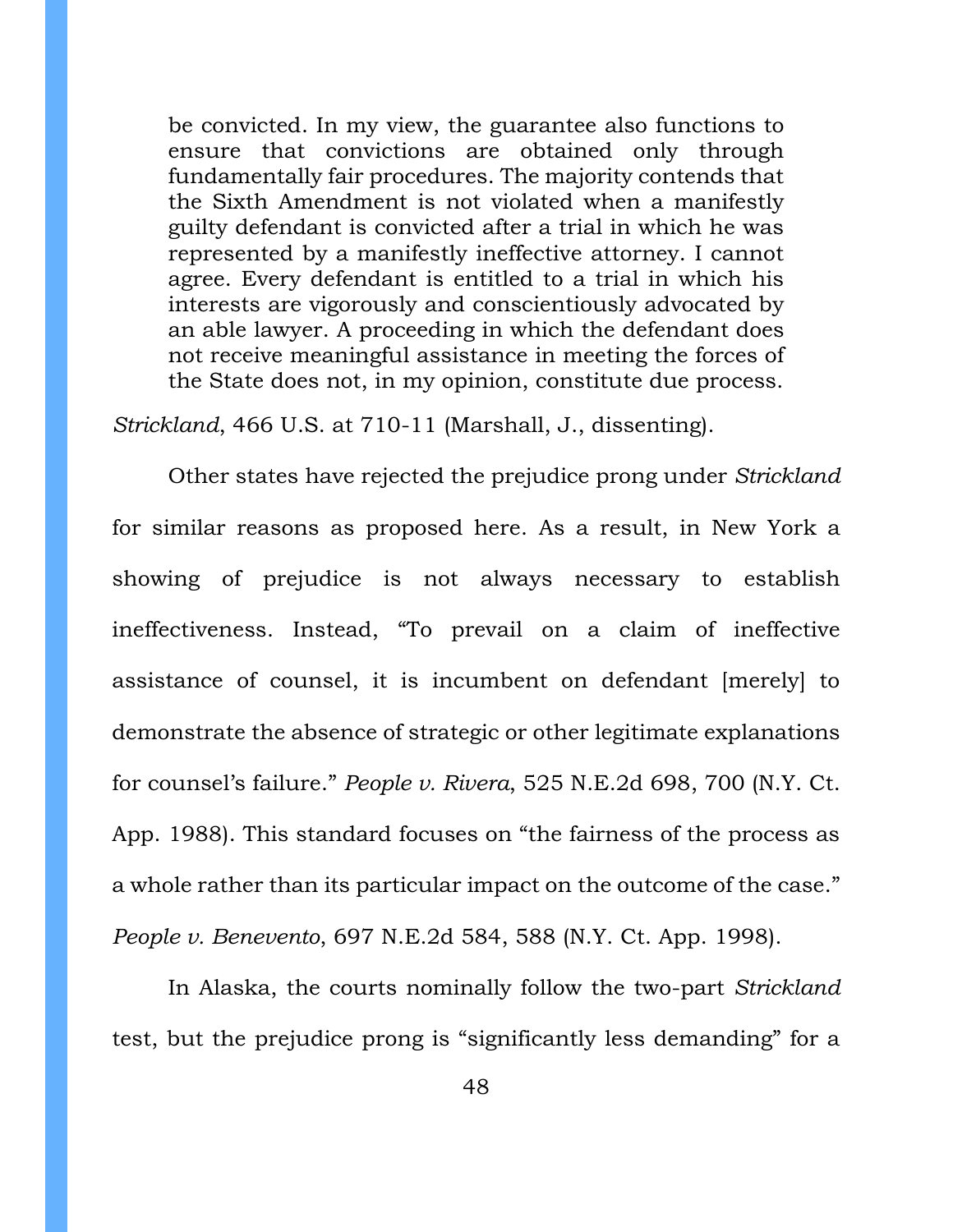defendant to meet: it "requires only that the accused create a reasonable doubt that counsel's incompetence contributed to the conviction." *State v. Jones*, 759 P.2d 558, 572 (Alaska Ct. App. 1988) (citations omitted). In Hawaii, a defendant must show that the challenged "errors or omissions resulted in either the withdrawal or substantial impairment of a potentially meritorious defense." *State v. Smith*, 712 P.2d 496, 500 (Ha. 1986). "A defendant need not prove actual prejudice." *State v. Vaimili*, 353 P.3d 1034, 1041 (Ha. 2015). In Oregon, a defendant need only prove "that counsel's failure had a tendency to affect the result of his trial." *Lichau v. Baldwin*, 39 P.3d 851, 857 (Or. 2002).

Like the dissenting states, Zacarias proposes the Court adopt a harmless error standard when examining prejudice resulting from ineffective assistance of counsel. A harmless error approach is familiar to claims involving deprivation of the Sixth Amendment right to counsel, *see, e.g. Hensley*, 534 N.W.2d at 382 (harmless error analysis applied to admission of statements obtained in violation of Sixth Amendment). But, most importantly, a harmless error analysis protects the Constitutional right to effective assistance of counsel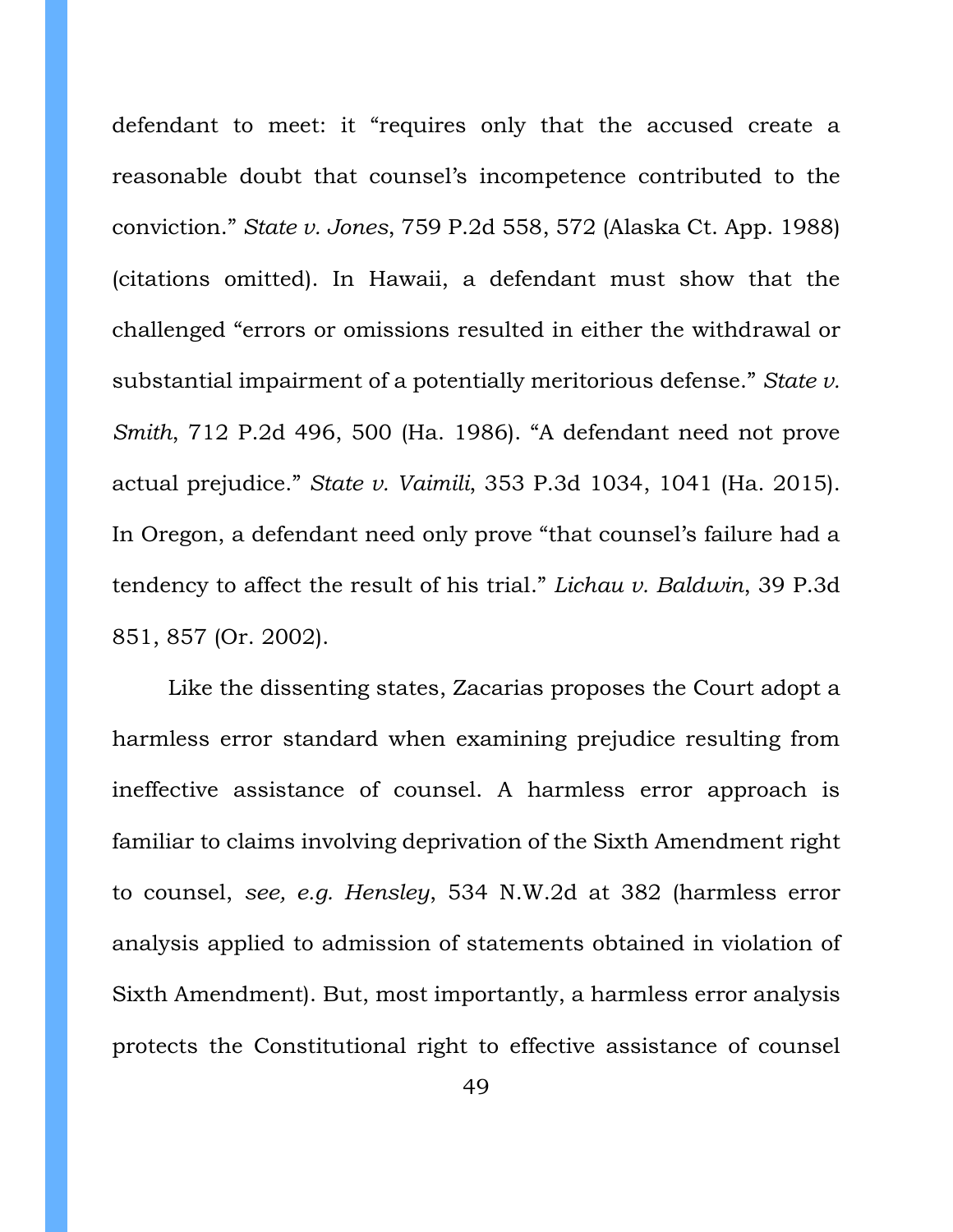*regardless* of guilt, by ensuring that a defendant's right to a fundamentally fair trial with effective assistance of counsel is not undermined simply because the record is impenetrable or the State's evidence is strong.

## **3. Under the proposed Iowa Constitutional standard, trial counsel provided ineffective assistance.**

<span id="page-49-0"></span>The record is sufficient on both prongs to consider the ineffective assistance of counsel claim on direct appeal. Regarding the first prong, whether trial counsel performed as a reasonably competent attorney, it is evident from Issue II that serious errors occurred at trial regarding impeaching C.G. The Iowa Supreme Court has recognized that impeaching the complaining witness is critical in cases of alleged sexual assault. *See, e.g. Millam v. State*, 745 N.W.2d 719, 723 (Iowa 2008) (In a case with no physical evidence of the sexual abuse and no witnesses, the complaining witness' "credibility was pivotal to the State's case. Any evidence undermining that credibility could only work in [defendant's] favor.").

Defense counsel *recognized* that the impeachment evidence was critically important: eliciting it through the law enforcement officers'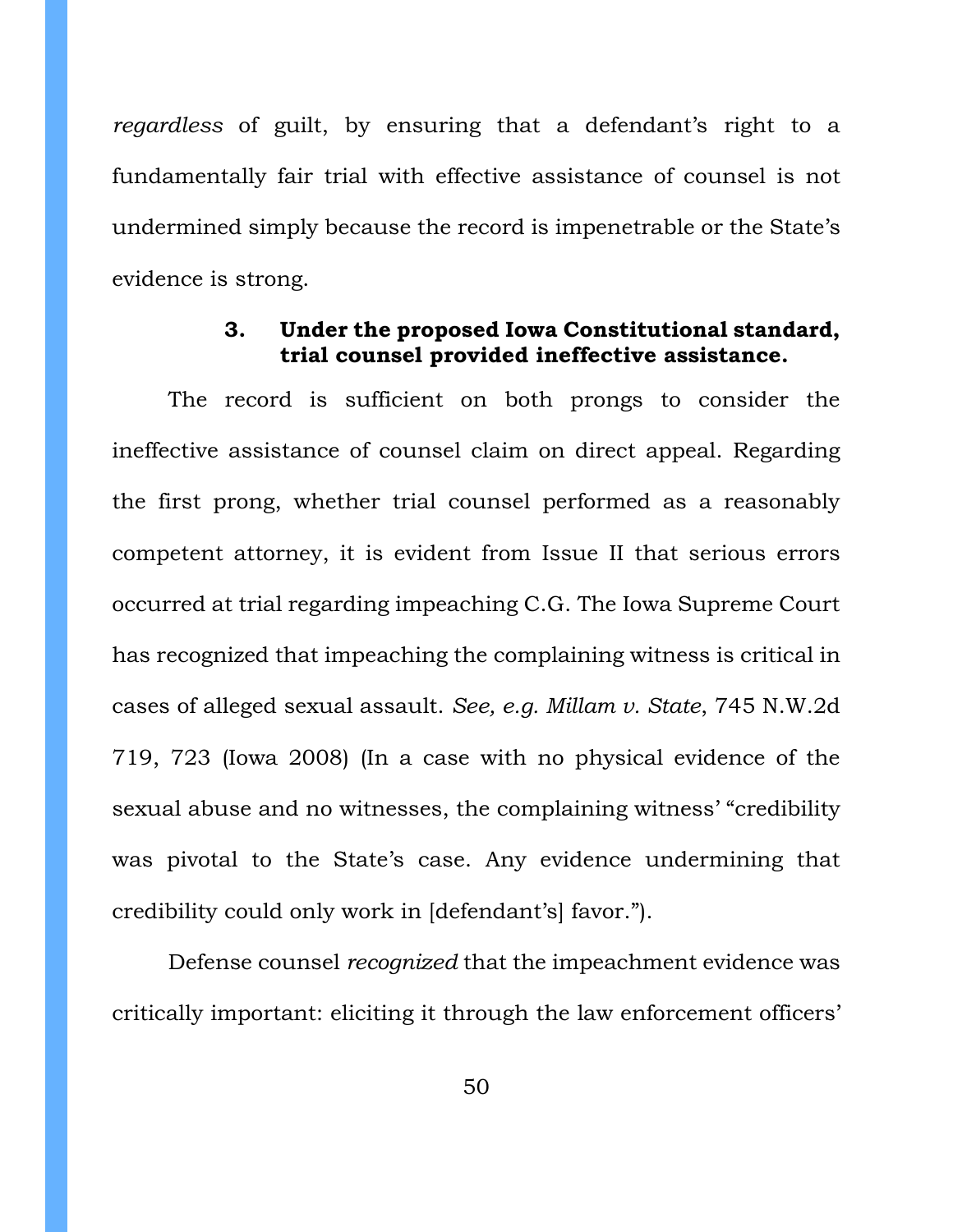testimony was clearly a part of his trial strategy. But, counsel missed his opportunity to comply with Rule 5.613(b) by failing to impeach C.G. about her statements to law enforcement during her cross examination, and failing to respond properly to the state's argument regarding *Turecek*. Counsel made a second error by failing to recall C.G., which would have been permitted had he properly researched the *Turecek* case. He made a third error when, after completing his offer of proof and demonstrating why the missing impeachment testimony was so essential, he failed to ask that that evidence be presented to the jury or renew his attempts to get the evidence before the jury. (TT IV 74:23-75:19, 90:17-91:14).

This was not an issue of trial strategy, or of trial counsel merely making a bad guess in an area where the law is not particularly clear. *Millam*, 745 N.W.2d at 722 ("[I]n situations where the merit of a particular issue is not clear from Iowa law, the test is whether a normally competent attorney would have concluded that the question . . . was not worth raising." (citation omitted)). Rule 5.613(b) is clear. It is not new, it has been the rule in Iowa since 1852 that when impeaching a witness, the witness should be given the opportunity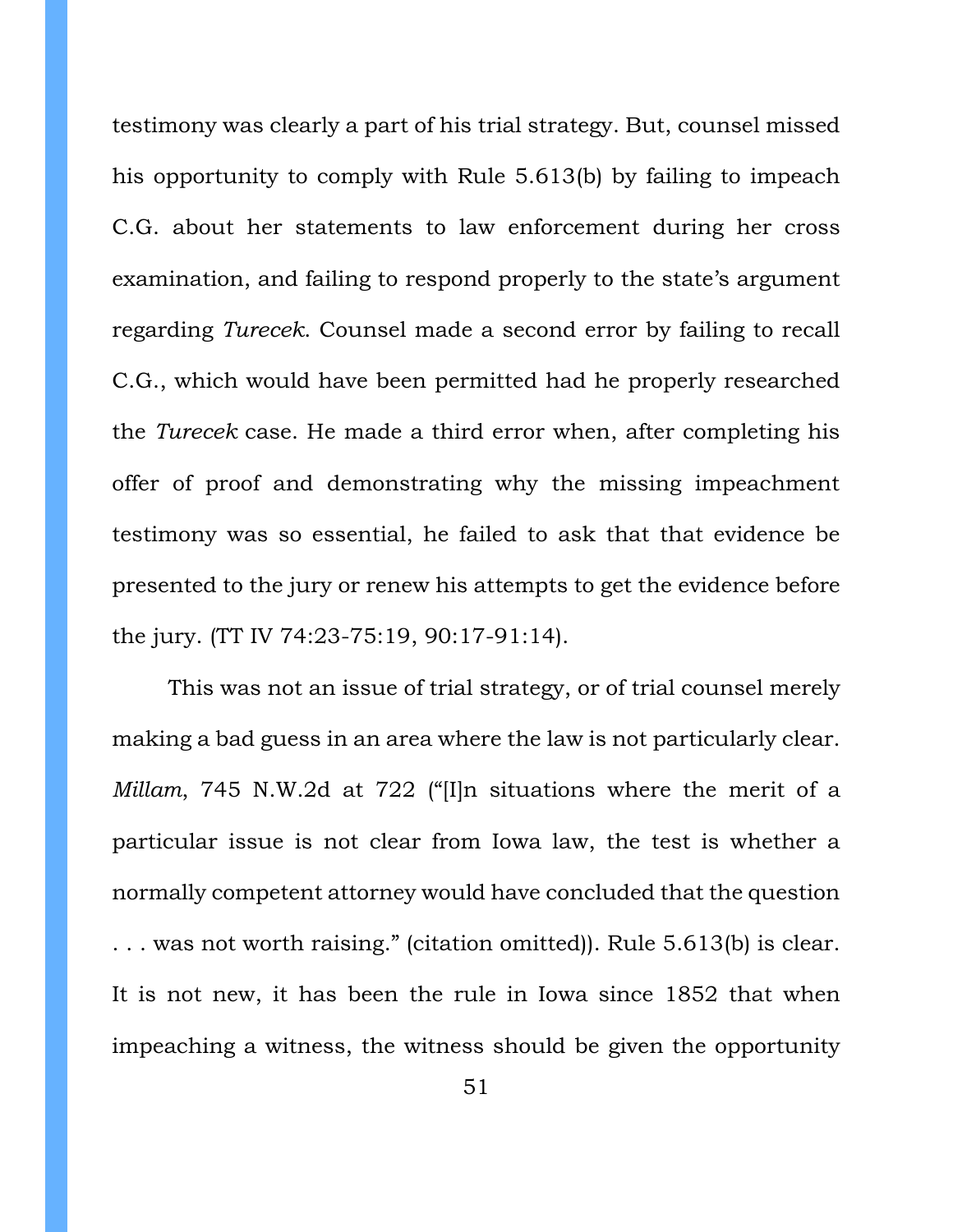to explain or deny their prior inconsistent statement. *See Glenn v. Carson*, 3 Greene 529, 531 (Iowa 1852) ("It is always proper to call the attention of the witness to any statement made by him, material to the issue, and if he testifies that he did not make it, or if he has made statements out of court different from those under oath, the facts may be shown to impair his credibility."). For no conceivable reason, trial counsel simply skipped over that step and attempted to impeach C.G. without laying the proper foundation under Rule 5.613(b), and without arguing that justice required the impeachment proceed without that foundation.

Trial counsel also failed to adequately respond to the state's misleading argument about *Turecek* (TT IV 66:19-23), as described above – *Turecek* states that a party cannot call a witness to impeach them as a method for putting on otherwise inadmissible evidence, not that a party cannot call a witness for the sole purpose of impeachment. Properly researching these basic impeachment issues in advance of trial would have saved a great deal of trouble.

This error contributed to Zacarias' conviction. There was no physical evidence of the assault, and law enforcement conducted no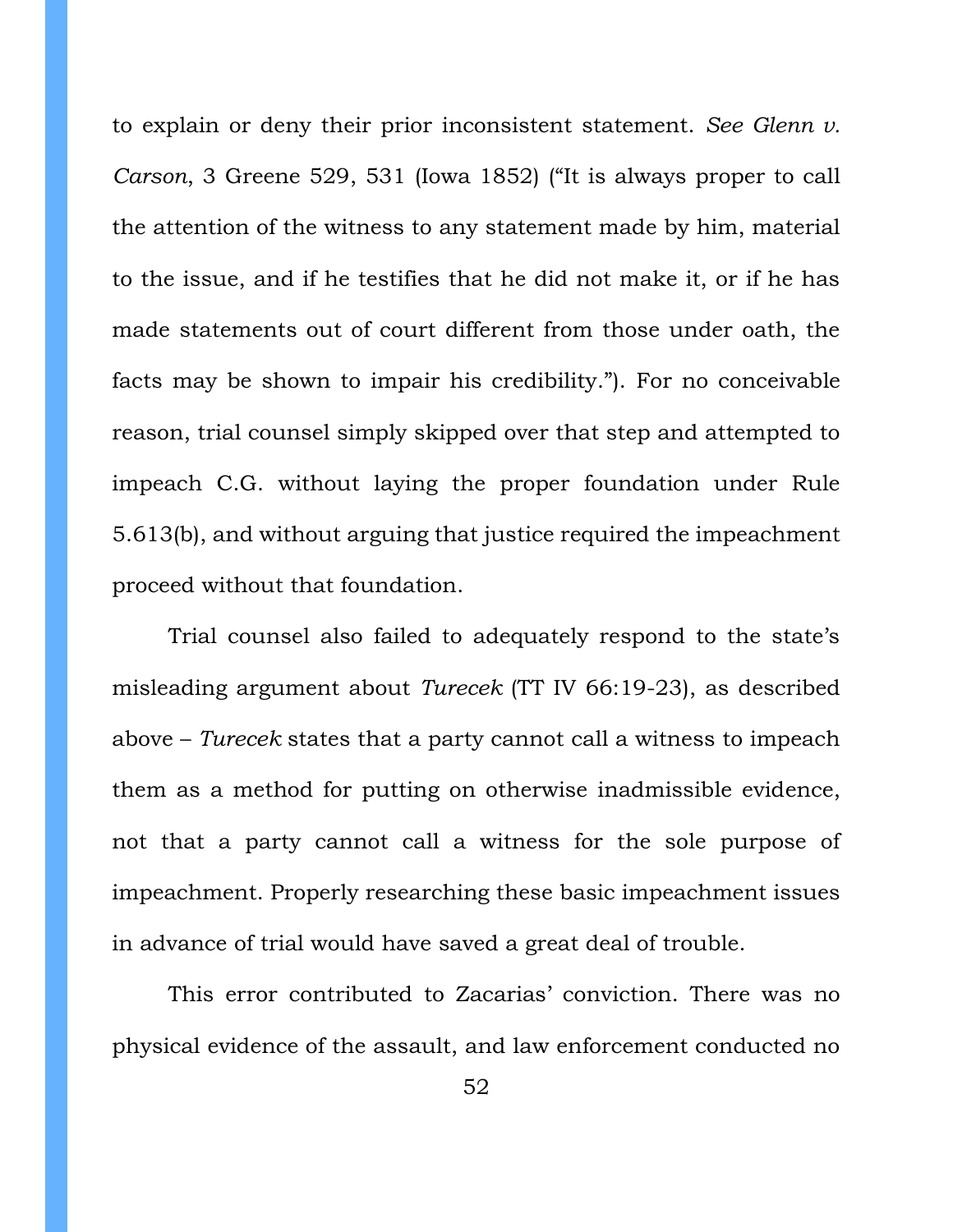investigation to determine whether any part of C.G.'s story could be verified. The jury had to determine whether C.G. was intoxicated to the point where she was incapable of consent. Her inconsistent statements as to whether or not she had taken the Trazadone, or had done hits of marijuana wax, combined with the one vodka orange juice drink, would have assisted the jury in determining if her story about being blacked out after one drink was credible. The jury did not get to hear these inconsistencies and was deprived of valuable information as a result. The state cannot prove beyond a reasonable doubt that this error did not contribute to Zacarias' conviction. The judgment must be reversed.

# **4. Even under** *Strickland***, Zacarias' conviction should be reversed.**

<span id="page-52-0"></span>If Zacarias' case is evaluated under the "reasonable probability that but for counsel's errors, the outcome would have been different" standard of *Strickland*, reversal is necessary. The Iowa Supreme Court reached a similar conclusion in *Millam*:

"When the performance of counsel relates to the failure to present evidence, we must consider what bearing the evidence may have had on the outcome of the case." *Ledezma*, 626 N.W.2d at 148. Evidence of J.S.'s prior false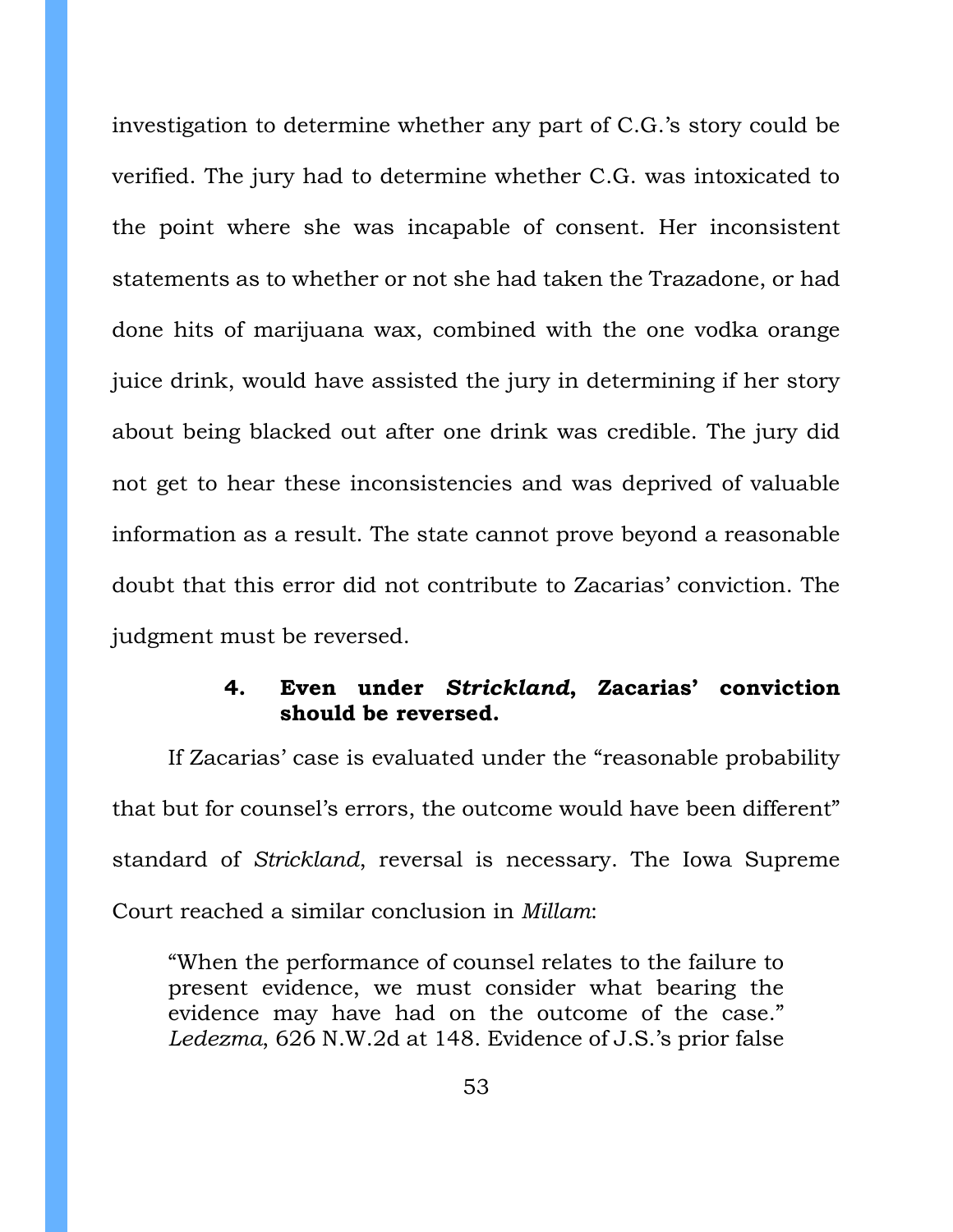claims of sexual abuse could have greatly impugned her credibility, thus lending credence to Millam's contention that he did not sexually abuse her. . . . Because of the State's reliance on J.S.'s claims and the lack of supporting physical evidence, this evidence would have "challenged the very core of the State's case." *Id.* at 149. In a case in which the evidence against the defendant is not overwhelming, such evidence is imperative to an effective defense. *Id.* at 148; *see also State v. Carey*, 709 N.W.2d 547, 559 (Iowa 2006) (the strength of the State's case is important when determining prejudice).

#### 745 N.W.2d at 724.

The same conclusion applies here. Evidence of C.G.'s level of intoxication was imperative to the state's case, and evidence demonstrating that she may not have been intoxicated as she claimed would have greatly undermined that case – particularly since the state relied on her testimony to establish her intoxication, and not any toxicology screens or independently verifiable tests. The missing impeachment evidence went to "the very core" of the state's case and was imperative to Zacarias' defense. As in *Millam*, "there is a reasonable probability that, but for counsel's unprofessional errors, the result of the proceeding would have been different." *Id.* at 724. Zacarias' conviction must be reversed.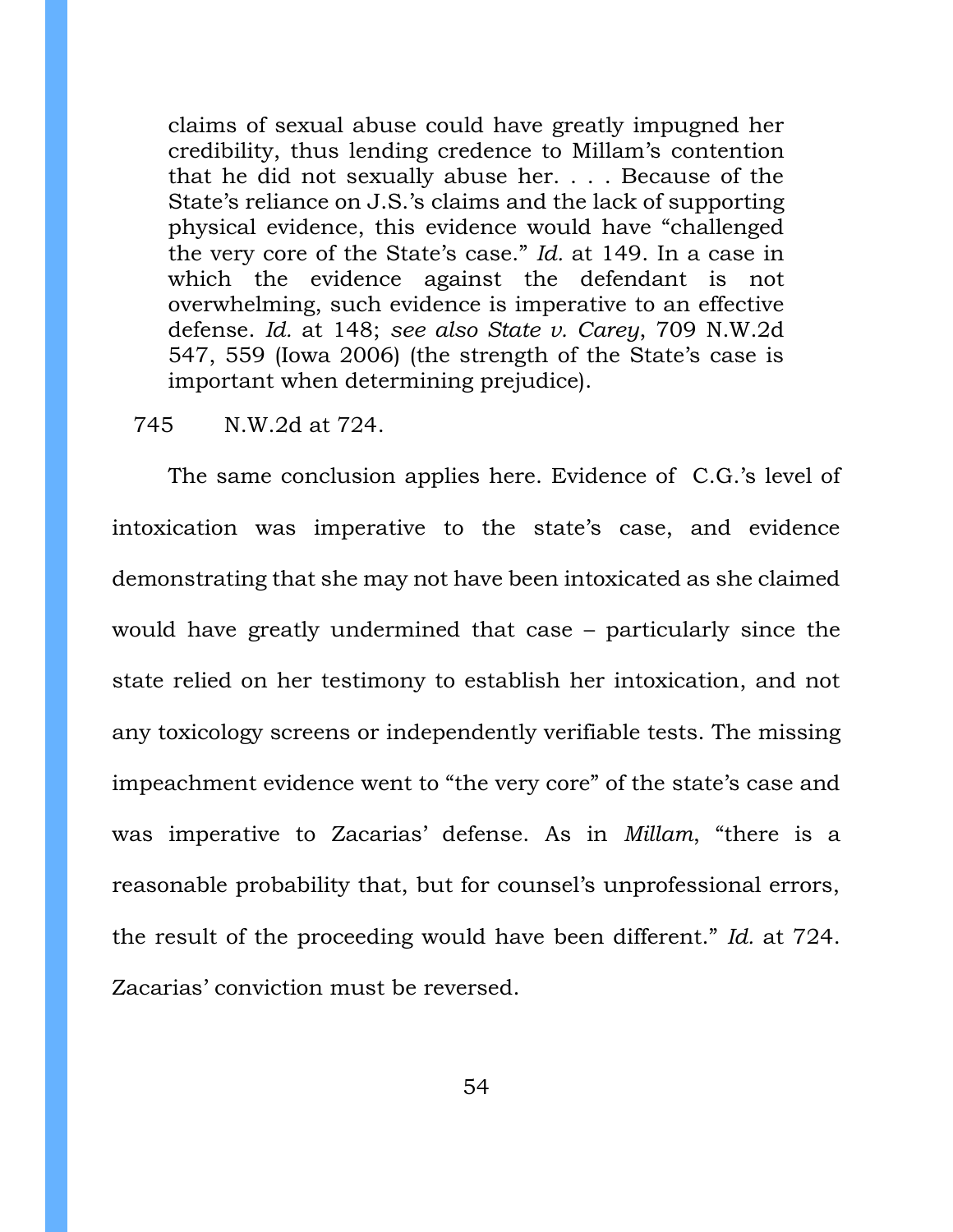<span id="page-54-0"></span>**V. Zacarias received ineffective assistance of trial counsel when trial counsel failed to object to instances of prosecutorial misconduct, including commenting on Zacarias' right to remain silent in violation of the Fifth Amendment and disparaging defense counsel.** 

### **A. Standard of Review and Error Preservation**

<span id="page-54-1"></span>Ineffective assistance of counsel claims are reviewed de novo. *Straw*, 709 N.W.2d at 133. Such claims are not subject to normal error preservation rules. *Ondayog*, 722 N.W.2d at 784. "The defendant may raise the ineffective assistance claim on direct appeal if he or she has reasonable grounds to believe the record is adequate to address the appeal." *Straw*, 709 N.W.2d at 133 (citing Iowa Code § 814.7(2) (2005)).<sup>13</sup>

### **B. Argument**

<span id="page-54-2"></span>The first instance of prosecutorial misconduct occurred during the direct examination of Detective Anderson, when the prosecutor

<sup>13</sup> Zacarias' conviction became final when the judgment and sentence were entered on May 19, 2019. As a result, the 2019 amendments to Iowa Code § 814.7, providing that a defendant may no longer bring an ineffective assistance of counsel claim on direct appeal, do not apply to his case. *Macke*, 933 N.W.2d at 235.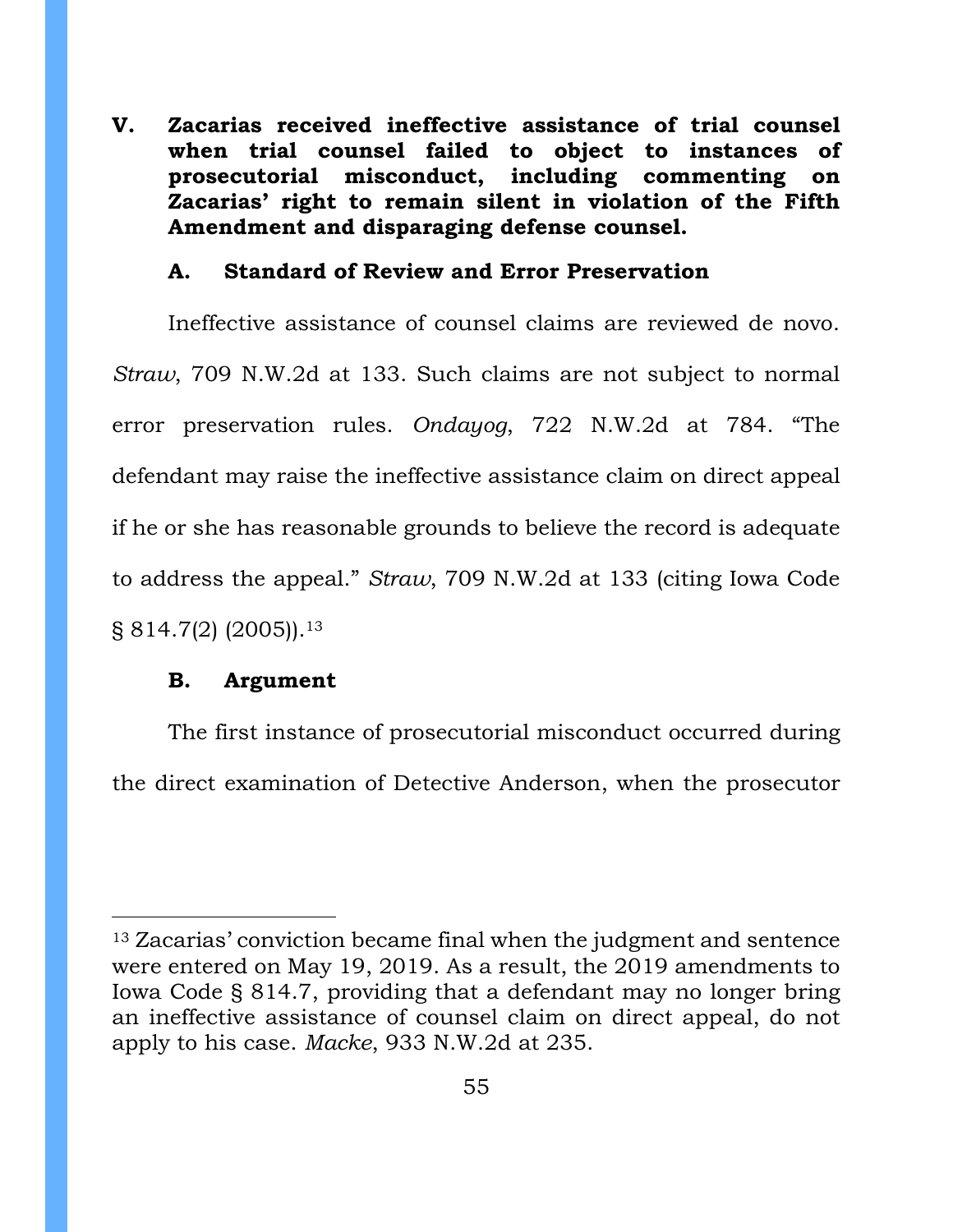elicited testimony that Zacarias declined to cooperate with the police, exercising his right to remain silent. (TT V 58:21-60:17).

There were further instances of prosecutorial misconduct during rebuttal closing argument when the defense had no further opportunity to respond. The prosecutor:

- Disparaged defense counsel for "just yell[ing]" and "attack[ing] the police" investigation (TT V 35:10-13).
- Commented on Zacarias' exercising his right to remain silent during the course of the police investigation: "The defendant spoke with the detective twice, scheduling an appointment and never showing up." (TT V 36:8-9).
- Vouching again for the police officers: "This isn't the cop's fault. They did their job, period." (TT V 36:11-12).
- Disparaging defense counsel for impeaching C.G. or arguing that she was not credible: "For whatever reason, towards the end they decide they want to attack [C.G.] by saying she's making things up." (TT V 38:20-22).
- Arguing that a "tongue" could be an object when there was no evidence to suggest that a tongue was involved in this case,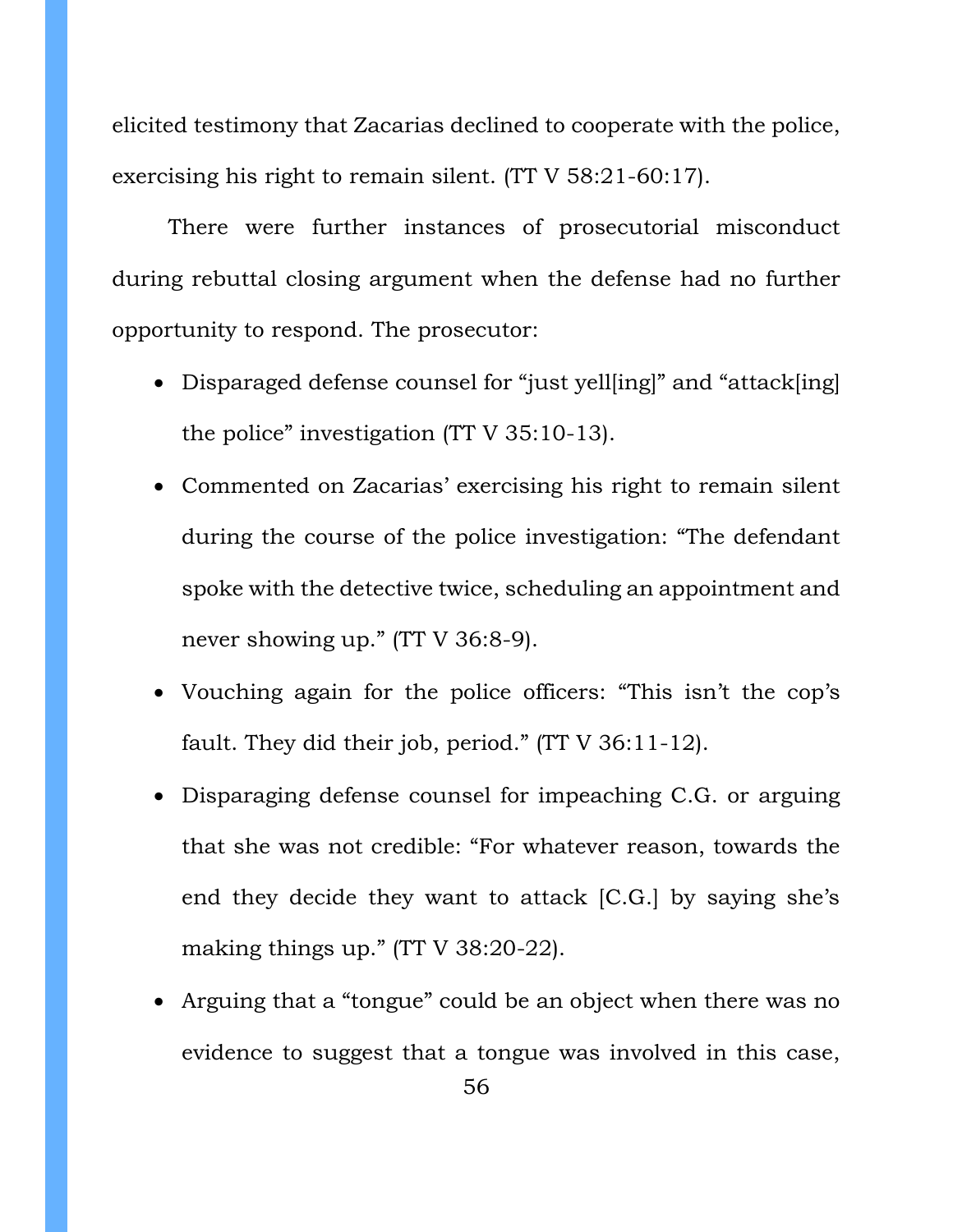and claiming that Zacarias stated he performed oral sex on C.G. (TT V 41:12-20; see also TT III 31-32).

• Vouching again for the police officers, "who did their job perfectly." (TT V 40:24-25).

Vouching for the credibility of law enforcement by arguing that they did their job perfectly is prosecutorial misconduct. *State v. Graves*, 668 N.W.2d 860, 874 (Iowa 2003) (prosecutors may not express personal beliefs or personally vouch for the credibility of a State's witness, including law enforcement officers). Disparaging defense counsel, beyond merely attacking the defendant's theory of the case, is prosecutorial misconduct. *State v. Coleman*, 907 N.W.2d 124, 140 (Iowa 2018). Misstating or inventing evidence is prosecutorial misconduct. *State v. Leedom*, 938 N.W.2d 177, 194 (Iowa 2020) ("Counsel can draw inferences from the evidence in closing arguments, but they cannot misstate or create the record." (citation omitted)).

Commenting on a defendant's exercise of the right to remain silent and not talk to law enforcement is prosecutorial misconduct impacting a defendant's fundamental rights that should have drawn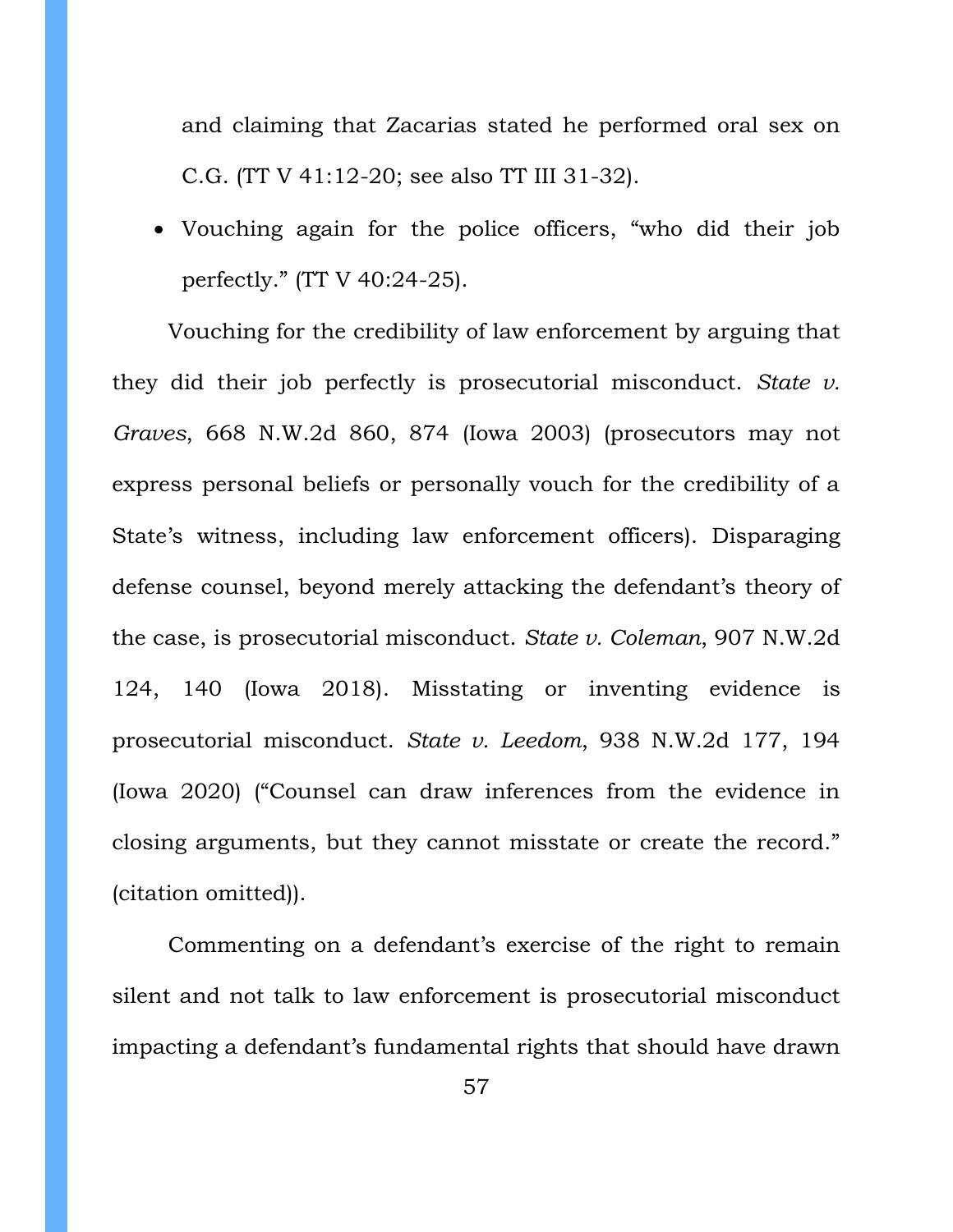an objection – both when it occurred during the state's case in chief and when it was brought up for a second time during rebuttal closing argument – and a motion for mistrial. *State v. Porter*, 283 N.W.2d 351, 353 (Iowa 1979) ("The right of an accused to remain silent without fear of being chided at trial for doing so is clearly a fundamental right.").

These unobjected-to comments prejudiced and inflamed the jury at a time when the defense had no further opportunity to respond. Defense counsel failed to preserve error by objecting to these comments, and therefore failed to obtain a jury instruction telling the jury to disregard these statements. One of these statements compromised Zacarias' fundamental right to remain silent. There was no strategic benefit to letting these statements lie. Whether under a harmless error analysis (Zacarias' proposed Iowa Constitutional standard) or under a "reasonable probability that the outcome would have been different but for counsel's errors" analysis (the *Strickland* test), Zacarias was prejudiced by trial counsel's failure to object to prosecutorial misconduct.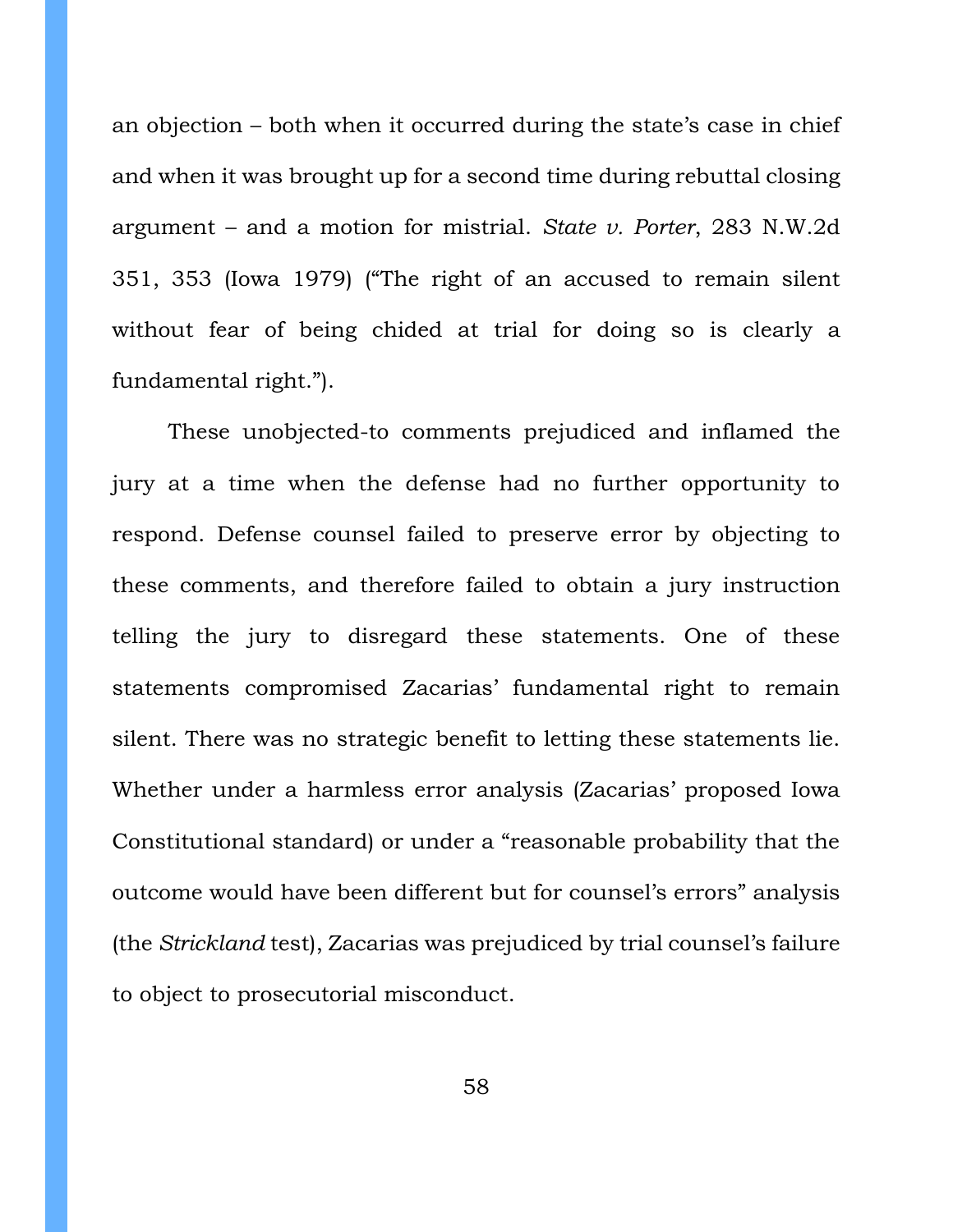# <span id="page-58-0"></span>**VI. In light of the cumulative effect of the above errors, Zacarias was denied his right to a fair trial.**

#### **A. Standard of Review and Error Preservation**

<span id="page-58-1"></span>A claim of cumulative error is not subject to typical error preservation rules, because it is a rule of analysis applied to claims of ineffective assistance of counsel. *See, e.g. Clay*, 824 N.W.2d at 500 ("Under Iowa law, we should look to the cumulative effect of counsel's errors to determine whether the defendant satisfied the prejudice prong of the *Strickland* test."). Like all claims for ineffective assistance of counsel, a claim for cumulative error is reviewed de novo, with an eye towards all of the claimed errors, to determine whether counsel's errors affected the fundamental fairness of the proceedings. *Id.* at 501-02. In reviewing the cumulative effect of counsel's errors, the court should also consider the prejudicial effect of the other issues preserved for review, including the improper jury instructions, the sufficiency of the evidence against Zacarias, and the wrongful denial of the opportunity to impeach C.G.

#### **B. Argument**

<span id="page-58-2"></span>The cumulative effect of counsel's errors prejudiced Zacarias' right to a fair trial. Defendants have a due process right to put on a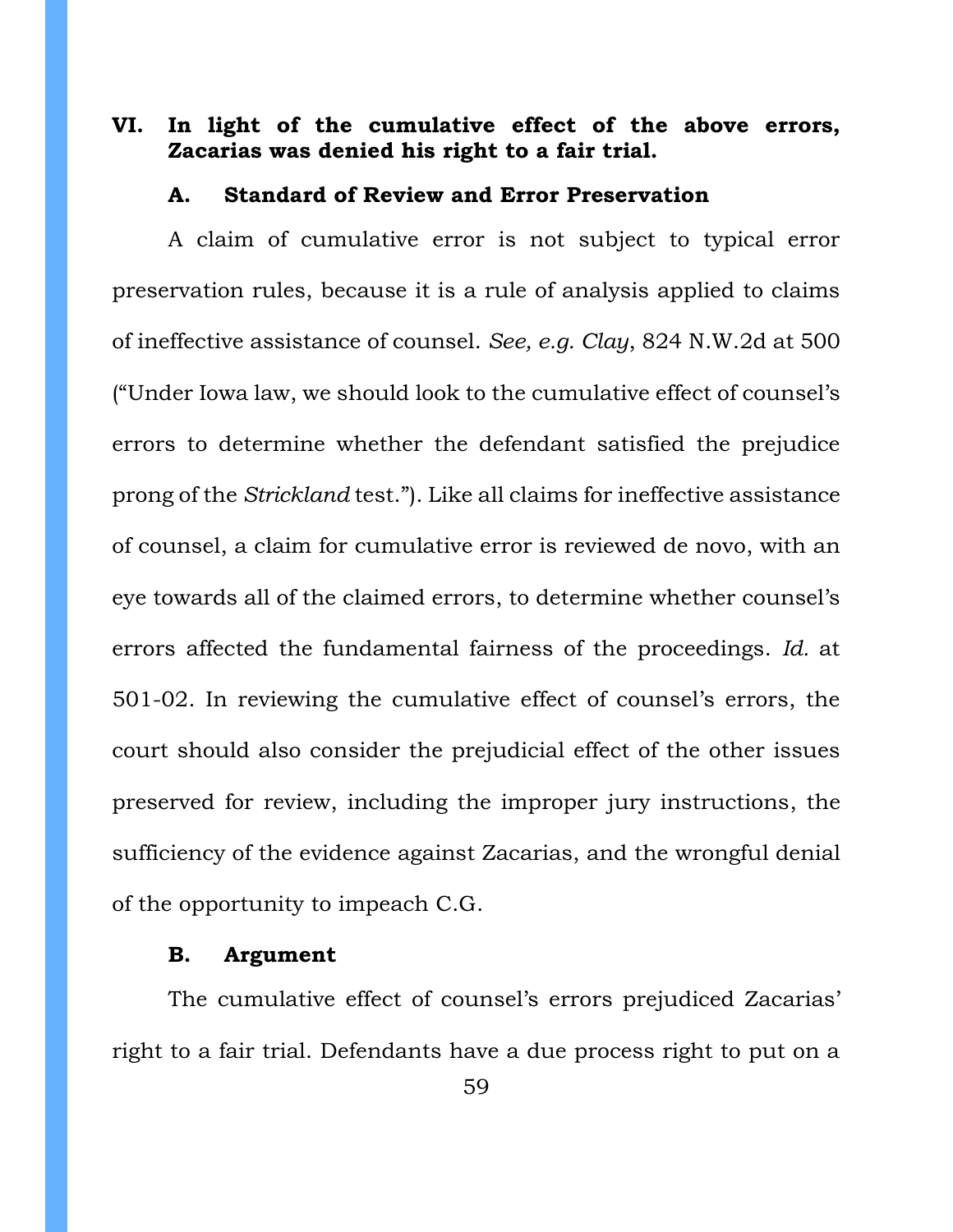case. *Washington*, 388 U.S. at 19; *Simpson*, 587 N.W.2d at 771. In different ways, each of counsel's errors prejudiced Zacarias' defense. First, Zacarias was unable to effectively impeach the witness on whose credibility the state's case depended. Second, Zacarias was left defenseless against the insinuation that defense counsel was baselessly attacking the police and the complaining witness. Third, Zacarias was not able to respond to the arguments that the police officers did their jobs perfectly. Together, these errors created the impression that Zacarias *had no defense* to the allegations against him, and that the trial was a formality. Finally, after the meaningless trial, Zacarias was convicted of a crime under a statute which did not apply to his conduct. Competent counsel would have protected the record and zealously put on a defense. Without competent counsel, Zacarias was denied a fair trial. His conviction must be reversed.

### **CONCLUSION**

<span id="page-59-0"></span>Zacarias was convicted of a crime which did not apply to his conduct in this case, because the district court improperly defined "object" under Iowa Code 708.2(5) to mean a part of the body. This error alone requires reversal. However, the district court also erred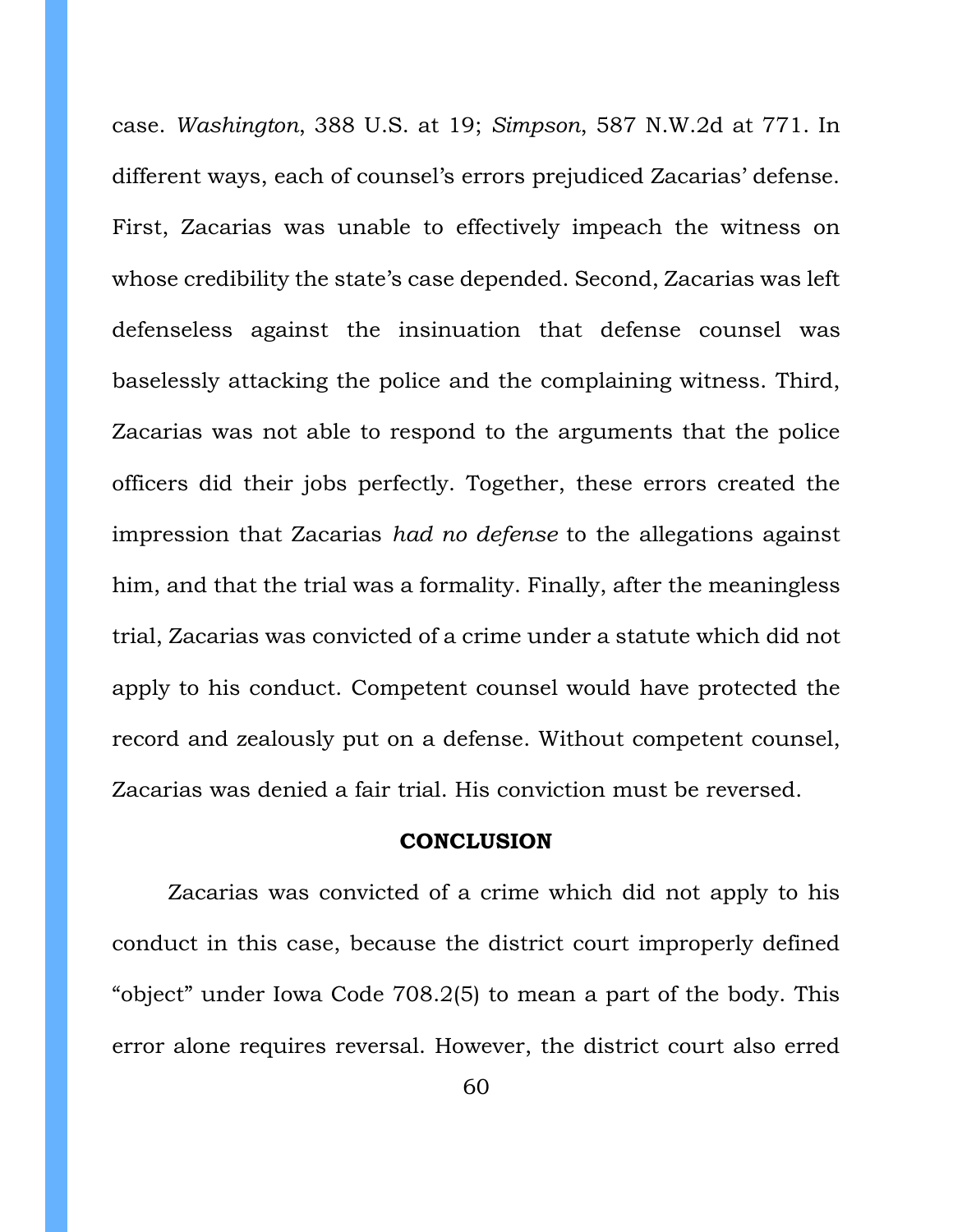in impermissibly restricting impeachment of the complaining witness, and Zacarias' right to a fair trial was prejudiced by numerous instances of ineffective assistance of counsel. As a result of all of these cumulative errors, Zacarias was denied a fundamentally fair proceeding. The judgment against him must be reversed.

#### **ORAL ARGUMENT NOTICE**

<span id="page-60-0"></span>Counsel requests oral argument.

### PARRISH KRUIDENIER DUNN GENTRY BROWN BERGMANN & MESSAMER L.L.P.

By:\_\_/S/ *Andy Dunn*\_\_\_\_\_\_\_\_ Andy Dunn AT0002202 2910 Grand Avenue Des Moines, Iowa 50312 Telephone: (515) 284-5737 Facsimile: (515) 284-1704 Email: adunn@parrishlaw.com ATTORNEYS FOR DEFENDANT-APPELLANT

### **CERTIFICATE OF COMPLIANCE AND SERVICE**

<span id="page-60-1"></span>This brief complies with the type-volume limitation of Iowa R.

App. P.  $6.903(1)(g)(1)$  (no more than 14,000 words); excluding the